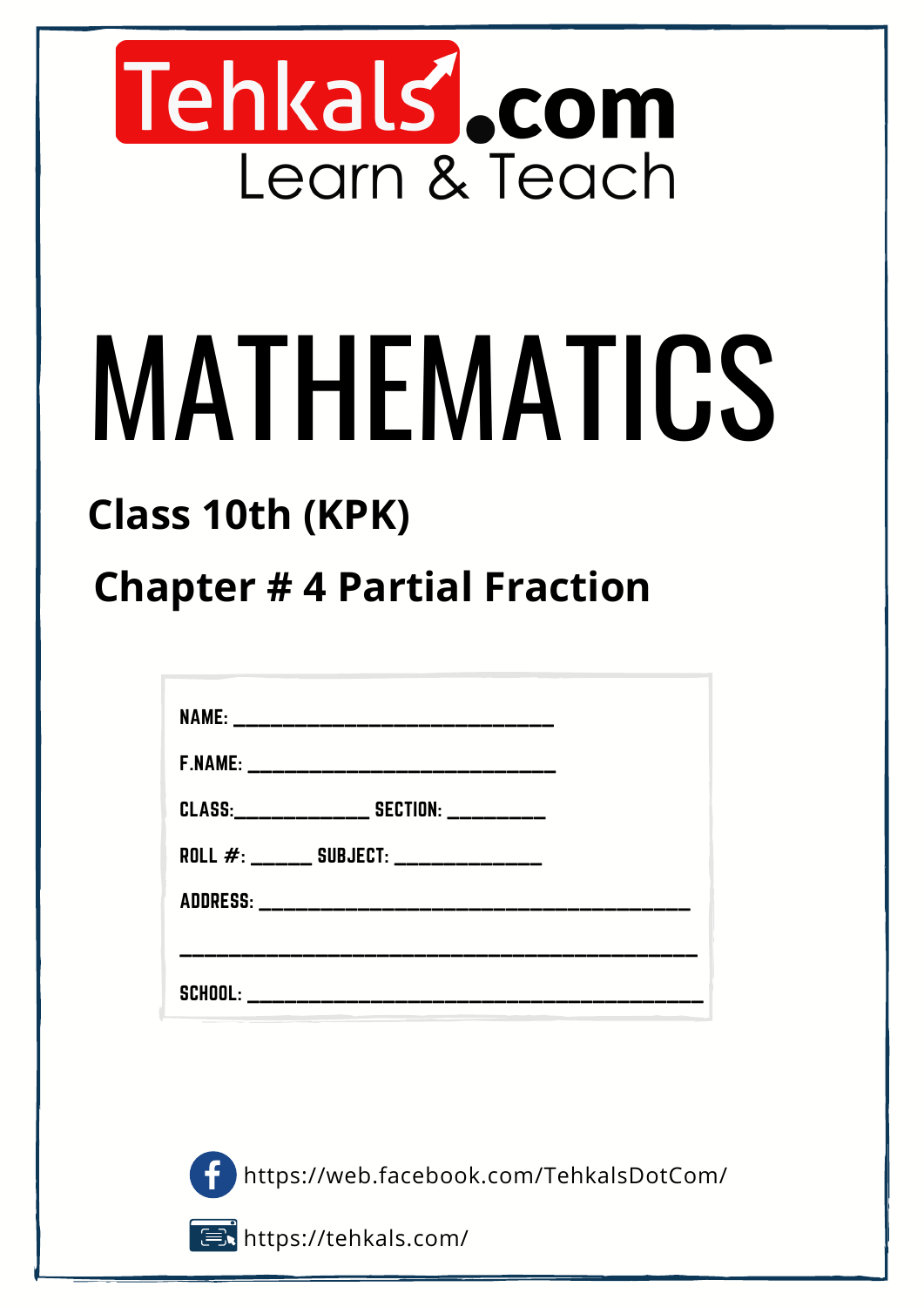#### **UNIT #4**

#### **PARTIAL FRACTIONS**

#### **Partial Fraction:**

A procedure which does splitting up a fraction into two or more fractions with only one factors in the denominator is called partial fraction.

In other words, a set of fractions whose algebraic sum is a given fraction is called partial fraction. **Rational Fraction:**

A rational function can be written in the form of:

$$
f(x) = \frac{P(x)}{Q(x)}
$$

Where P (x) and Q (x) are polynomials, where Q (x)  $\neq$  0

Proper rational fraction:

A rational fraction is proper fraction, if degree of numerator  $P(x)$  is less than the degree of denominator  $Q(x)$ .

#### **Example**

| example |                                   |                  |          |                                                                        |                         |                                   |                            |  |
|---------|-----------------------------------|------------------|----------|------------------------------------------------------------------------|-------------------------|-----------------------------------|----------------------------|--|
|         |                                   |                  |          | 2x                                                                     | $x^2 + x - 3$           |                                   |                            |  |
|         |                                   |                  | $x + 1'$ |                                                                        | $x^2+2$ ' $x^3+x^2-x+1$ |                                   |                            |  |
|         | <b>Improper rational fraction</b> |                  |          |                                                                        |                         |                                   |                            |  |
| A       | rational                          | fraction         | is<br>an | improper                                                               | fraction,               | if<br>degree                      | <sub>of</sub><br>numerator |  |
|         |                                   |                  |          | $P(x)$ is greater than or equal to the degree of denominator Q $(x)$ . |                         |                                   |                            |  |
| Example |                                   |                  |          |                                                                        |                         |                                   |                            |  |
|         |                                   | $\chi^3$         |          | $\chi$                                                                 |                         | $x^2 + x - 3$ $x^3 + x^2 + x - 3$ |                            |  |
|         |                                   | $(x + 1)(x + 2)$ |          | $2x + 2$                                                               | $x^2$ –                 |                                   |                            |  |

#### **Note:**

Any improper rational fraction can be reduced into sum of polynomials and rational fraction by large division.

**Example:**

 $2x^2+1$  $x-1$ 

#### **Solution:**

$$
\begin{array}{r}\n 2x + 2 \\
x - 1 \overline{\smash)2x^2 + 1} \\
 \underline{+2x^2 + 2x} \\
 2x + 1 \\
 \underline{+2x + 2} \\
 3\n \end{array}
$$

$$
\frac{2x^2+1}{x-1} = 2x + 2 + \frac{3}{x-1}
$$



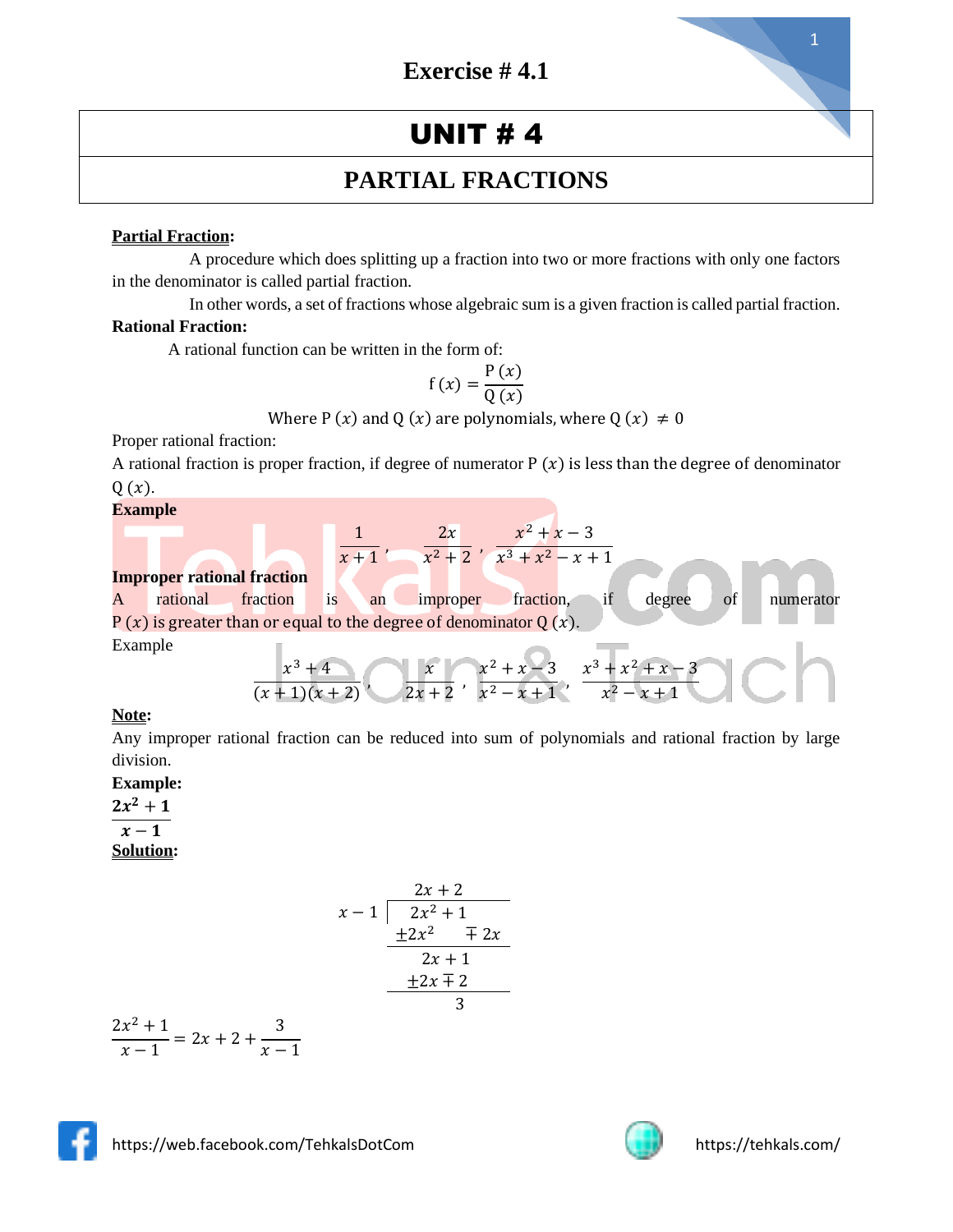#### **Resolution of fraction into partial fraction**

Resolution of rational fraction  $P(x)$  $\frac{\partial f(x)}{\partial g(x)}$ , where  $Q(x) \neq 0$  into partial fraction depends upon the factors

 $P(x)$ 

of denominator  $Q(x)$ 

Case # 1:

Let proper fraction 
$$
\frac{1}{Q(x)}
$$
 given  
\nFactorize the polynomial  $Q(x)$  in the denominator if it is not factorized.  
\n
$$
\frac{P(x)}{Q(x)} = \frac{A}{x+a} + \frac{B}{x+b}
$$
\nExample # 1:  
\n**Resolve**  $\frac{1}{(x+1)(x+2)}$  into partial fraction.  
\n $\frac{Solution}{(x+1)(x+2)}$   
\nLet  
\n
$$
\frac{1}{(x+1)(x+2)} = \frac{A}{x+1} + \frac{B}{x+2}
$$
 .... equ(i)  
\n
$$
\frac{1}{(x+1)(x+2)} \times (x+1)(x+2) = \frac{A}{x+1} \times (x+1)(x+2) + \frac{B}{x+2} \times (x+1)(x+2)
$$
\n
$$
1 = A(x+2) + B(x+1)
$$
 ....equ(ii)  
\n
$$
1 = A(1+2) + B(0)
$$
\n
$$
1 = A(1) + 0
$$
\n
$$
1 = A(1) + 0
$$
\n
$$
1 = A
$$
\n
$$
A = 1
$$
\nPut  $x + 2 = 0 \Rightarrow x = -2$  in equ (ii)  
\n
$$
1 = A(0) + B(-2 + 1)
$$
\n
$$
1 = 0 + B(-1)
$$
\n
$$
1 = -B
$$
\n
$$
B = -1
$$
\nPut the values of A and B in equ (i)  
\n
$$
\frac{1}{(x+1)(x+2)} = \frac{1}{x+1} + \frac{-1}{x+2}
$$
\n
$$
\frac{1}{(x+1)(x+2)} = \frac{1}{x+1} - \frac{1}{x+2}
$$

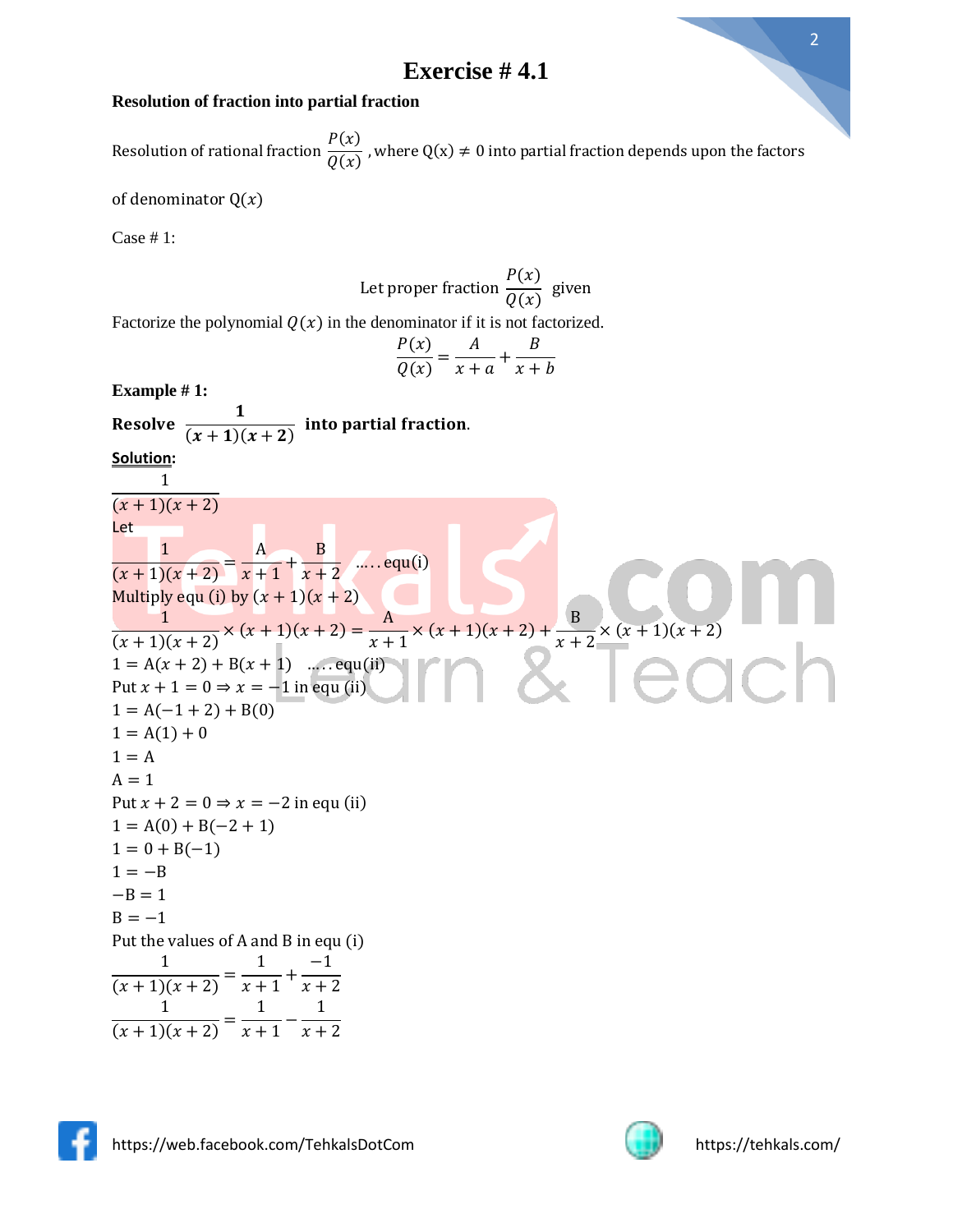Exercise # 4.1  
\nExample # 2: Find partial fraction of 
$$
\frac{3x+2}{x^2-x-2}
$$
  
\nSolution:  
\n
$$
\frac{3x+2}{x^2-x-2}
$$
\nNow  
\nLet  
\n
$$
\frac{3x+2}{(x+1)(x-2)} = \frac{A}{x+1} + \frac{B}{x-2}
$$
 .... equ(i)  
\nMultiply equi (i) by  $(x + 1)(x-2)$   
\n
$$
\frac{3x+2}{(x+1)(x-2)} = (x+1)(x-2) + \frac{B}{x-2} = (x+1)(x-2)
$$
\n
$$
\frac{3x+2}{(x+1)(x-2)} = x+1 \text{ sq. } (x+1)(x-2) + \frac{B}{x-2} = x(x+1)(x-2)
$$
\n
$$
3x+2 = A(x-2) + B(x+1)
$$
 .... equ(ii)  
\nPut  $x+1 = 0 \Rightarrow x = -1$  in equ(i)  
\n $-3+2 = A(-3) + 0$   
\n $-1 = -3A$   
\n $\frac{-3}{-3} = A$   
\n $\frac{1}{-3} = A$   
\n $\frac{1}{-3} = A$   
\n $\frac{1}{3} = 1$   
\n $\frac{1}{3} = 1$   
\n $\frac{1}{3} = 1$   
\n $\frac{1}{3} = 1$   
\n $\frac{1}{3} = 1$   
\n $\frac{1}{3} = 1$   
\n $\frac{1}{3} = 1$   
\n $\frac{1}{3} = 1$   
\n $\frac{1}{3} = 1$   
\n $\frac{1}{3} = 1$   
\nPut  $x-x^2 = 0 \Rightarrow x = 2$  in equi (ii)  
\n $\frac{3x+2}{(x+1)(x-2)} = \frac{1}{x+1} + \frac{B}{x-2}$   
\n $\frac{3x+2}{(x+1)(x-2)} = \frac{1}{x+1} + \frac{B}{x-2}$   
\n $\frac{3x+2}{(x+1)(x-2)} = \frac{1}{x+1} + \frac{B}{x-2}$   
\n $\frac{3x+2}{($ 

Example #3: Find partial fraction of  $\boldsymbol{\chi}$  $(x + 1)^2$ 

**Solution:**

 $\mathcal{X}$  $(x + 1)^2$ Let

https://web.facebook.com/TehkalsDotCom https://tehkals.com/

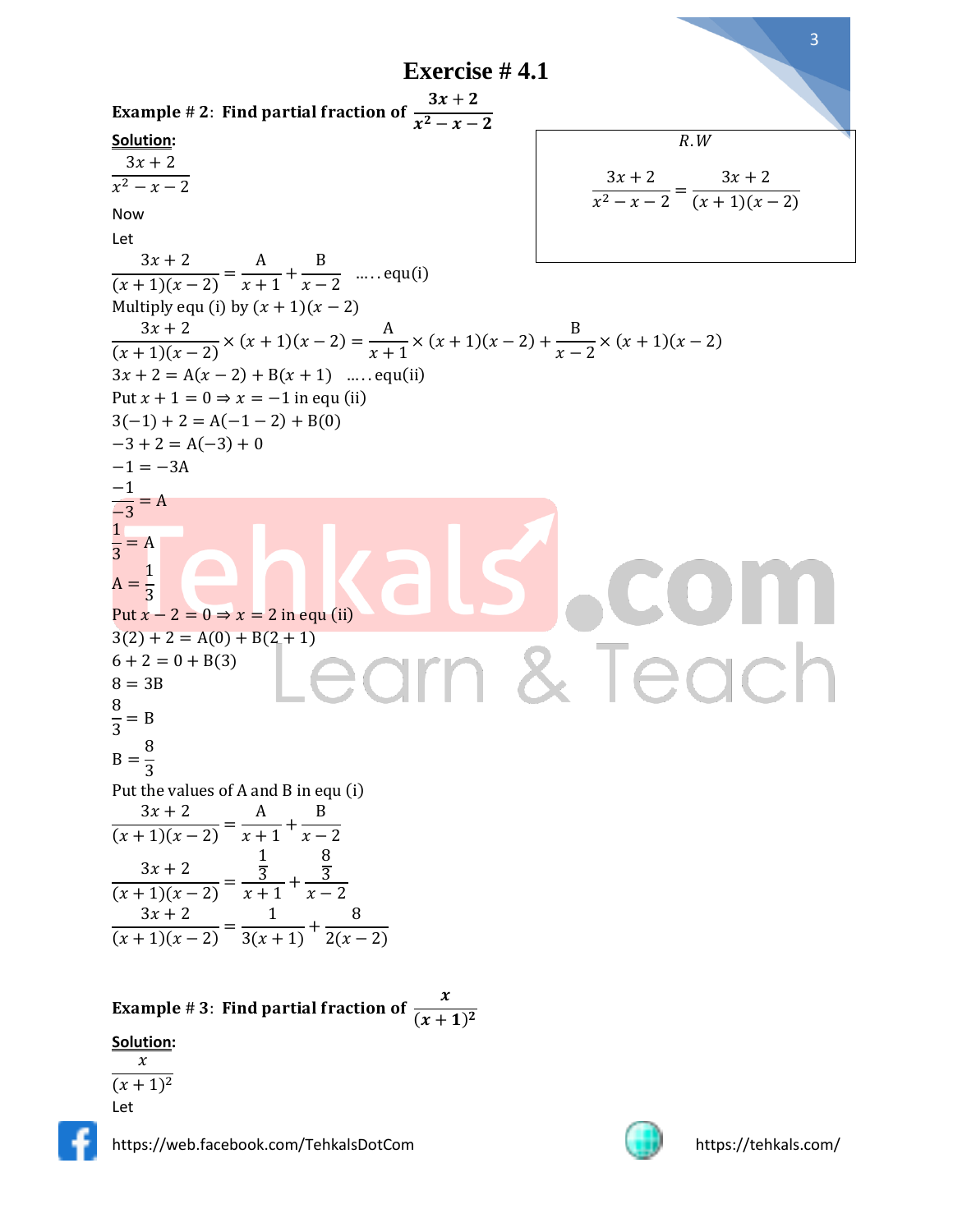**Exercise # 4.1**







 $\overline{A}$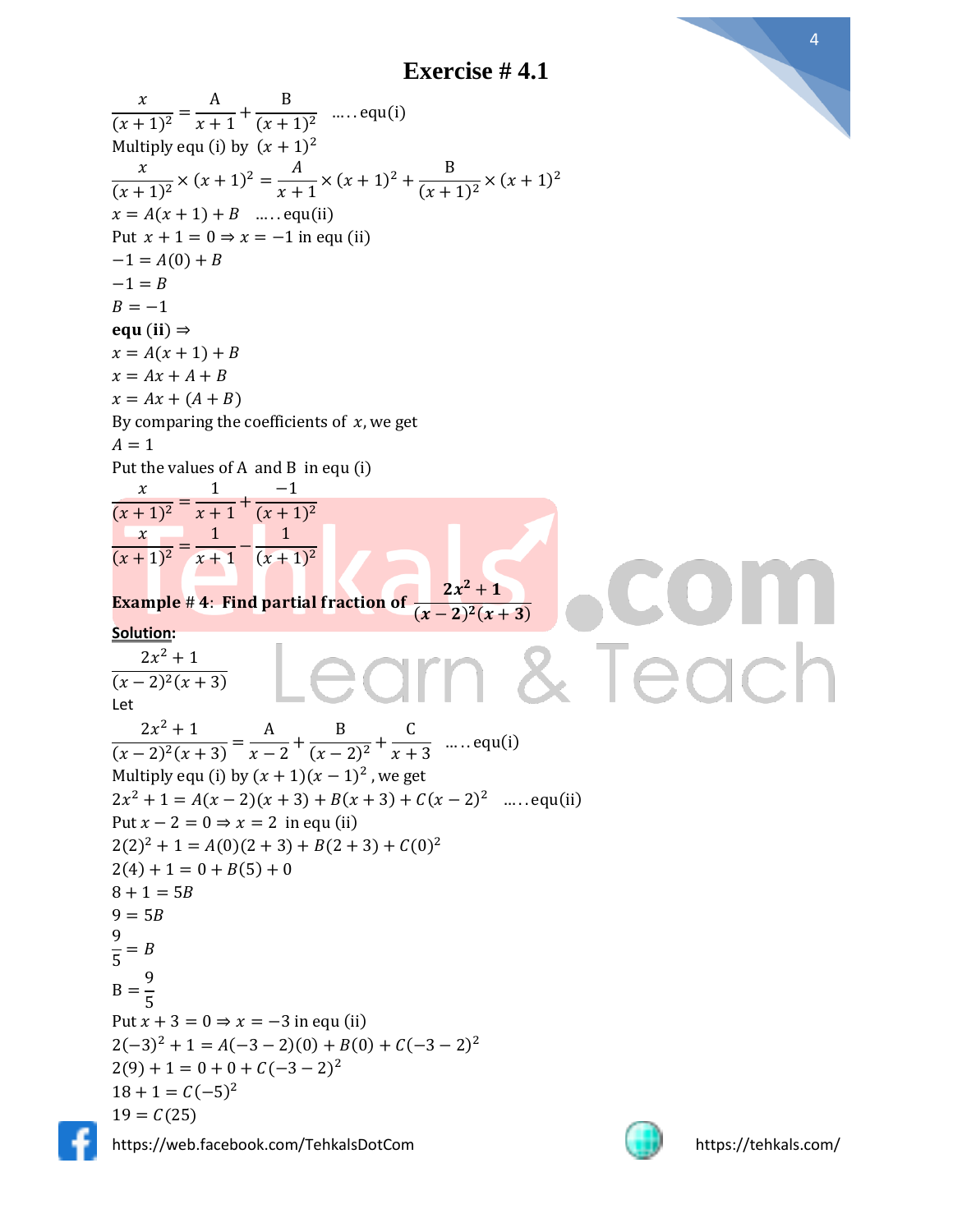**Exercise # 4.1**



**Resolve the following fractions into partial fraction.**

https://web.facebook.com/TehkalsDotCom https://tehkals.com/  $(1)$  $3x-2$  $2x^2-x$ **Solution:**  $3x - 2$  $2x^2-x$  $3x - 2$  $\frac{2x^2 - x}{2x^2 - x} =$  $3x - 2$  $x(2x - 1)$ Let  $3x - 2$  $\frac{2x^2 - x}{2x^2 - x} =$ A  $\frac{1}{x}$  + B  $\frac{z}{2x-1}$  .... equ(i) Multiply equ (i) by  $x(2x - 1)$  $3x - 2$  $\frac{2x^2 - x}{2x^2 - x} \times x(2x - 1) =$ A  $\frac{1}{x}$  ×  $x(2x-1)$  + B  $\frac{2}{2x-1} \times x(2x-1)$ 3 − 2 = A(2 − 1) + B … . . equ(ii) Put  $x = 0$  in equ (ii)



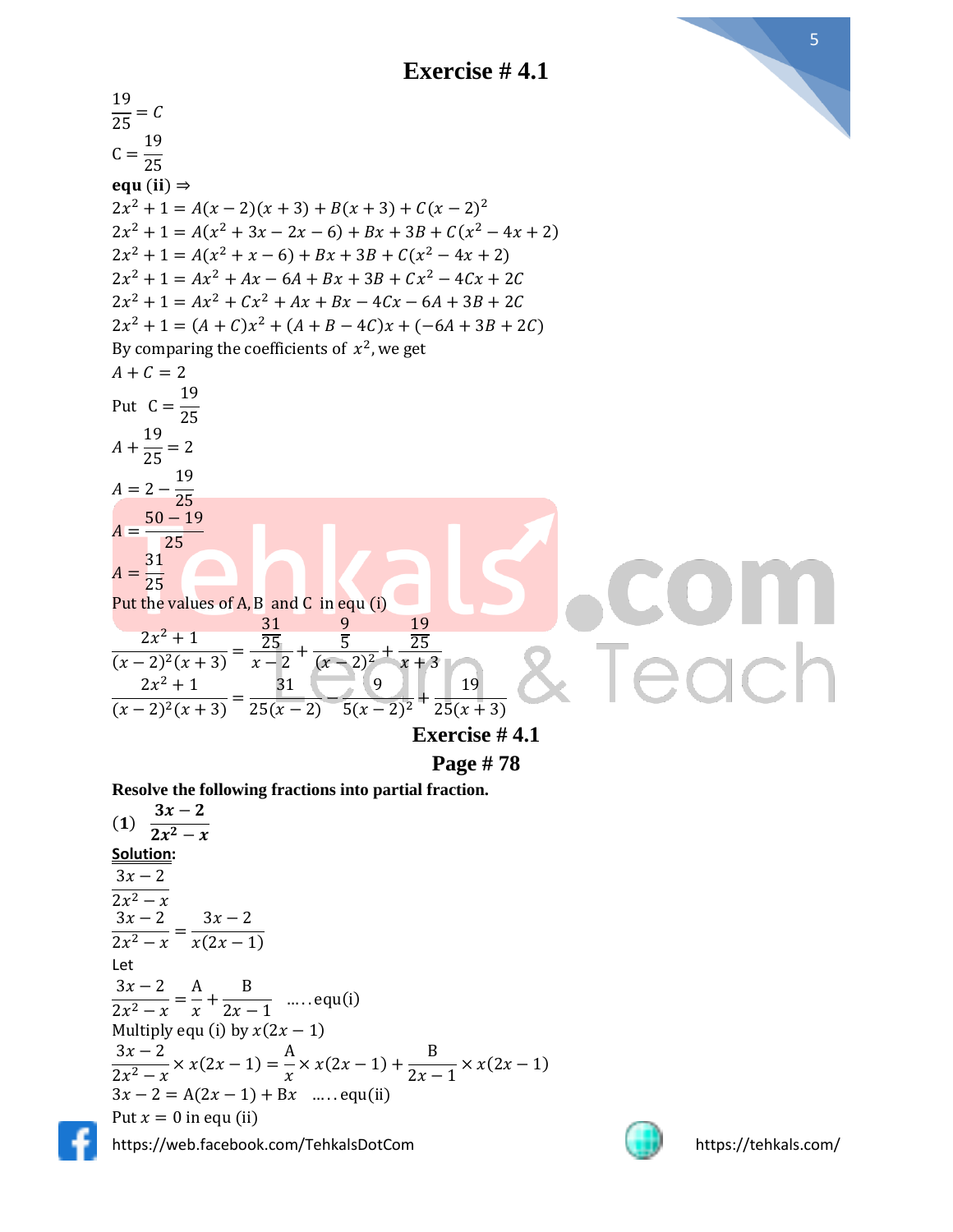

 $3(0) - 2 = A(2(0) - 1) + B(0)$  $0 - 2 = A(0 - 1) + 0$  $-2 = A(-1)$  $-2 = -A$  $2 = A$  $A = 2$ Put  $2x - 1 = 0 \Rightarrow 2x = 1 \Rightarrow x =$ 1  $\frac{1}{2}$  in equ (ii) 3 ( 1  $\left(\frac{1}{2}\right) - 2 = A(0) + B$ 1  $\frac{1}{2}$ 3  $\frac{2}{2} - 2 = 0 +$ B 2  $3 - 4$  $\frac{1}{2}$ B 2 −1  $\frac{1}{2}$  = B 2  $-1 = B$  $B = -1$ Put the values of A and B in equ (i)  $3x - 2$  $\frac{2x^2 - x}{x} =$ 2  $\frac{1}{x}$  + −1  $2x - 1$  $3x - 2$  $\frac{2x^2 - x}{x} =$ 2  $\frac{1}{x}$ 1  $2x - 1$  $(2)$  $x-1$  $x^2$  +  $6x$  + 5 **Solution:**  $x-1$  $x^2 + 6x + 5$  $x - 1$  $\frac{x^2+6x+5}{x^2+6x+5}$  $x - 1$  $(x + 1)(x + 5)$ Let  $x - 1$  $\frac{x+1}{(x+1)(x+5)} =$ A  $\frac{1}{x+1}$ + B  $\frac{z}{x+5}$  ..... equ(i) Multiply equ (i) by  $(x + 1)(x + 5)$  $x - 1$  $\frac{x^2}{(x+1)(x+5)} \times (x+1)(x+5) =$ A  $\frac{1}{x+1}$  × (x + 1)(x + 5) + B  $\frac{2}{x+5}$  × (x + 1)(x + 5)  $x - 1 = A(x + 5) + B(x + 1)$  ..... equ(ii) Put  $x + 1 = 0 \Rightarrow x = -1$  in equ (ii)  $-1 - 1 = A(-1 + 5) + B(0)$  $-2 = A(4) + 0$  $-2 = 4A$ −2  $\frac{-}{4}$  = A −1  $\frac{1}{2}$  = A  $R.W$  $x^2 + 6x + 5 = x^2 + 1x + 5x + 5$  $x^2 + 6x + 5 = x(x + 1) + 5(x + 1)$  $x^2 + 6x + 5 = (x + 1)(x + 5)$ 



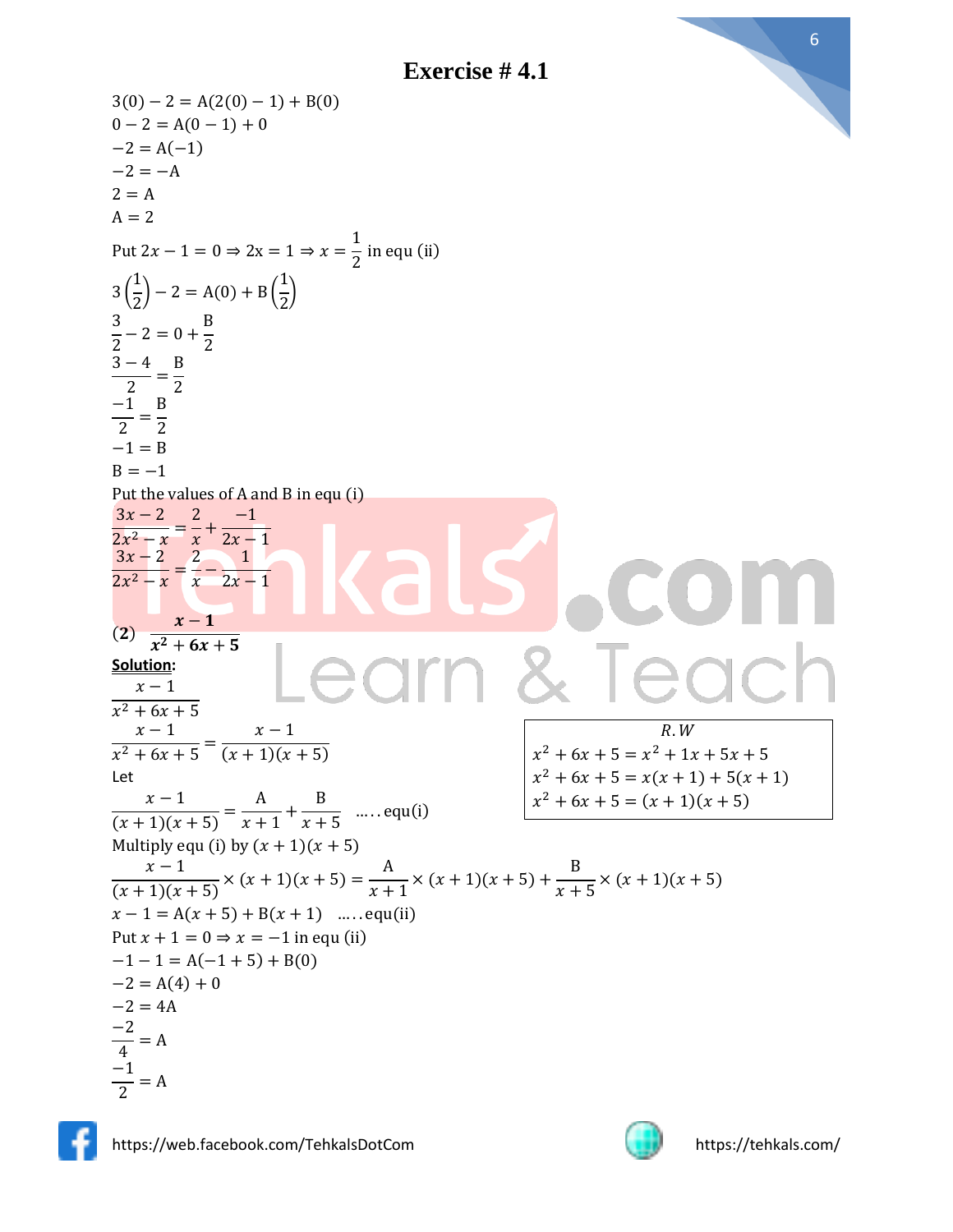**Exercise # 4.1**



$$
\frac{1}{2} = B
$$
\n
$$
B = \frac{3}{2}
$$
\nPut the values of A and B in equ (i)  
\n
$$
\frac{x-1}{(x+1)(x+5)} = \frac{-1}{x+1} + \frac{3}{x+5}
$$
\n
$$
\frac{x-1}{(x+1)(x+5)} = \frac{-1}{2(x+1)} + \frac{3}{2(x+5)}
$$
\nOR\n
$$
\frac{x-1}{x^2+6x+5} = \frac{-1}{2(x+1)} + \frac{3}{2(x+5)}
$$
\nSolution:\n
$$
\frac{1}{x^2-1}
$$
\nSolution:\n
$$
\frac{1}{x^2-1} = \frac{1}{x^2-1^2}
$$
\n
$$
\frac{1}{x^2-1} = \frac{1}{(x+1)(x-1)}
$$
\nNow\nLet\n
$$
\frac{1}{(x+1)(x-1)} = \frac{A}{x+1} + \frac{B}{x-1} \quad .... \quad \text{equ}(i)
$$
\n
$$
\frac{1}{x+1} = A(x-1) + B(x+1) \quad .... \quad \text{equ}(ii)
$$
\n
$$
1 = A(-1-1) + B(0)
$$
\n
$$
1 = -2A
$$
\n
$$
\frac{1}{-2} = A
$$



 $A =$ 

1 −2

 $A =$ 

6  $\frac{1}{4}$  = B 3

−1 2

 $-6 = 0 + B(-4)$ 

 $-6 = -4B$  $6 = 4B$ 

Put  $x + 5 = 0 \Rightarrow x = -5$  in equ (ii)

 $-5 - 1 = A(0) + B(-5 + 1)$ 

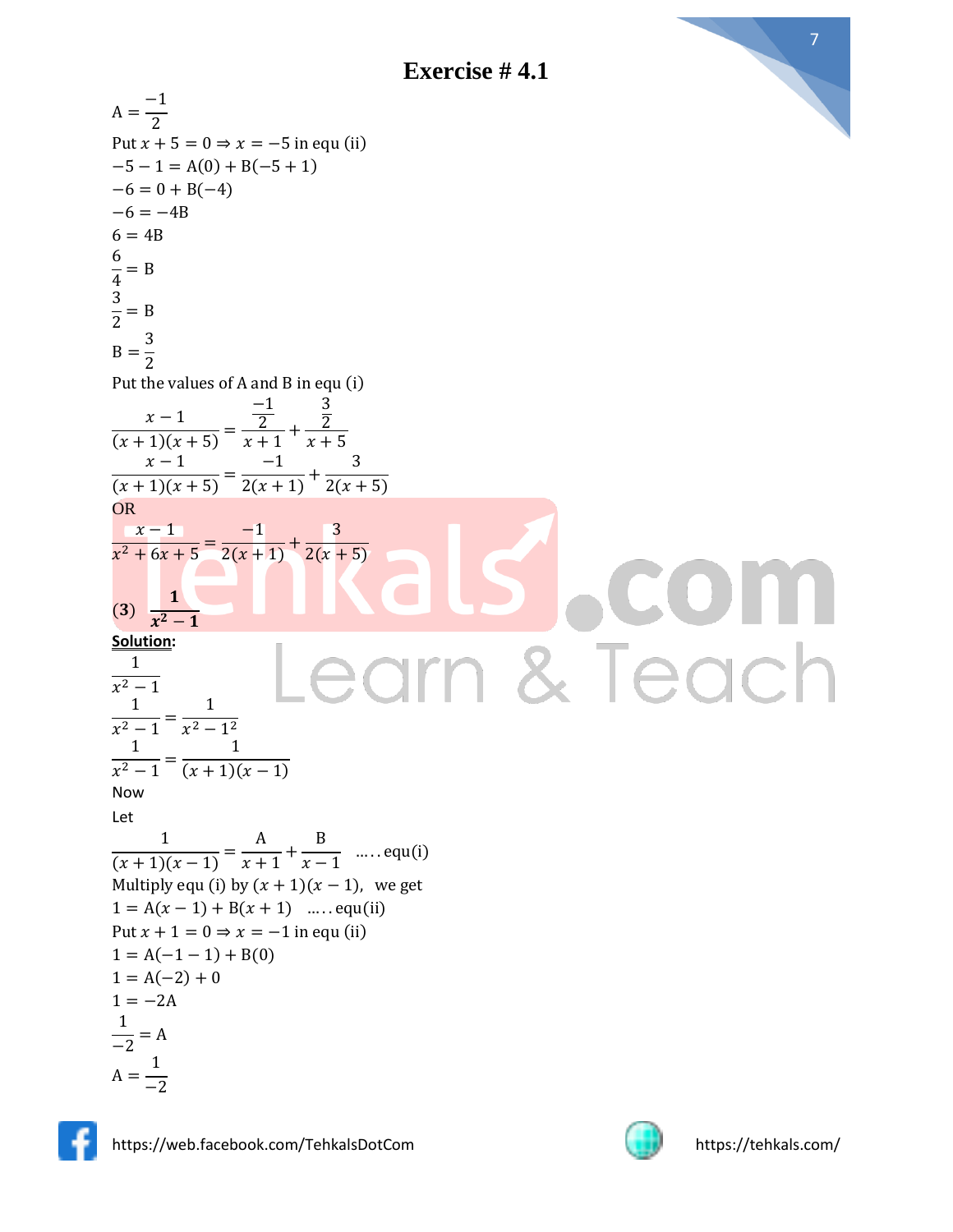$A = -$ 1 2 Put  $x - 1 = 0 \Rightarrow x = 1$  in equ (ii)  $1 = A(0) + B(1 + 1)$  $1 = 0 + B(2)$  $1 = 2B$ 1  $\frac{1}{2}$  = B  $B =$ 1 2 Put the values of A and B in equ (i) 1  $\frac{1}{(x+1)(x-1)}$  =  $-\frac{1}{2}$ 2  $\frac{2}{x+1}$ + 1 2  $x - 1$ 1  $\frac{1}{(x+1)(x-1)}$  = −1  $\frac{1}{2(x+1)} +$ 1  $2(x - 1)$ OR 1  $\frac{1}{x^2-1}$  = −1  $\frac{1}{2(x+1)} +$ 1  $2(x - 1)$  $(4)$  $\boldsymbol{\mathcal{X}}$  $x^2 + 4x - 5$ **Solution:**  $\boldsymbol{x}$  $x^2 + 4x - 5$  $\chi$  $\frac{x^2+4x-5}=$  $\chi$  $(x - 1)(x + 5)$ Let  $\mathcal{X}$  $\frac{x}{(x-1)(x+5)}$  = A  $\frac{1}{x-1}$  + B  $x + 5$  $\dots$  equ(i) Multiply equ (i) by  $(x - 1)(x + 5)$  $\mathcal{X}$  $\frac{x}{(x-1)(x+5)} \times (x-1)(x+5) =$ A  $\frac{x}{x-1} \times (x-1)(x+5) +$ B  $\frac{2}{x+5}$  × (x – 1)(x + 5)  $x = A(x + 5) + B(x - 1)$  .... equ(ii) Put  $x - 1 = 0 \Rightarrow x = 1$  in equ (ii)  $1 = A(1 + 5) + B(0)$  $1 = A(6) + 0$  $1 = 6A$ 1  $\frac{1}{6}$  = A  $A =$ 1 6 Put  $x + 5 = 0 \Rightarrow x = -5$  in equ (ii)  $-5 = A(0) + B(-5 - 1)$  $-5 = 0 + B(-6)$  $-5 = -6B$  $5 = 6B$  $R.W$  $x^2 + 4x - 5 = x^2 - 1x + 5x - 5$  $x^2 + 4x - 5 = x(x - 1) + 5(x - 1)$  $x^2 + 4x - 5 = (x - 1)(x + 5)$ 





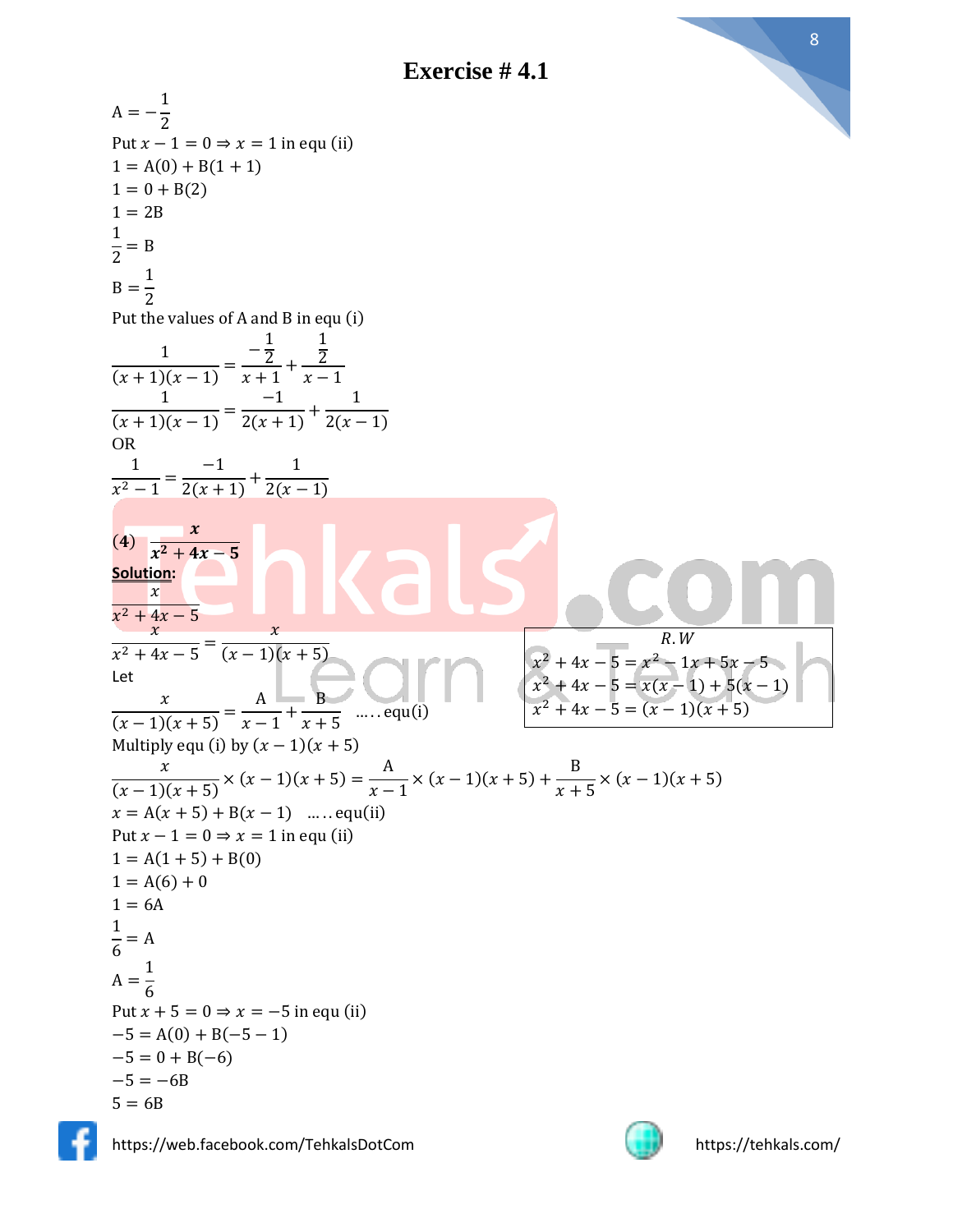

5  $\frac{2}{6}$  = B  $B =$ 5 6 Put the values of A and B in equ (i)  $\mathcal{X}$  $\frac{x}{(x-1)(x+5)}$  = 1 6  $\frac{6}{x+1}$ + 5 6  $x + 5$  $\mathcal{X}$  $\frac{x}{(x-1)(x+5)}$  = 1  $\frac{1}{6(x-1)} +$ 5  $6(x + 5)$ OR  $\mathcal{X}$  $\frac{x^2+4x-5}=$ 1  $\frac{1}{6(x-1)} +$ 5  $6(x + 5)$  $(5)$  $4x + 2$  $(x + 2)(2x - 1)$ **Solution:**  $4x + 2$  $\frac{x+2(2x-1)}{x+2}$ Let<sub>t</sub>  $4x + 2$  $\frac{1}{(x+2)(2x-1)}$  = A  $\frac{1}{x+2}$ + B  $\frac{2}{2x-1}$  ..... equ(i) Multiply equ (i) by  $(x + 2)(2x - 1)$  $4x + 2$  $\frac{(x+2)(2x-1)}{(x+2)(2x-1)} \times (x+2)(2x-1) =$ A  $\frac{1}{x+2}$  × (x+2)(2x-1) + B  $\frac{2}{2x-1} \times (x+2)(2x-1)$  $4x + 2 = A(2x - 1) + B(x + 2)$  ..... equ(ii) Put  $x + 2 = 0 \Rightarrow x = -2$  in equ (ii)  $4(-2) + 2 = A(2(-2) - 1) + B(0)$  $-8 + 2 = A(-4 - 1) + 0$  $-6 = A(-5)$  $-6 = -5A$  $6 = 5A$ 6  $\frac{1}{5}$  = A  $A =$ 6 5 Put  $2x - 1 = 0 \Rightarrow 2x = 1 \Rightarrow x =$ 1  $\frac{1}{2}$  in equ (ii) 4 ( 1  $\left(\frac{2}{2}\right)$  + 2 = A(0) + B 1  $(\frac{1}{2}+2)$  $2 + 2 = 0 + B$  $1 + 4$  $\frac{1}{2}$  $4 = B$  ( 5  $\frac{1}{2}$  $4 \times$ 2  $\frac{1}{5}$  = B



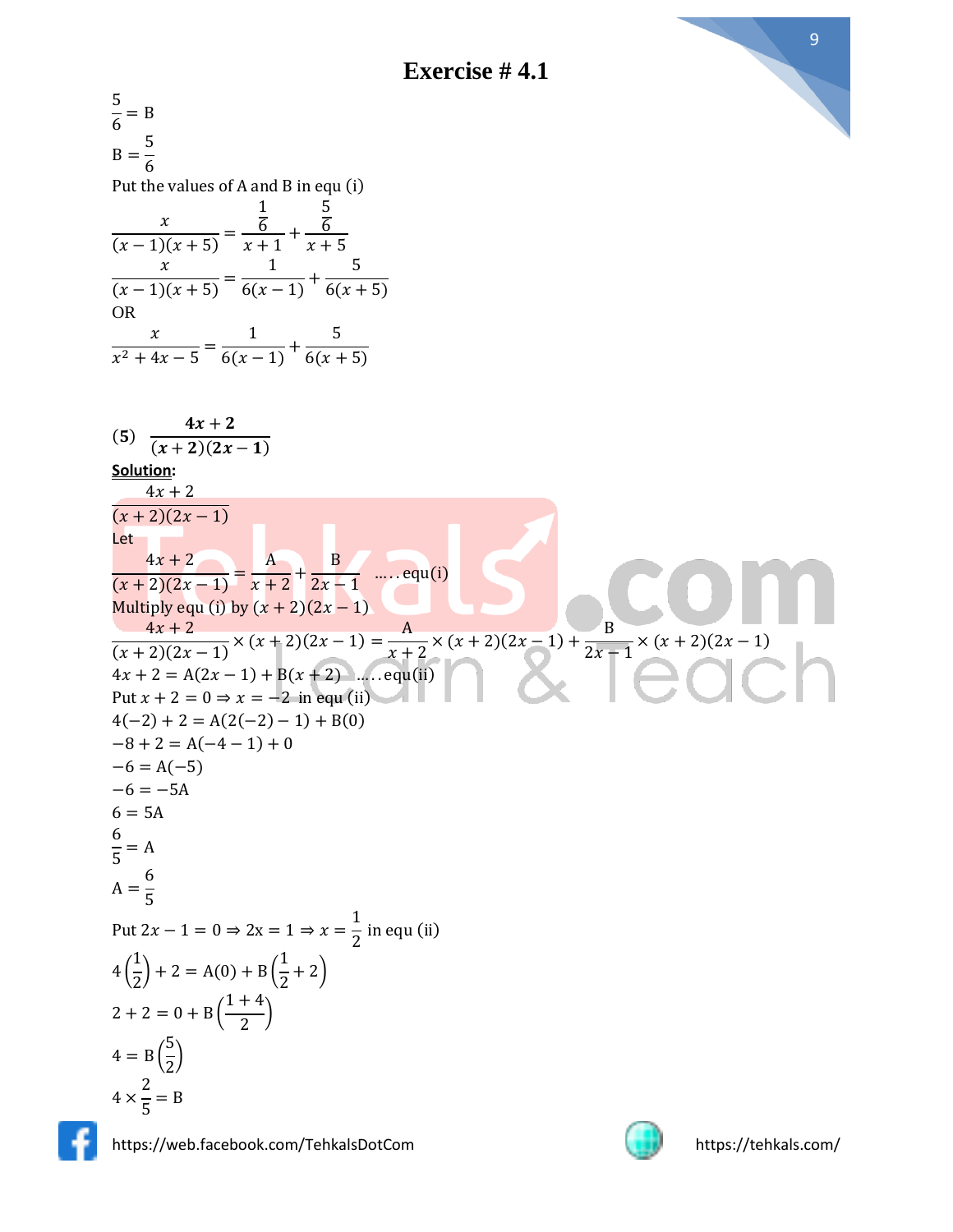

$$
\frac{8}{5} = B
$$
\n
$$
B = \frac{8}{5}
$$
\nPut the values of A and B in equ (i)  
\n
$$
\frac{4x + 2}{(x + 2)(2x - 1)} = \frac{5}{x + 2} + \frac{8}{2x - 1}
$$
\n
$$
\frac{4x + 2}{(x + 2)(2x - 1)} = \frac{6}{5(x + 2)} + \frac{8}{5(2x - 1)}
$$
\n(7)  
\n
$$
\frac{x^2 + 5x + 3}{(x^2 - 1)(x + 1)} = \frac{x^2 + 5x + 3}{(x - 1)(x + 1)(x + 1)}
$$
\nSolution:  
\n
$$
\frac{x^2 + 5x + 3}{(x^2 - 1)(x + 1)} = \frac{x^2 + 5x + 3}{(x - 1)(x + 1)(x + 1)^2}
$$
\nNow  
\n
$$
\frac{x^2 + 5x + 3}{(x^2 - 1)(x + 1)} = \frac{x^2 + 5x + 3}{(x - 1)(x + 1)^2}
$$
\n
$$
\frac{1}{(x + 1)^2} = \frac{A}{x - 1} + \frac{B}{x + 1} + \frac{C}{(x + 1)^2}
$$
\n
$$
\frac{x^2 + 5x + 3}{(x - 1)(x + 1)^2} = x - \frac{1}{1 + 2} + \frac{1}{x + 1} + \frac{C}{(x + 1)^2} = \frac{0}{x - 1}(x + 1)^2 + \frac{1}{x + 1} \times (x - 1)(x + 1)^2 + \frac{x^2 + 5x + 3}{(x + 1)^2} = 0 \Rightarrow A(1)
$$
\n
$$
x^2 + 5x + 3 = A(x + 1)^2 + B(x - 1)(x + 1) + C(x - 1) \quad \dots
$$
\n
$$
c_1(1) + 5(1) + 3 = A(1 + 1)^2 + B(0)(x + 1) + C(0)
$$
\n
$$
1 + 5 + 3 = A(2)^2 + 0 + 0
$$
\n
$$
9 = A(A)
$$
\n
$$
9 = A(A)
$$
\n
$$
10^2 + 5(-1) + 3 = A(0)^2 + B(x - 1)(0) + C(-1 - 1)
$$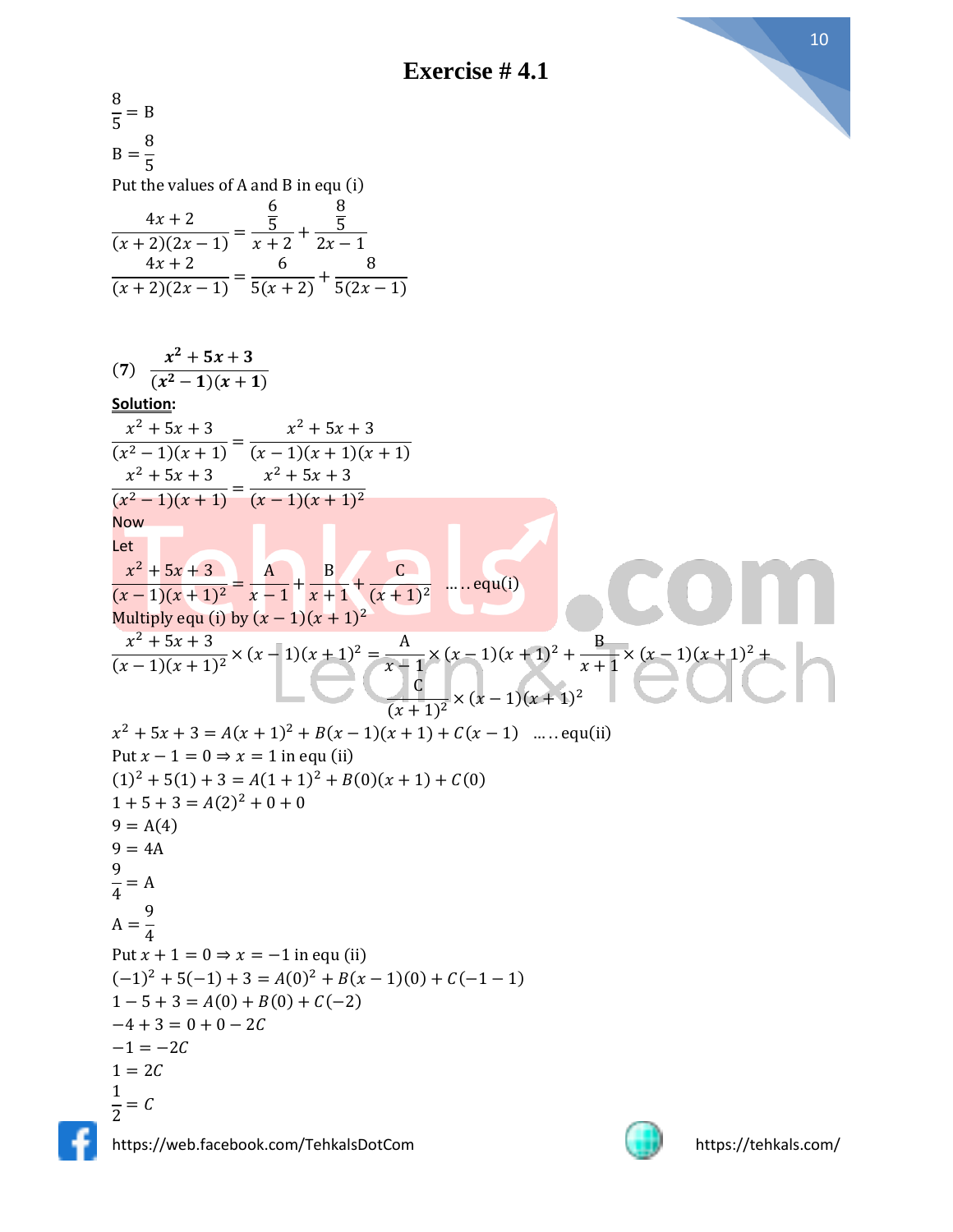

| $C = \frac{1}{2}$                                                                                                             |                                                                         |
|-------------------------------------------------------------------------------------------------------------------------------|-------------------------------------------------------------------------|
| equ (ii) $\Rightarrow$                                                                                                        |                                                                         |
| $x^{2} + 5x + 3 = A(x^{2} + 2x + 1) + B(x^{2} - 1) + Cx - C$                                                                  |                                                                         |
| $x^{2} + 5x + 3 = Ax^{2} + 2Ax + A + Bx^{2} - B + Cx - C$                                                                     |                                                                         |
| $x^{2} + 5x + 3 = Ax^{2} + Bx^{2} + 2Ax + Cx + A - B - C$                                                                     |                                                                         |
| $x^{2} + 5x + 3 = (A + B)x^{2} + (2A + C)x + (A - B - C)$                                                                     |                                                                         |
| By comparing the coefficients of $x^2$ , we get                                                                               |                                                                         |
| $A + B = 1$                                                                                                                   |                                                                         |
|                                                                                                                               |                                                                         |
| Put $A = \frac{1}{4}$                                                                                                         |                                                                         |
| $\frac{9}{4} + B = 1$                                                                                                         |                                                                         |
|                                                                                                                               |                                                                         |
| $B = 1 - \frac{9}{4}$<br>$B = \frac{4 - 9}{4}$<br>$B = \frac{-5}{4}$                                                          |                                                                         |
|                                                                                                                               |                                                                         |
|                                                                                                                               |                                                                         |
|                                                                                                                               |                                                                         |
|                                                                                                                               |                                                                         |
| Put the values of A, B and C in equ (i)                                                                                       |                                                                         |
|                                                                                                                               |                                                                         |
| $\frac{x^2+5x+3}{(x-1)(x+1)^2} = \frac{\frac{9}{4}}{x-1} + \frac{\frac{-5}{4}}{x+1} + \frac{\frac{1}{2}}{(x+1)^2}$            |                                                                         |
|                                                                                                                               |                                                                         |
| $\frac{x^2+5x+3}{(x-1)(x+1)^2} = \frac{9}{4(x-1)} - \frac{5}{4(x+1)} + \frac{1}{2(x+1)^2}$                                    |                                                                         |
|                                                                                                                               |                                                                         |
| $\frac{x^2+2}{(x+2)(x^2+5x+6)}$ earn & Teach<br>(8)                                                                           |                                                                         |
| Solution:                                                                                                                     |                                                                         |
|                                                                                                                               |                                                                         |
| $\frac{x^2+2}{(x+2)(x^2+5x+6)} = \frac{x^2+2}{(x+2)(x+3)(x+2)}$                                                               | R.W                                                                     |
|                                                                                                                               | $x^2 + 5x + 6 = x^2 + 2x + 3x + 6$                                      |
| $\frac{x^2+2}{(x+2)(x^2+5x+6)} = \frac{x^2+2}{(x+3)(x+2)^2}$                                                                  | $x^2 + 5x + 6 = x(x + 2) + 3(x + 2)$<br>$x^2 + 5x + 6 = (x + 3)(x + 2)$ |
| Let                                                                                                                           |                                                                         |
|                                                                                                                               |                                                                         |
| $\frac{x^2+2}{(x+2)(x^2+5x+6)} = \frac{A}{x+3} + \frac{B}{x+2} + \frac{C}{(x+2)^2}$ equ(i)                                    |                                                                         |
| Multiply equ (i) by $(x + 3)(x + 2)^2$                                                                                        |                                                                         |
|                                                                                                                               |                                                                         |
| $\frac{x^2+2}{(x+2)(x^2+5x+6)} \times (x+3)(x+2)^2 = \frac{A}{x+3} \times (x+3)(x+2)^2 + \frac{B}{x+2} \times (x+3)(x+2)^2 +$ |                                                                         |
|                                                                                                                               |                                                                         |
| $\frac{C}{(x+2)^2}$ × $(x+3)(x+2)^2$                                                                                          |                                                                         |
| $x^{2} + 2 = A(x + 2)^{2} + B(x + 3)(x + 2) + C(x + 3)$ equ(ii)                                                               |                                                                         |
| Put $x + 3 = 0 \Rightarrow x = -3$ in equ (ii)                                                                                |                                                                         |
| $(-3)^{2} + 2 = A(-3 + 2)^{2} + B(0)(x + 2) + C(0)$                                                                           |                                                                         |
| $9 + 2 = A(-1)^{2} + 0 + 0$                                                                                                   |                                                                         |
| $11 = A(1)$                                                                                                                   |                                                                         |
| https://web.facebook.com/TehkalsDotCom                                                                                        | https://tehkals.com/                                                    |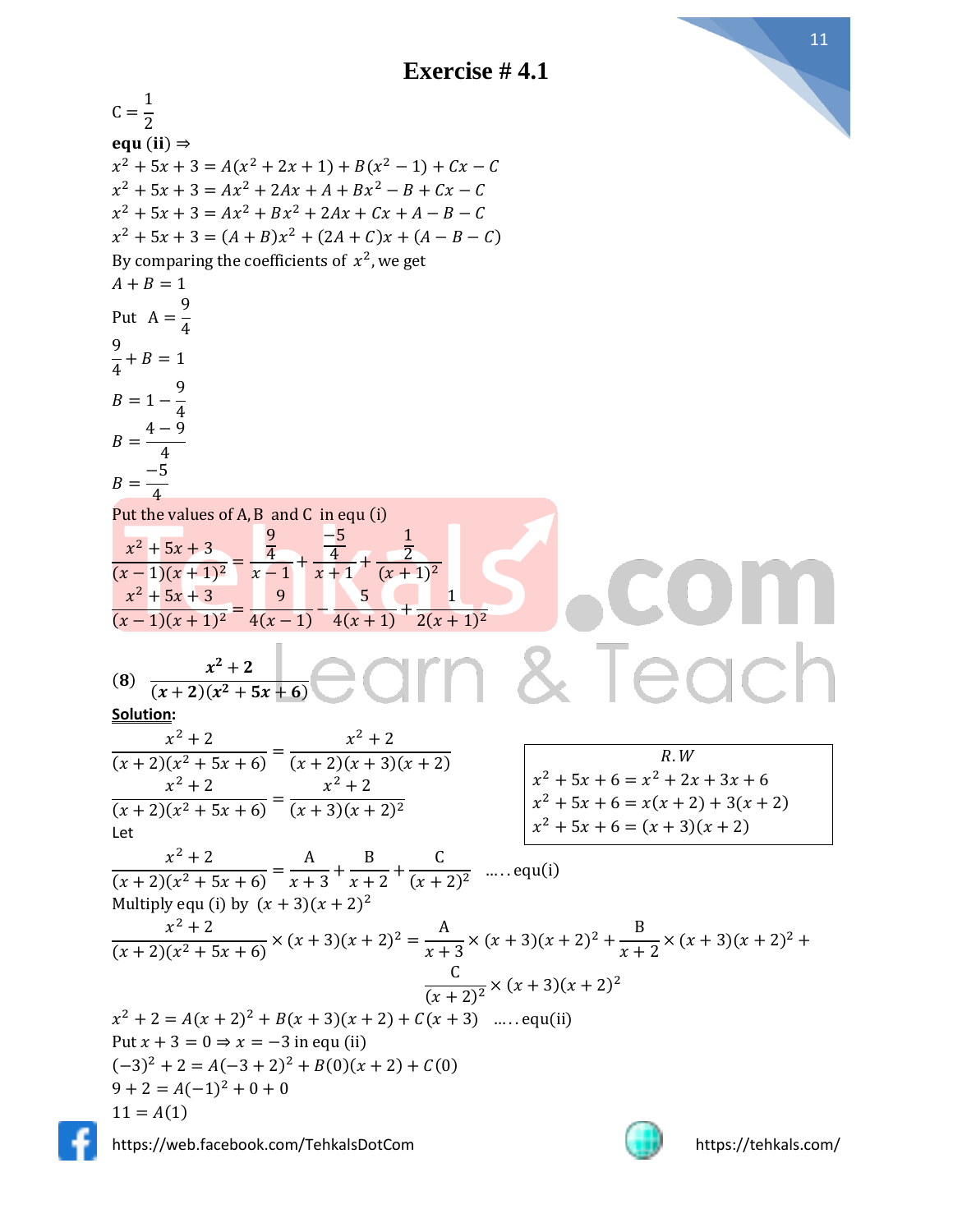$11 = A$  $A = 11$ Put  $x + 2 = 0 \Rightarrow x = -2$  in equ (ii)  $(-2)^2 + 2 = A(0)^2 + B(x + 3)(0) + C(-2 + 3)$  $4 + 2 = 0 + 0 + C(1)$  $6 = C$  $C = 6$ equ (ii)  $\Rightarrow$  $x^{2} + 2 = A(x + 2)^{2} + B(x + 3)(x + 2) + C(x + 3)$  $x^{2} + 2 = A(x^{2} + 2x + 1) + B(x + 3)(x + 2) + C(x + 3)$  $x^2 + 5x + 3 = A(x^2 + 2x + 1) + B(x^2 - 1) + Cx - C$  $x^2 + 5x + 3 = Ax^2 + 2Ax + A + Bx^2 - B + Cx - C$  $x^2 + 5x + 3 = Ax^2 + Bx^2 + 2Ax + Cx + A - B - C$  $x^2 + 5x + 3 = (A + B)x^2 + (2A + C)x + (A - B - C)$ By comparing the coefficients of  $x^2$ , we get  $A + B = 1$ 9 Put  $A =$ 4 9  $\frac{1}{4} + B = 1$ 9  $B = 1 -$ 4  $4 - 9$  $B=$ 4 −5  $B=$ Teach 4 Put the values of A, B and C in equ (i) 9 −5 1  $x^2 + 5x + 3$ 4 4 2  $\frac{(x-1)(x+1)^2}{(x-1)(x+1)^2} =$  $\frac{4}{x-1}$ +  $\frac{4}{x+1}$ +  $(x + 1)^2$  $x^2 + 5x + 3$ 9 5 1  $\frac{(x-1)(x+1)^2}{(x-1)(x+1)^2} =$  $\frac{1}{4(x-1)}$  –  $\frac{1}{4(x+1)} +$  $2(x + 1)^2$ OR  $x^2 + 2$ 9 5 1  $\frac{(x+2)(x^2+5x+6)}{(x+2)(x^2+5x+6)}$  $\frac{1}{4(x-1)}$  –  $\frac{1}{4(x+1)} +$  $2(x + 1)^2$  $2x-1$  $(8)$  $x(x-3)^2$ **Solution:**  $2x - 1$  $x(5x - 3)^2$ Let  $2x - 1$ A B C  $\frac{1}{x(x-3)^2} =$  $\frac{1}{x}$  +  $\frac{-}{x-3}$  +  $\frac{1}{(x-3)^2}$  ..... equ(i) Multiply equ (i) by  $x(x - 3)^2$ 

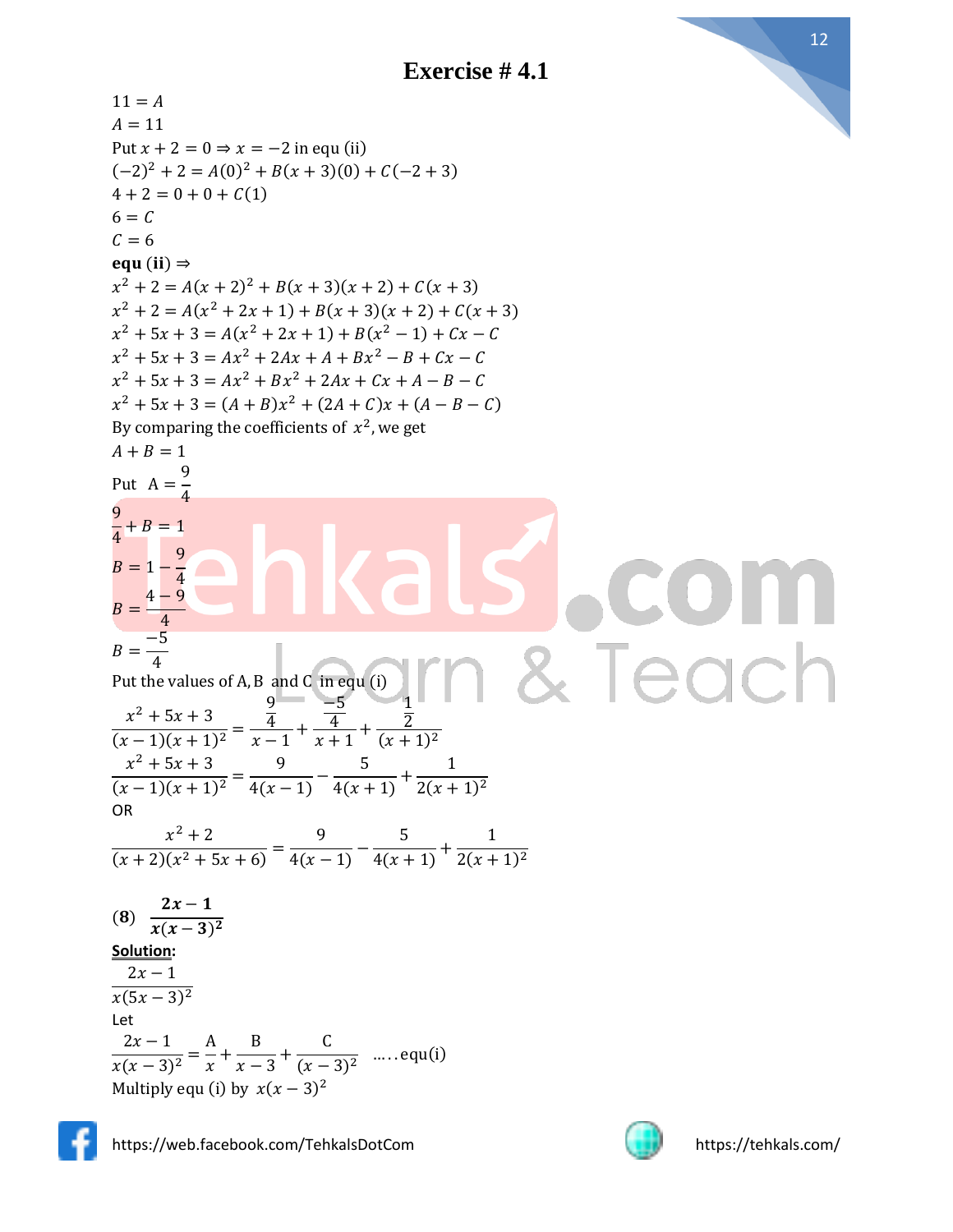$$
\frac{2x-1}{x(x-3)^2} \times x(x-3)^2 = \frac{A}{x} \times x(x-3)^2 + \frac{B}{x-3} \times x(x-3)^2 + \frac{C}{(x-3)^2} \times x(x-3)^2
$$
  
\nPut *x* = 0 in equ (ii)  
\n2(0) -1 = A(0-3)^2 + B(0)(0-3) + C(0)  
\n0-1 = A(-3)^2 + 0 + 0  
\n-1 = A(9)  
\n-1 = A(9)  
\n-1 = A(9)  
\n2(3) -1 = A(0)^2 + B(3)(0) + C(3)  
\n6-1 = 0 + 0 + 3C  
\n5 = 3C  
\nC = \frac{5}{3}  
\nC = \frac{5}{3}  
\nC = \frac{5}{3}  
\nC = \frac{5}{3}  
\nC = 1  
\n200 (iii) ⇒  
\n2x-1 = A(x<sup>2</sup> - 6x + 9) + Bx<sup>2</sup> - 3Bx + Cx  
\n2x-1 = A(x<sup>2</sup> - 6x + 9) + Bx<sup>2</sup> - 3Bx + Cx + 9A  
\nBy comparing the coefficients of x<sup>2</sup>, we get  
\nA + B = 0  
\nB = \frac{1}{9}  
\nB = \frac{1}{9}  
\nB = \frac{1}{9}  
\nB = \frac{1}{9}  
\nB = \frac{1}{3}  
\n2x-1 = (A + B)x<sup>2</sup> + (-6A - 3B + C)x + 9A  
\nBy comparing the coefficients of x<sup>2</sup>, we get  
\nA + B = 0  
\nB = \frac{1}{9}  
\nB = \frac{1}{3}  
\nB = \frac{1}{(x)(x-3)^2} = \frac{-1}{x} + \frac{1}{x-3} + \frac{5}{(x-3)^2}  
\n2(x-3)^2 = \frac{-1}{x} + \frac{1}{x-3} + \frac{5}{(x-3)^2}  
\n2(x-3)^2 = \frac{x^2}{x(x+2x+1)}  
\nAs  $\frac{x^2}{x^2+2x+1}$   
\nAs  $\frac{x^2}{x^2+2x+1}$   
\nAs  $\frac{x^2}{x^2+2x+1}$   
\nAs  $\frac{x^2}{x^2+$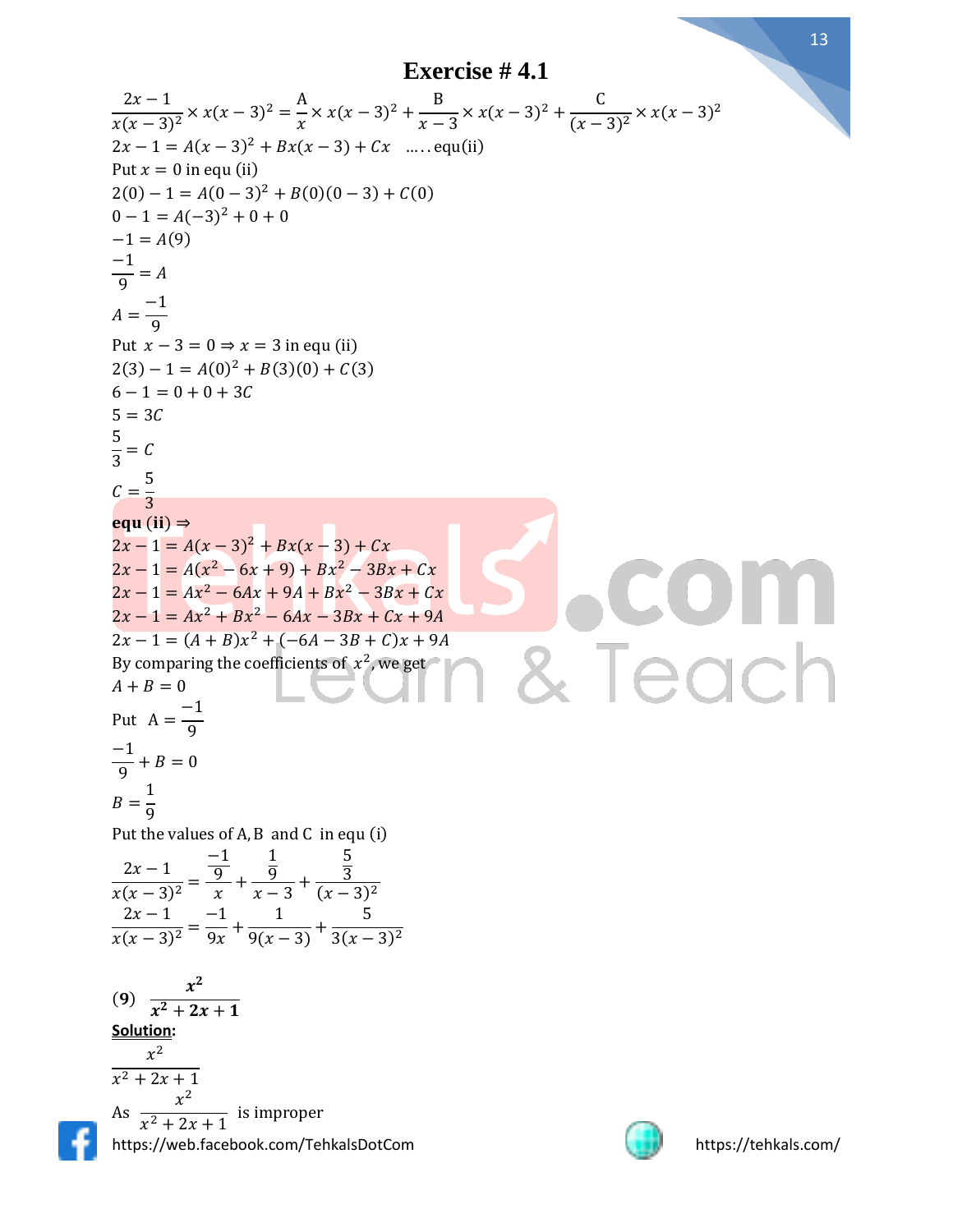So  
\n
$$
x^2 + 2x + 1 \frac{1}{x^2}
$$
\n
$$
\frac{x^2}{x^2 + 2x + 1} = 1 + \frac{-2x - 1}{(x^2 + 2x)(1 + 1)^2}
$$
\n
$$
\frac{x^2}{x^2 + 2x + 1} = 1 + \frac{-2x - 1}{(x + 1)^2}
$$
\n
$$
\frac{-2x - 1}{(x + 1)^2} = \frac{A}{x + 1} + \frac{B}{(x + 1)^2}
$$
\n
$$
\frac{-2x - 1}{(x + 1)^2} = \frac{A}{x + 1} + \frac{B}{(x + 1)^2}
$$
\n
$$
\frac{-2x - 1}{(x + 1)^2} = x(x + 1)^2 = \frac{A}{x + 1} \times (x + 1)^2 + \frac{B}{(x + 1)^2} \times (x + 1)^2
$$
\n
$$
= 2x - 1 = A(x + 1) + B
$$
\n
$$
= 2x - 1 = A(x + 1) + B
$$
\n
$$
= 2x - 1 = 4x + 4 + B
$$
\nBy comparing the coefficients of x, we get  
\n
$$
x^2 - 1 = 4x + 4 + B
$$
\nBy comparing the coefficients of x, we get  
\n
$$
A = -2
$$
\n
$$
2 - 1 = 4x + 4 + B
$$
\n
$$
= 2x - 1 = 4x + 4 + B
$$
\n
$$
= 2x - 1 = 4x + 4 + B
$$
\n
$$
= 2x - 1 = 4x + 4 + B
$$
\n
$$
= 2x - 1 = 4x + 4 + B
$$
\n
$$
= 2x - 1 = 4x + 4 + B
$$
\n
$$
= 2x - 1 = 4x + 4 + B
$$
\n
$$
= 2x - 1 = 4x + 4 + B
$$
\n
$$
= 2x - 1 = 4x + 4 + B
$$
\n
$$
= 2x - 1 = 4x + 4 + B
$$
\n
$$
= 2x - 1 = 2
$$
\n
$$
= 2x - 1 = 1
$$
\n
$$
= 2x + 1 = 1 +
$$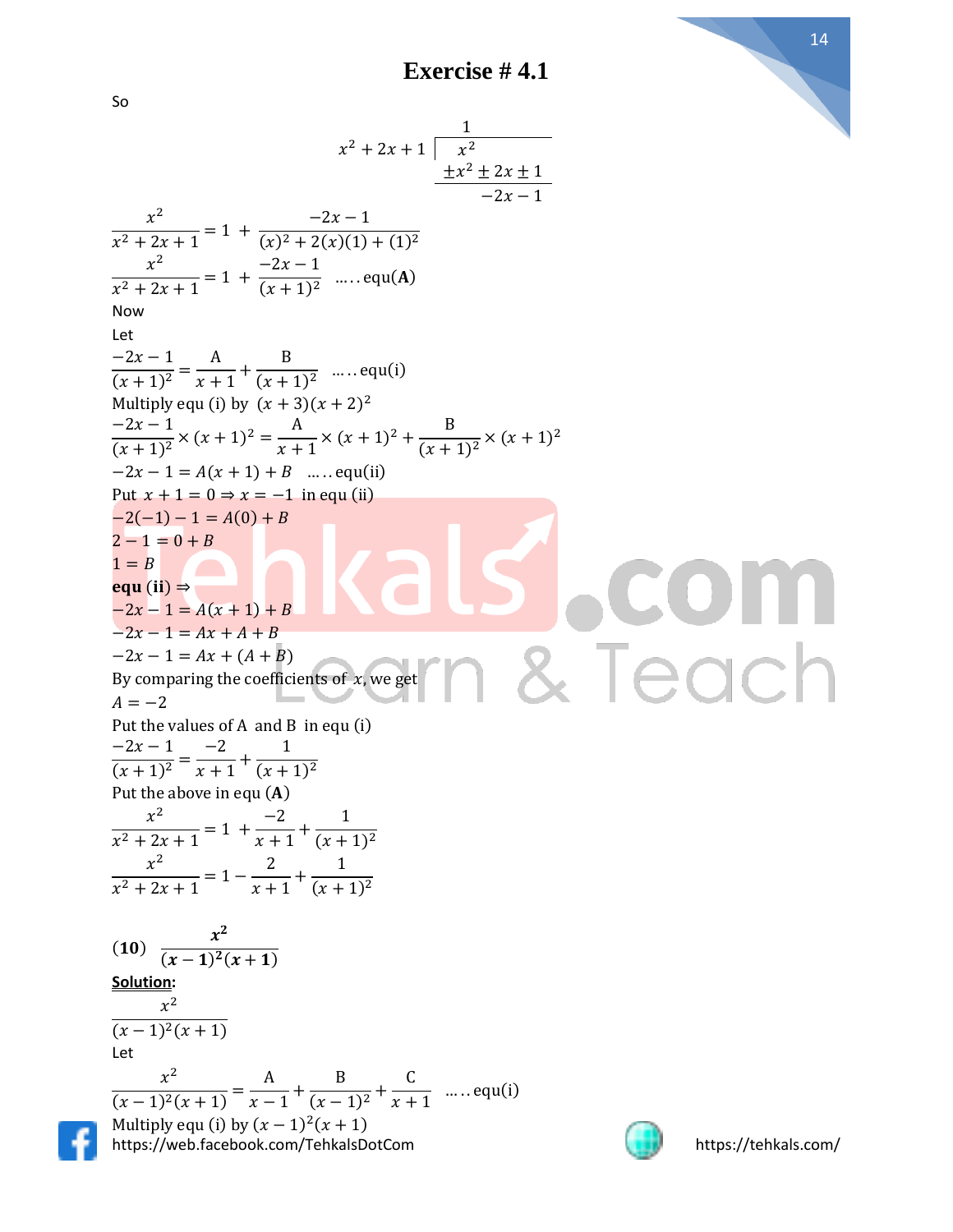**Exercise # 4.1**

$$
\frac{x^2}{(x-1)^2(x+1)} \times (x-1)^2(x+1) = \frac{A}{x-1} \times (x-1)^2(x+1) + \frac{B}{(x-1)^2} \times (x-1)^2(x+1) + \frac{C}{x+1} \times (x-1)^2(x+1) + B(x+1) + C(x-1)^2 - \dots
$$
equ(iii)  
\n
$$
x^2 = A(x-1)(x+1) + B(x+1) + C(x-1)^2 - \dots
$$
equ(ii)  
\n(1)<sup>2</sup> = A(0)(1+1) + B(1+1) + C(0)<sup>2</sup>  
\n1 = 0 + B(2) + 0  
\n1 = 2B  
\n
$$
\frac{1}{2} = B
$$
  
\n
$$
B = \frac{1}{2}
$$
  
\nPut  $x+1 = 0 \Rightarrow x = -1$  in equ (ii)  
\n(1)<sup>2</sup> = A(-1-1)(0) + B(0) + C(-1-1)<sup>2</sup>  
\n1 = 0 + 0 + C(-2)<sup>2</sup>  
\n1 = 0 + 0 + C(-2)<sup>2</sup>  
\n
$$
\frac{1}{4} = C
$$
  
\n
$$
C = \frac{1}{4}
$$
  
\n
$$
C = \frac{1}{4}
$$
  
\n
$$
C = \frac{1}{4}
$$
  
\n
$$
C = \frac{1}{4}
$$
  
\n
$$
C = \frac{1}{4}
$$
  
\n
$$
C = \frac{1}{4}
$$
  
\n
$$
A + C = 1
$$
  
\nPut  $C = \frac{1}{4}$   
\n
$$
A + \frac{1}{4} = 1
$$
  
\n
$$
A = 1 - \frac{1}{4}
$$
  
\n
$$
A = \frac{4 - 1}{4}
$$
  
\n
$$
A = \frac{4 - 1}{4}
$$
  
\n
$$
A = \frac{1}{4}
$$
  
\n
$$
A = \frac{1}{4}
$$
  
\n
$$
A = \frac{1}{4}
$$
  
\n
$$
A = \frac{1}{4}
$$
  
\n
$$
A = \frac{1}{4}
$$
  
\n
$$
A = \frac{1}{4}
$$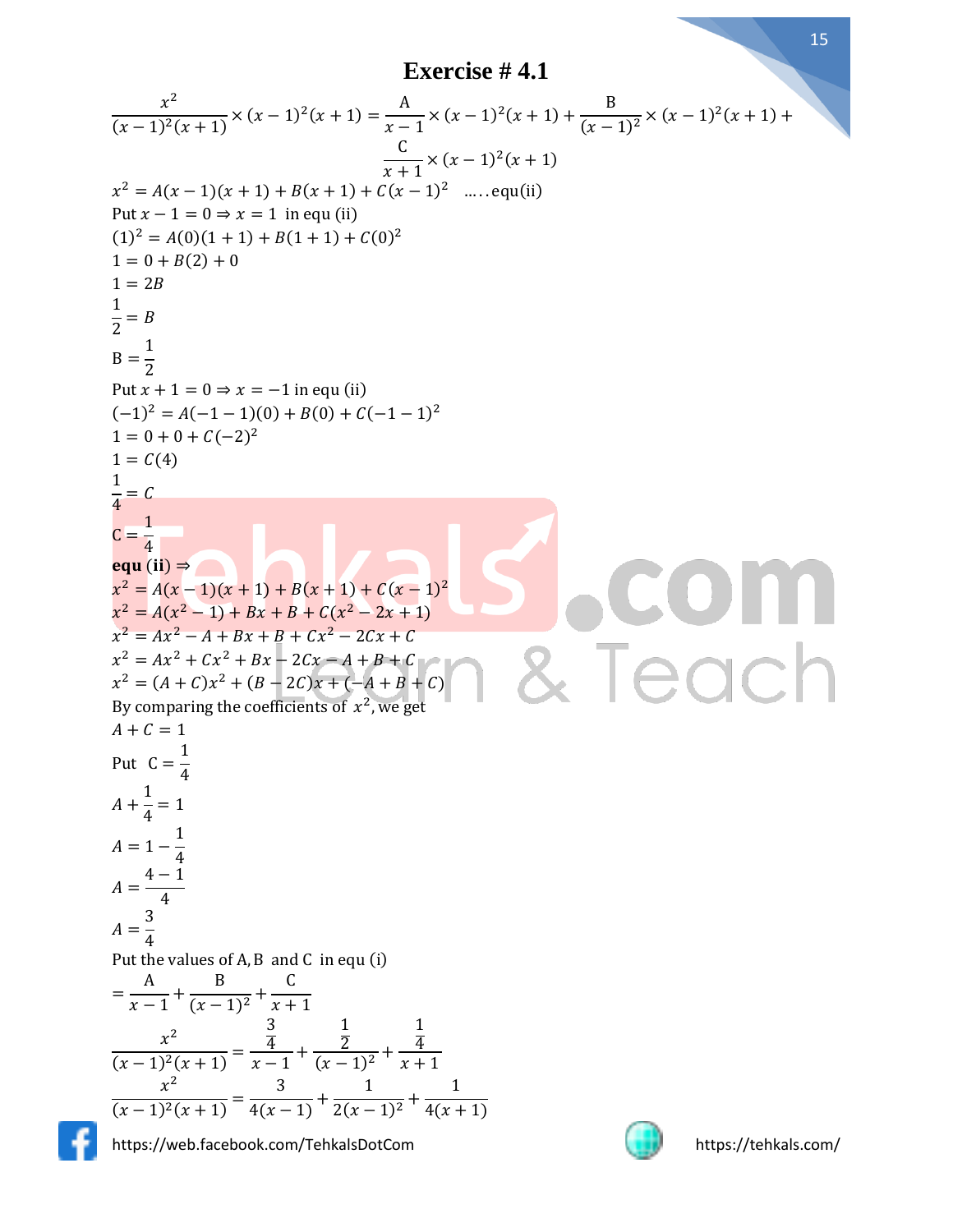

## als Com ehl Learn & Teach



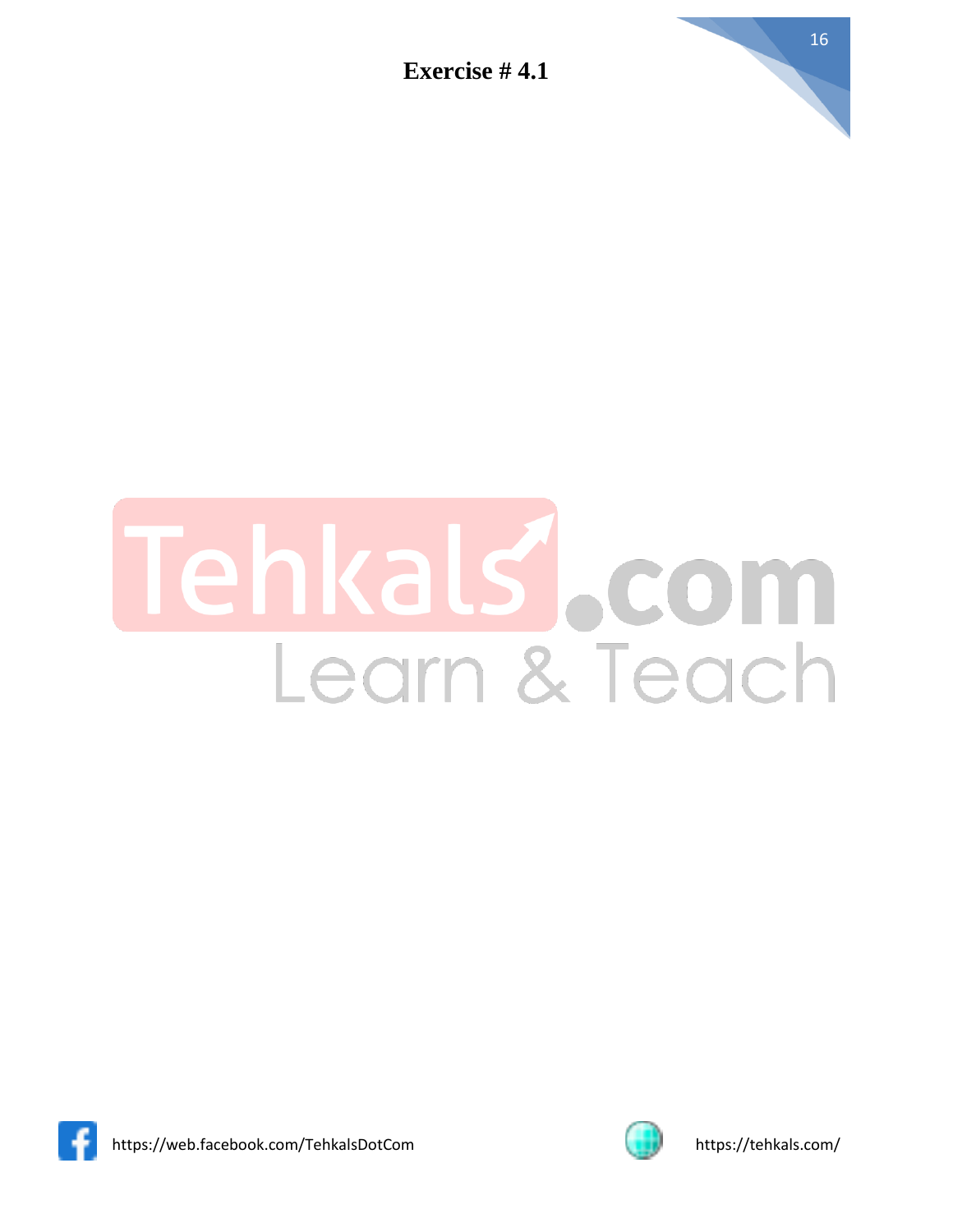**Exercise # 4.2**





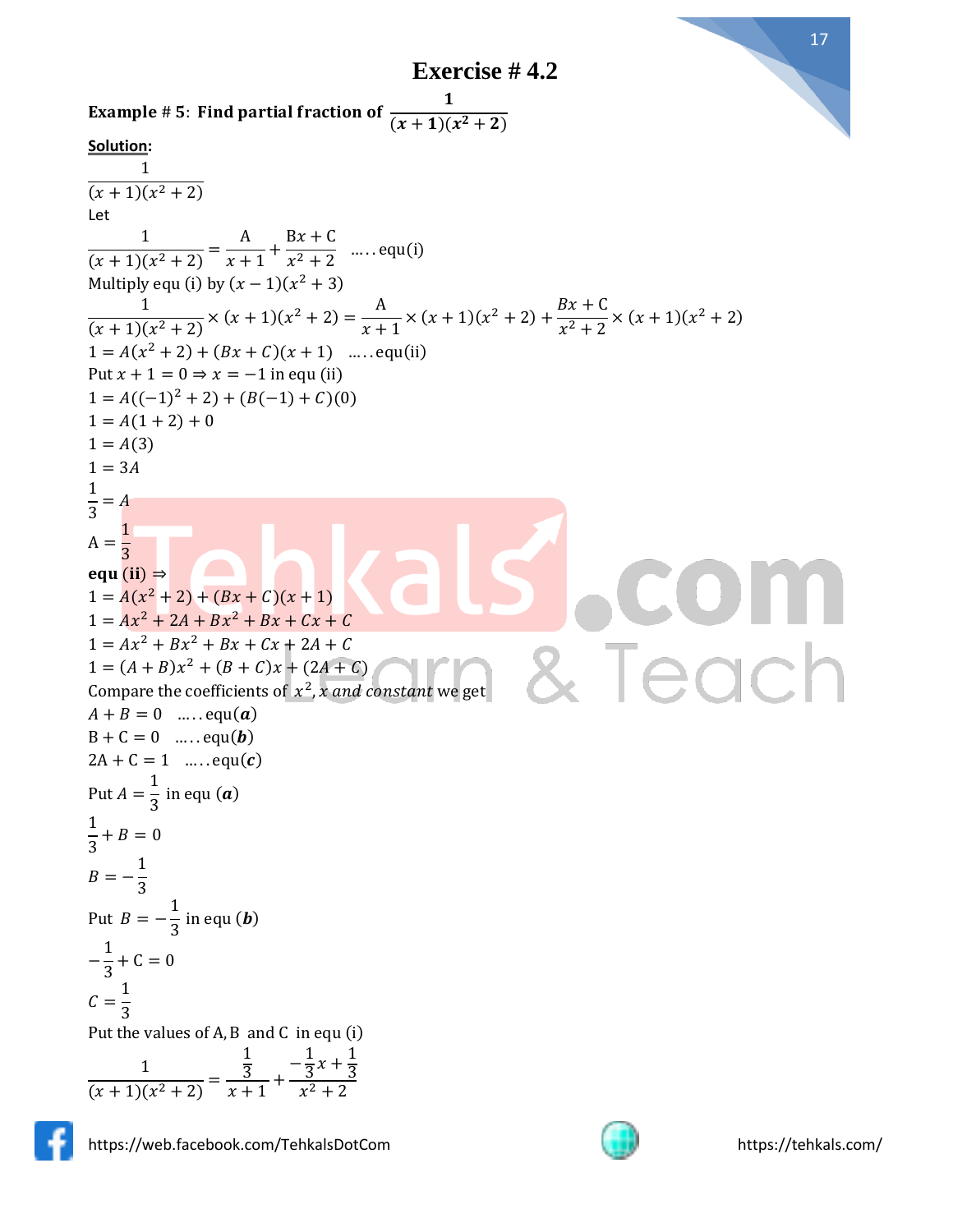**Exercise # 4.2**





 $A = -(0)$  $A = 0$ 

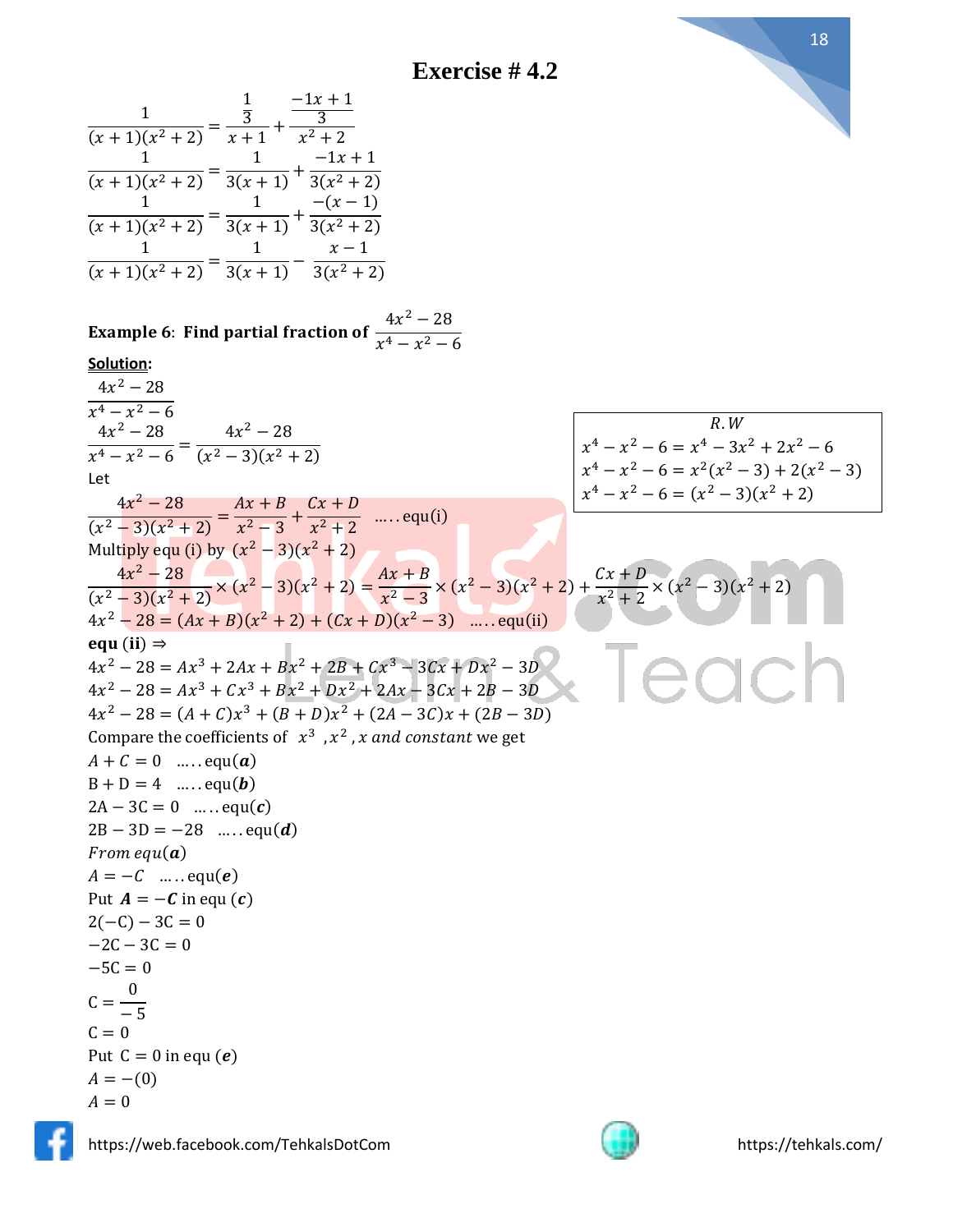

#### **Solution:**

1  $(x-1)(x^2+1)^2$ Let 1  $\frac{1}{(x-1)(x^2+1)^2}$  = A  $\frac{1}{x-1}$ +  $Bx + C$  $\frac{2}{x^2+1}$  +  $Dx + E$  $\frac{2x+2}{(x^2+1)^2}$  .... equ(i) Multiply equ (i) by  $(x - 1)(x^2 + 1)^2$ 1  $\frac{1}{(x-1)(x^2+1)^2} \times (x-1)(x^2+1)^2 = \frac{A}{x-1}$  $\frac{A}{x-1} \times (x-1)(x^2+1)^2 + \frac{Bx+C}{x^2+1}$  $\frac{3x+6}{x^2+1} \times (x-1)(x^2+1)^2 +$  $Dx + E$  $\frac{bx+1}{(x^2+1)^2} \times (x-1)(x^2+1)^2$  $1 = A(x^2 + 1)^2 + (Bx + C)(x - 1)(x^2 + 1) + (Dx + E)(x - 1)$  ..... equ(ii) Put  $x - 1 = 0 \Rightarrow x = 1$  in equ (ii)  $1 = A((1)^{2} + 1)^{2} + (Bx + C)(0)(x^{2} + 1) + (Dx + E)(0)$  $1 = A(1 + 1)^2 + 0 + 0$  $1 = A(2)^2$  $1 = A(4)$ 

https://web.facebook.com/TehkalsDotCom https://tehkals.com/

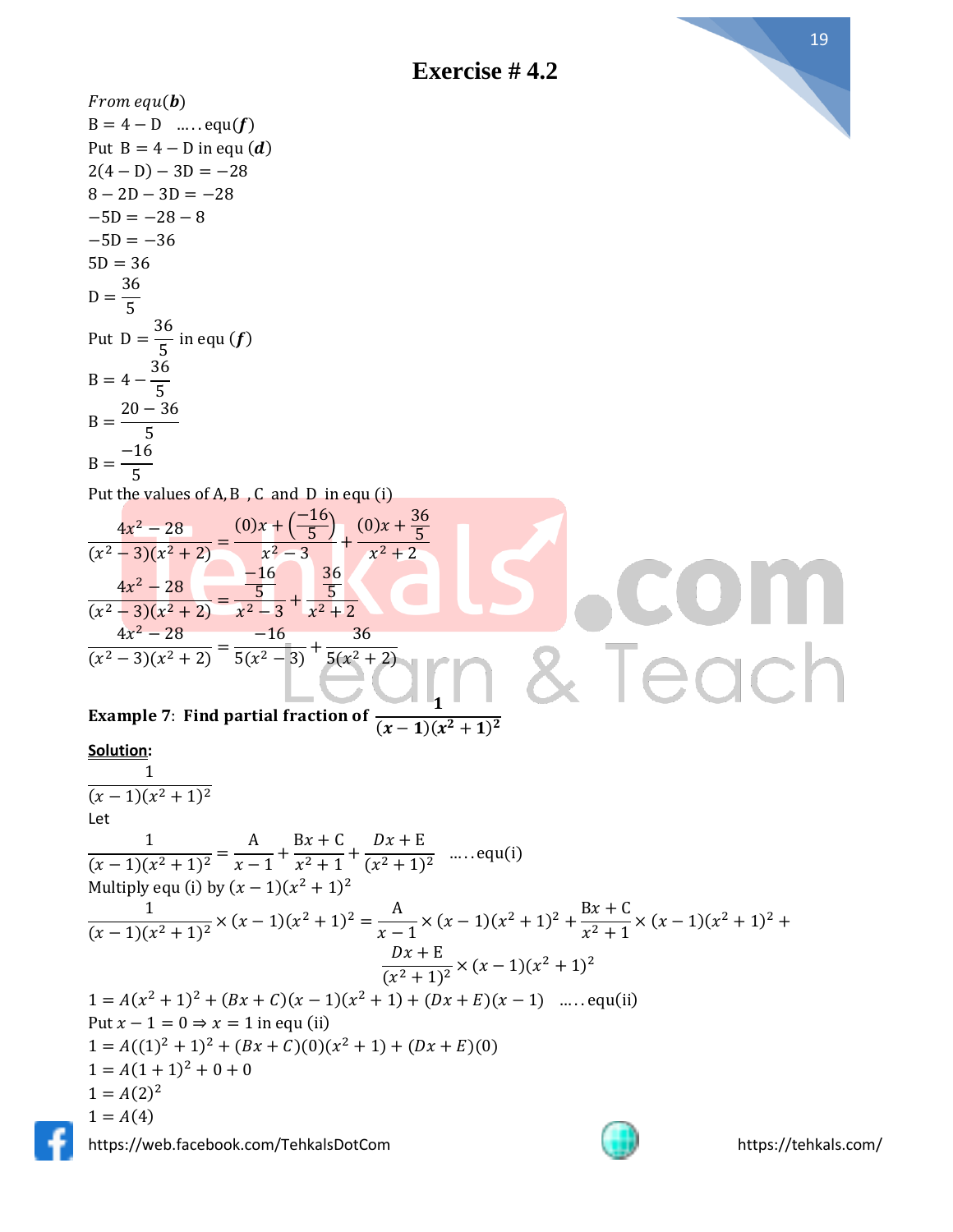

 $\frac{1}{4} = A$ 1  $A=$ 4 equ (ii)  $\Rightarrow$  $1 = A(x^2 + 1)^2 + (Bx + C)(x - 1)(x^2 + 1) + (Dx + E)(x - 1)$  $1 = A(x^4 + 2x^2 + 1) + (Bx + C)(x^3 + x - x^2 - 1) + Dx^2 - Dx + Ex - E$  $1 = Ax<sup>4</sup> + 2Ax<sup>2</sup> + A + Bx<sup>4</sup> + Bx<sup>2</sup> - Bx<sup>3</sup> - Bx + Cx<sup>3</sup> + Cx - Cx<sup>2</sup> - C + Dx<sup>2</sup> - Dx + Ex - E$  $1 = Ax^{4} + Bx^{4} - Bx^{3} + Cx^{3} + 2Ax^{2} + Bx^{2} - Cx^{2} + Dx^{2} - Bx + Cx - Dx + Ex + A - C - E$  $1 = (A + B)x^{4} + (-B + C)x^{3} + (2A + B - C + D)x^{2} + (-B + C - D + E)x + (A - C - E)$ Compare the coefficients of  $x^4$ ,  $x^3$ ,  $x^2$ , x and constant we get  $A + B = 0$  ..... equ(a)  $-B+C=0$  … . . . equ(**b**)  $2A + B - C + D = 0$  ..... equ(c)  $-B + C - D + E = 0$  ..... equ(*d*)  $A - C - E = 1$  ..... equ(e) 1 Put  $A =$  $\frac{1}{4}$  in equ (**a**) 1  $\frac{1}{4} + B = 0$ 1  $B = -$ 4 1 Put  $B = \frac{1}{4}$  in equ (b) 1 − (−  $\frac{1}{4}$  + C = 0 eac 1  $\frac{1}{4} + C = 0$ 1  $C = -$ 4 Put the values of  $A, B$  and  $C$  in equ $(C)$ 1 1 1 2 (  $\frac{1}{4}$  + (- $\frac{1}{4}$ ) – (–  $\frac{1}{4}$  + D = 0 2 1 1  $\frac{1}{4}$  –  $\frac{1}{4}$  +  $\frac{1}{4} + D = 0$ 1  $\frac{1}{2} + D = 0$ 1  $D = -$ 2 Put the values of  $A$  and  $C$  in equ  $(e)$  $A - C - E = 1$ 1 1  $\frac{1}{4} - ( \frac{1}{4}$ ) – E = 1 1 1  $\frac{1}{4}$  +  $\frac{1}{4} - E = 1$  $1 + 1$  $\frac{1}{4}$  = 1 + E



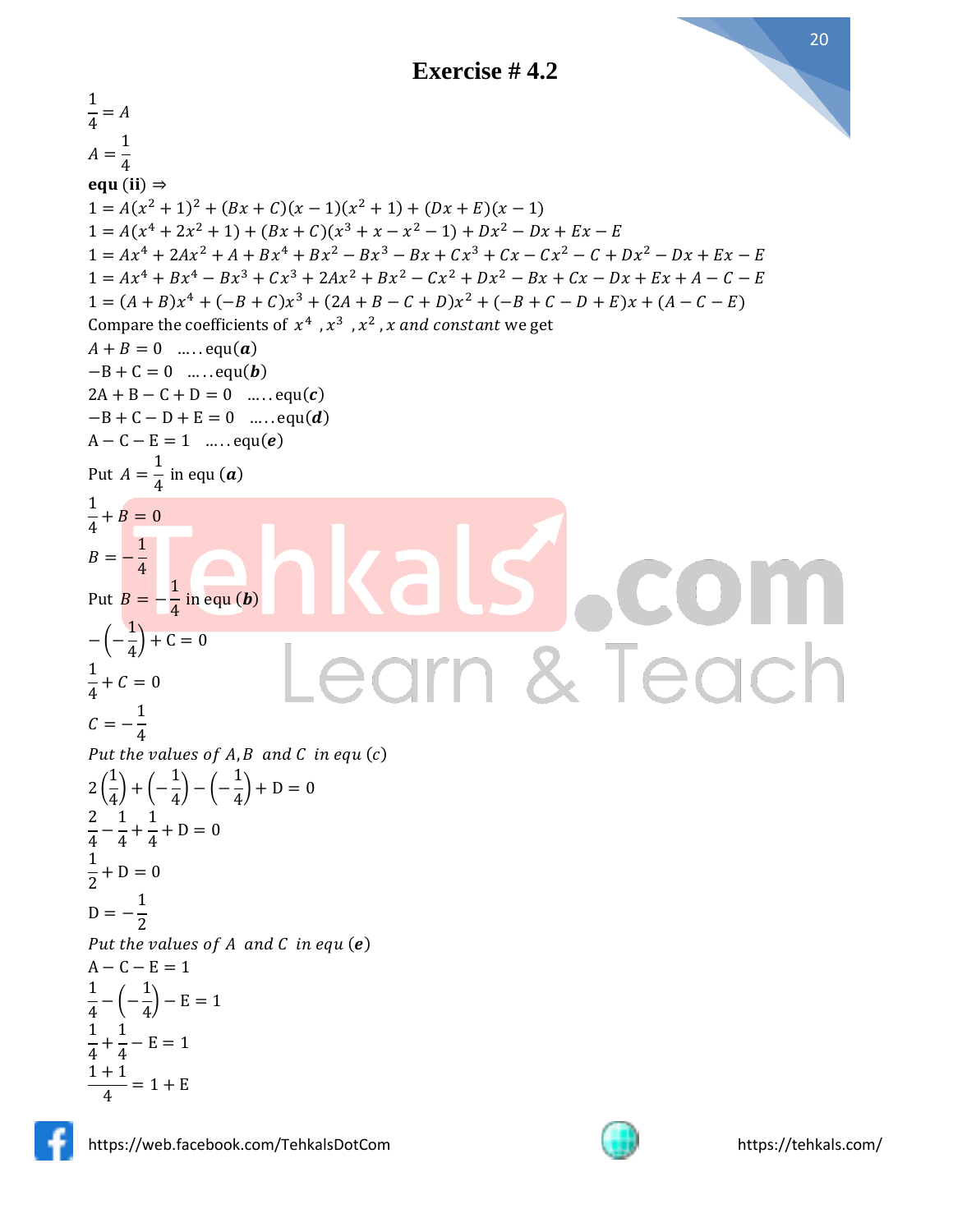



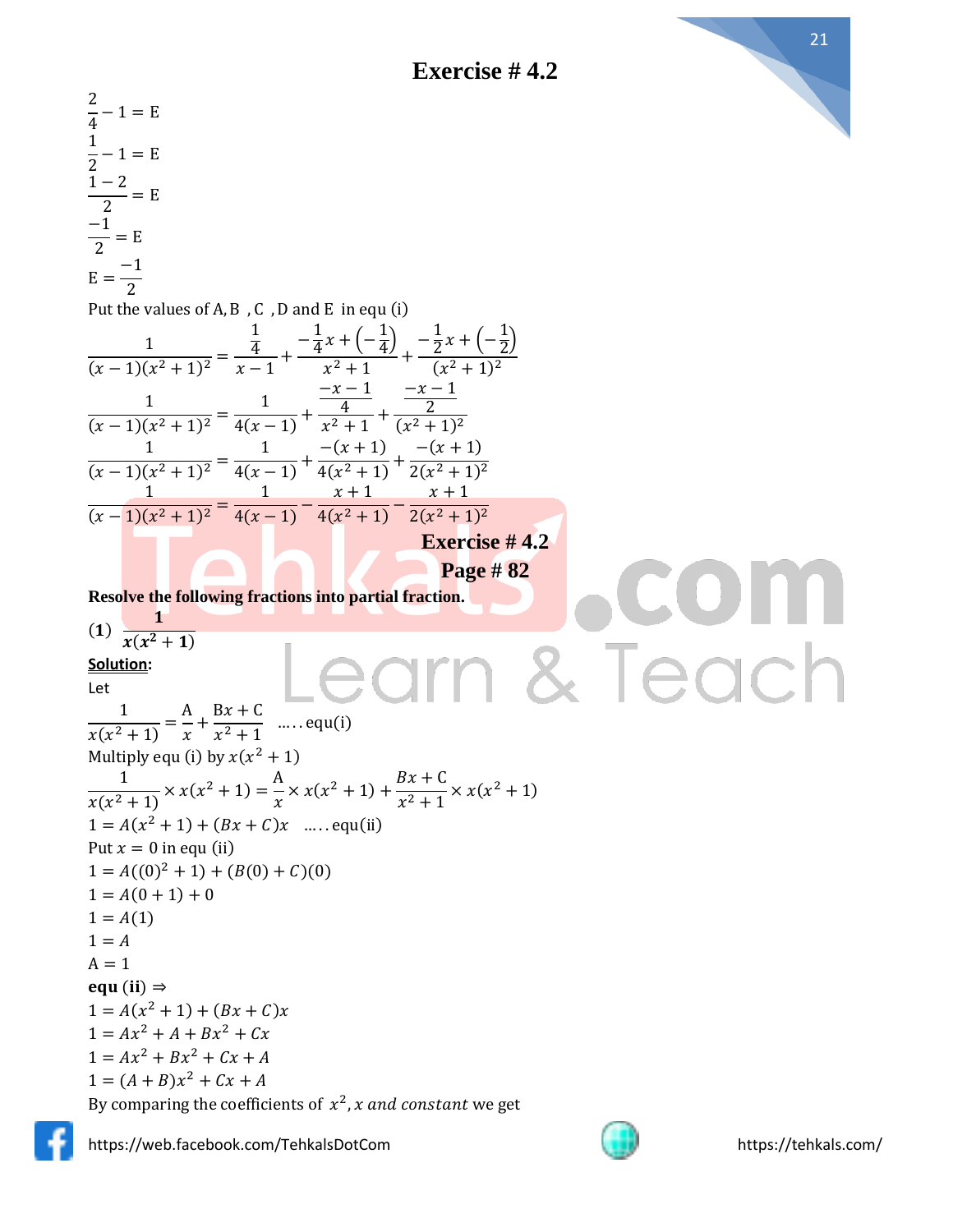

1

1

1

 $(2)$ 

Let

5  $\frac{1}{4} = A$ 

 $A =$ 5 4

 $-B + C = 3$  ..... equ(**b**)  $3A - C = 1$  ..... equ(c)

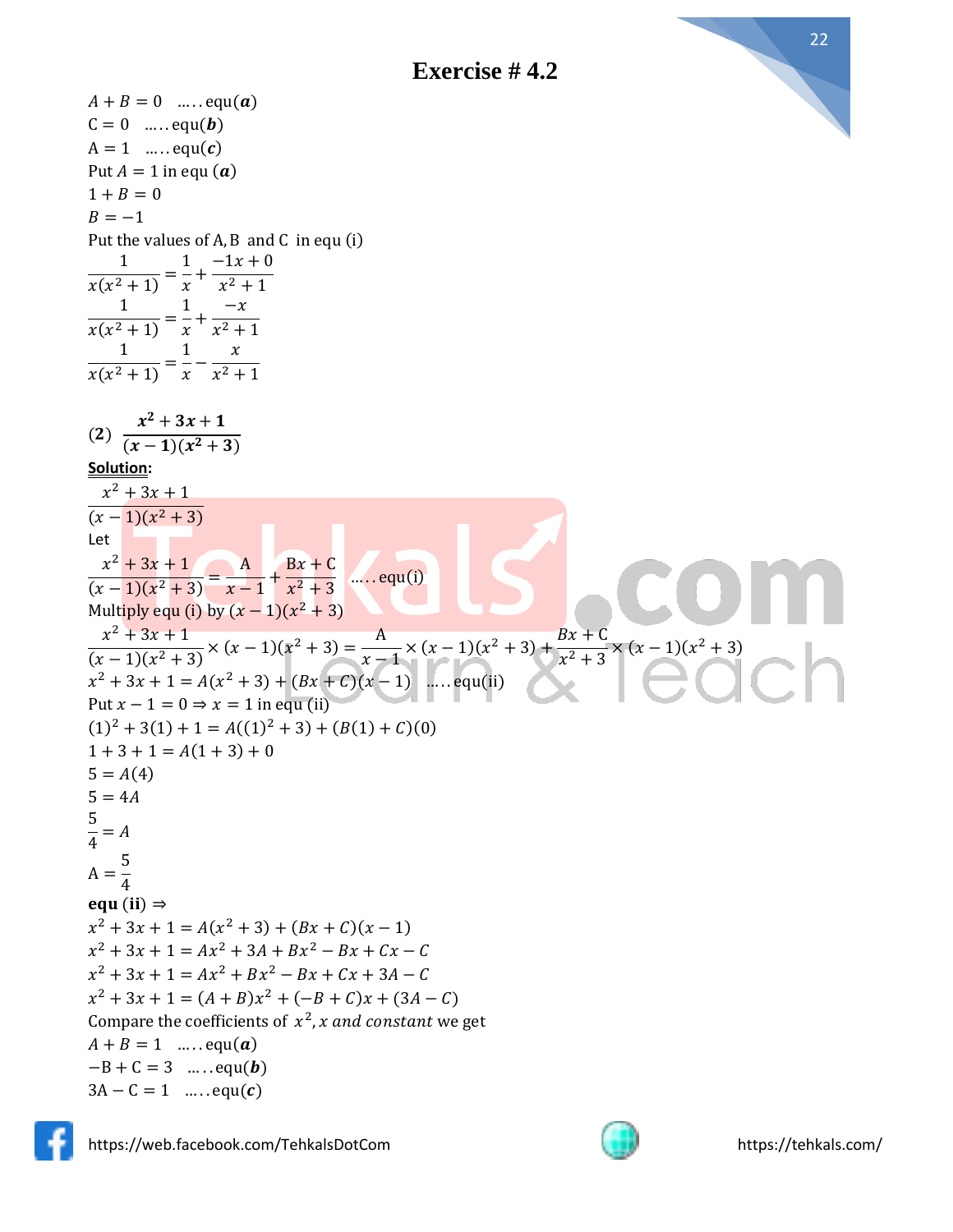23

Put  $A = \frac{5}{4}$  in equ (**a**)  $\frac{5}{4} + B = 1$  $B = 1 - \frac{5}{4}$  $4 - 5$  $B=$ 4  $\frac{-1}{4}$  $B=$  $\frac{-1}{4}$  in equ (**b**) Put  $B =$  $\left(\frac{-1}{4}\right) + C = 3$ − (  $\frac{1}{4}$  + C = 3  $\frac{-1}{4}$  $C = 3 +$  $C = 3 - \frac{1}{4}$  $12 - 1$  $\mathcal{C}=$ 4  $C = \frac{11}{4}$ Put the values of A, B and C in equ (i)  $\frac{x^2+3x+1}{(x-1)(x^2+3)} = \frac{\frac{5}{4}}{x-1}$  $\frac{-1}{4}x + \frac{11}{4}$  $x^2 + 3x + 1$ & Teach  $\frac{4}{x-1}$  +  $x^2 + 3$  $\frac{x^2+3x+1}{(x-1)(x^2+3)} = \frac{\frac{5}{4}}{x-1}$  $-1x + 11$  $x^2 + 3x + 1$ 4  $\frac{4}{x-1}$ +  $x^2 + 3$  $x^2 + 3x + 1$ 5  $-1x + 11$  $\frac{(x-1)(x^2+3)}{(x-1)(x^2+3)} =$  $\frac{1}{4(x-1)} +$  $4(x^2+3)$  $x^2 + 3x + 1$ 5  $-(1x - 11)$  $\frac{(x-1)(x^2+3)}{(x-1)(x^2+3)} =$  $\frac{1}{4(x-1)} +$  $4(x^2+3)$  $x^2 + 3x + 1$ 5  $x - 11$  $\frac{(x-1)(x^2+3)}{(x-1)(x^2+3)} =$  $\frac{1}{4(x-1)}$  –  $4(x^2+3)$  $2x+1$  $(3)$  $(x^2+1)(x-1)$ **Solution :**  $2x + 1$  $(x^2+1)(x-1)$ Let  $2x + 1$  $Ax + B$ C  $\frac{1}{(x^2+1)(x-1)} =$  $\frac{1}{x^2+1}$  +  $\frac{1}{x-1}$  ..... equ(i) Multiply equ (i) by  $(x^2 + 1)(x - 1)$ 

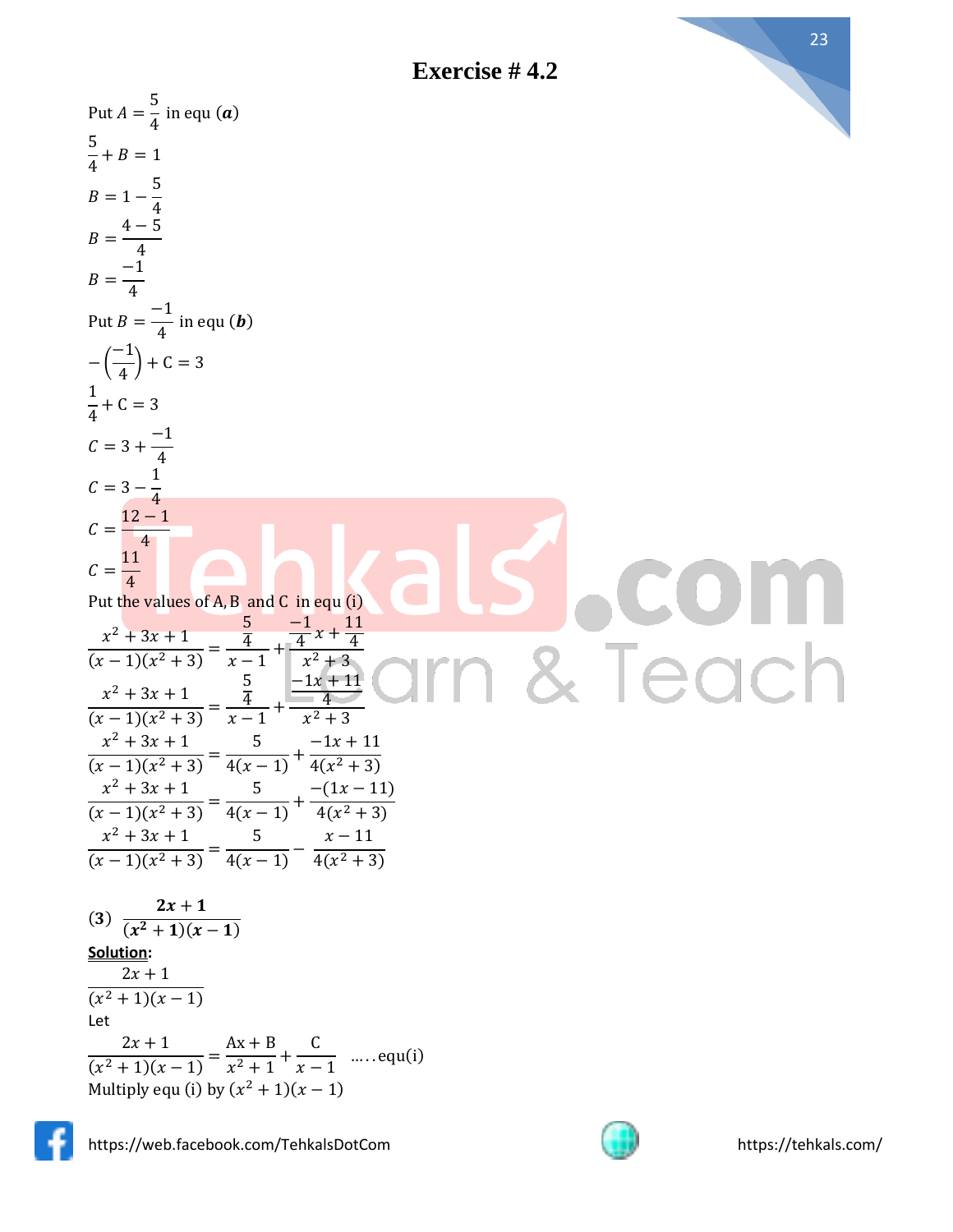$$
\frac{2x+1}{(x^2+1)(x-1)} \times (x^2 + 1)(x-1) = \frac{Ax+B}{x^2+1} \times (x^2 + 1)(x-1) + \frac{C}{x-1} \times (x^2 + 1)(x-1)
$$
\nPut  $x-1 = (Ax + B)(x-1) + C(x^2 + 1)$  .... equal (i)  
\nPut  $x-1 = 0 \Rightarrow x = 1$  in equ (i)  
\n $2x + 1 = (Ax + B)(x-1) + C(x^2 + 1)$   
\n $2(1) + 1 = (A(1) + B)(0) + C((1)^2 + 1)$   
\n $2 + 1 = 0 + C(1 + 1)$   
\n $3 = C(2)$   
\n $3 = C(2)$   
\n $2 = \frac{3}{2}$   
\n $C = \frac{3}{2}$   
\n $C = \frac{3}{2}$   
\n $2 \le C$   
\n $C = \frac{3}{2}$   
\n $2 \le C$   
\n $2 \le C$   
\n $2 \le C$   
\n $2 \le C$   
\n $2 \le C$   
\n $2 \le C$   
\n $2 \le C$   
\n $2 \le C$   
\n $2 \le C$   
\n $2 \le C$   
\n $2 \le C$   
\n $2 \le C$   
\n $2 \le C$   
\n $2 \le C$   
\n $2 \le C$   
\n $2 \le C$   
\n $2 \le C$   
\n $2 \le C$   
\n $2 \le C$   
\n $2 \le C$   
\n $2 \le C$   
\n $2 \le C$   
\n $2 \le C$   
\n $2 \le C$   
\n $2 \le C$   
\n $2 \le C$   
\n $2 \le C$   
\n $2 \le C$   
\n $2 \le C$   
\n $2 \le C$   
\n $2 \le C$   
\n $2 \le C$ <



https://web.facebook.com/TehkalsDotCom https://tehkals.com/

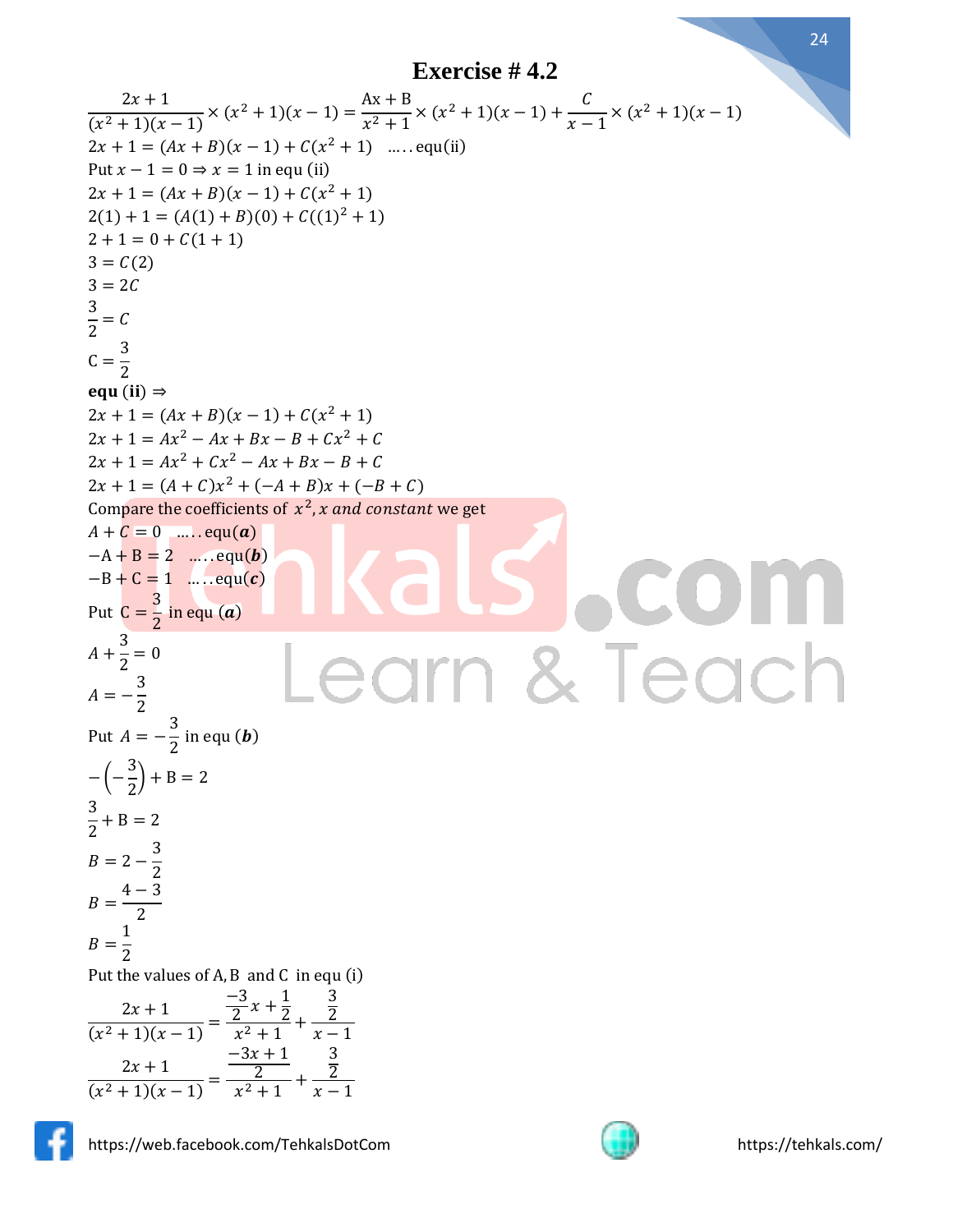**Exercise # 4.2**

 $2x + 1$  $-3x + 1$ 3  $\frac{1}{(x^2+1)(x-1)} =$  $\frac{2(x^2+1)}{2(x^2+1)}$  $2(x - 1)$  $2x + 1$  $-(3x-1)$ 3  $\frac{1}{(x^2+1)(x-1)} =$  $\frac{2(x^2+1)}{x^2+1}$  $2(x - 1)$  $2x + 1$  $3x - 1$ 3  $\frac{1}{(x^2+1)(x-1)} = \frac{1}{2(x^2+1)} +$  $2(x - 1)$  $-3$  $(4)$  $x^2(x^2+5)$ **Solution:** −3  $x^2(x^2+5)$ Let −3 A B  $Cx + D$  $\frac{1}{x^2(x^2+5)}$  =  $\frac{1}{x}$  +  $\frac{1}{x^2}$  +  $\frac{2x+2}{x^2+5}$  ..... equ(i) Multiply equ (i) by  $x^2(x^2 + 5)$  $\frac{-3}{x^2(x^2+5)} \times x^2(x^2+5) = \frac{A}{x}$ −3  $\frac{A}{x} \times x^2 (x^2 + 5) + \frac{B}{x^2}$  $\frac{B}{x^2} \times x^2 (x^2 + 5) + \frac{Cx + D}{x^2 + 5}$  $\frac{6x+6}{x^2+5} \times x^2(x^2+5)$  $-3 = Ax(x^2 + 5) + B(x^2 + 5) + (Cx + D)x^2$  .....equ(ii) Put  $x = 0$  in equ (ii)  $-3 = A(0)(x^2 + 5) + B((0)^2 + 5) + (Cx + D)(0)^2$  $-3 = A(0) + B(0 + 5) + (Cx + D)(0)$  $-3 = 0 + B(5) + 0$  $-3 = 5B$ arn & Teach −3  $\frac{1}{5}$  = B −3  $B=$ 5 equ (ii)  $\Rightarrow$  $-3 = Ax(x^2 + 5) + B(x^2 + 5) + (Cx + D)x^2$  $-3 = Ax^3 + 5Ax + Bx^2 + 5B + Cx^3 + Dx^2$  $-3 = Ax^3 + Cx^3 + Bx^2 + Dx^2 + 5Ax + 5B$  $-3 = (A + C)x^{3} + (B + D)x^{2} + 5Ax + 5B$ By comparing the coefficients of  $x^3, x^2, x$  and constant we get  $A + C = 0$  ..... equ(*a*)  $B + D = 0$  ..... equ(b)  $5A = 0$  ..... equ(c)  $5B = -3$  .... equ(d) From equ(c) 0  $A=$ 5  $A = 0$ Put  $A = 0$  in equ (a)  $0 + C = 0$  $C = 0$ 



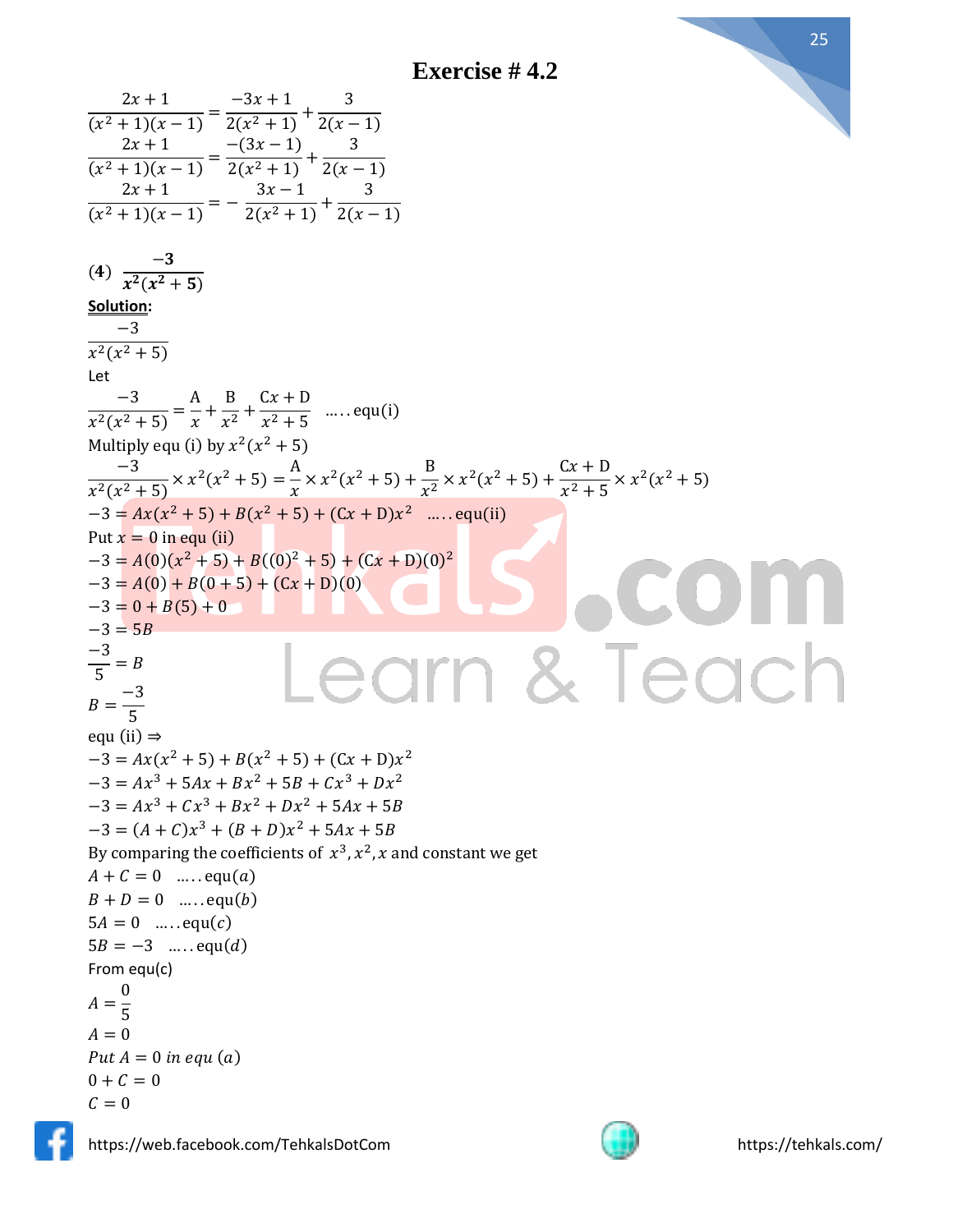



https://web.facebook.com/TehkalsDotCom https://tehkals.com/  $Put B =$ −3  $\frac{6}{5}$  in equ (b) −3  $\frac{1}{5} + D = 0$  $D=$ 3 5 Put the values of A, B , C and D in equ (i) −3  $\frac{1}{x^2(x^2+5)}$  = 0  $\frac{1}{x}$  + −3 5  $\frac{3}{x^2}$  +  $0x + \frac{3}{5}$ 5  $x^2 + 5$ −3  $\frac{1}{x^2(x^2+5)} = 0 +$ −3  $\frac{1}{5x^2}$  + 3  $5(x^2+5)$ −3  $\frac{1}{x^2(x^2+5)}$  = −3  $\frac{1}{5x^2}$  + 3  $5(x^2 + 5)$  $(5)$  $3x-2$  $(x+4)(3x^2+1)$ **Solution:**  $3x - 2$  $(x+4)(3x^2+1)$ Let  $3x - 2$  $\frac{1}{(x+4)(3x^2+1)}$  = A  $\frac{1}{x+4}$  $Bx + C$  $\frac{3x^2+1}{x^2+1}$  ..... equ(i) Multiply equ (i) by  $(x + 4)(3x^2 + 1)$  $3x - 2$  $\frac{3x-2}{(x+4)(3x^2+1)} \times (x+4)(3x^2+1) = \frac{A}{x+1}$  $\frac{A}{x+4} \times (x+4)(3x^2+1) + \frac{Bx+C}{3x^2+1}$  $\frac{2x+8}{3x^2+1}$  ×  $(x+4)(3x^2+1)$  $3x - 2 = A(3x^2 + 1) + (Bx + C)(x + 4)$  .... equ(ii) Put  $x + 4 = 0 \Rightarrow x = -4$  in equ (ii)  $3(-4) - 2 = A(3(-4)^{2} + 1) + (B(-4) + C)(0)$  $-12 - 2 = A(3(16) + 1) + 0$  $-14 = A(48 + 1)$  $-14 = A(49)$ −14  $\frac{1}{49} = A$ −2  $\frac{1}{7} = A$  $A =$ −2 7 equ (ii)  $\Rightarrow$  $3x - 2 = A(3x^2 + 1) + (Bx + C)(x + 4)$  $3x - 2 = 3Ax^2 + A + Bx^2 + 4Bx + Cx + 4C$  $3x - 2 = 3Ax^2 + Bx^2 + 4Bx + Cx + A + 4C$  $3x - 2 = (3A + B)x^{2} + (4B + C)x + (A + 4C)$ Compare the coefficients of  $x^2$ , x and constant we get  $3A + B = 0$  ..... equ(**a**)  $4B + C = 3$  ..... equ(**b**)  $A + 4C = -2$  .....equ(c)

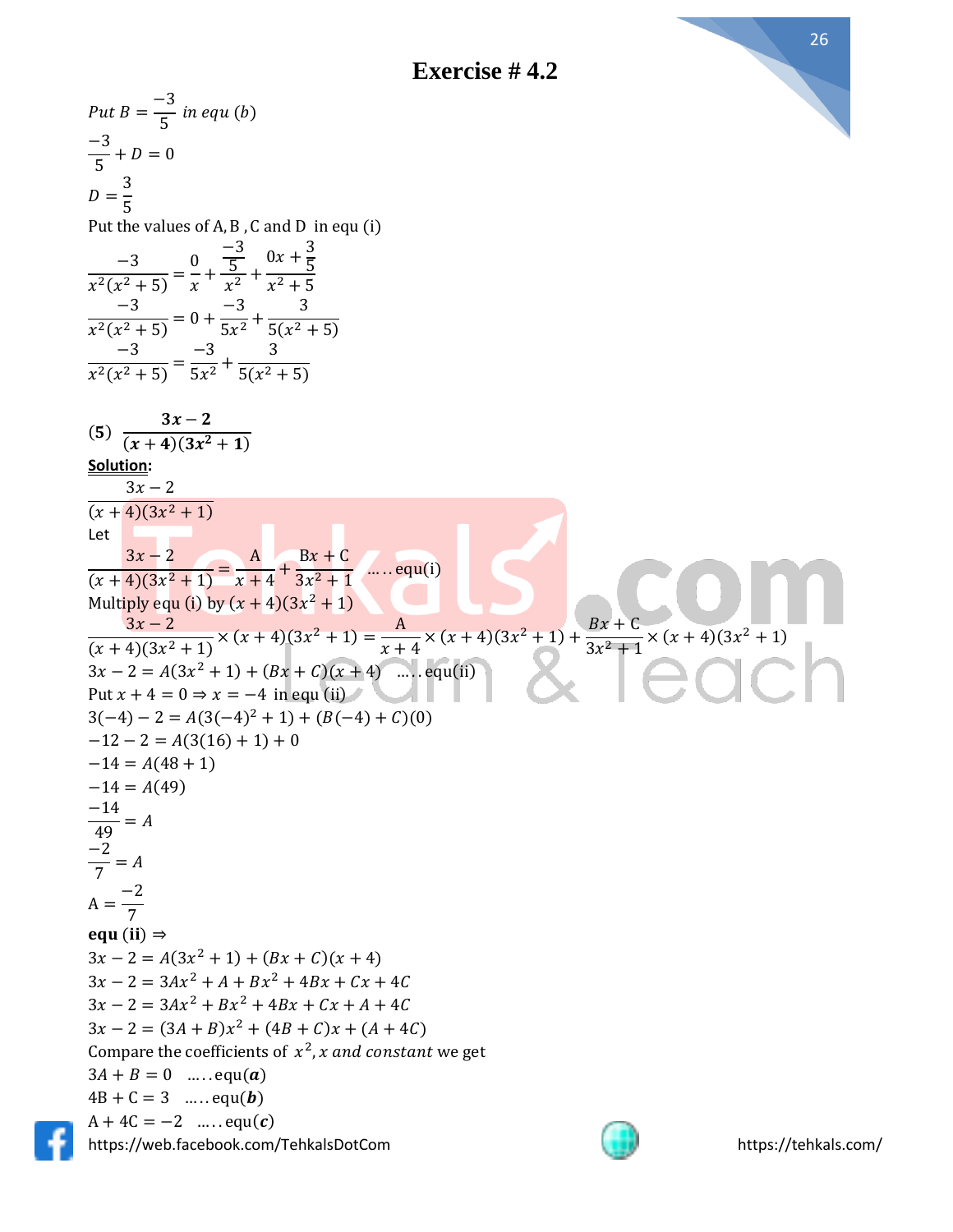Put  $A =$ 

−2



 $\frac{1}{7}$  in equ  $(a)$ −2 3 (  $\left(\frac{-}{7}\right) + B = 0$ −6  $\frac{1}{7} + B = 0$ 6  $B=$ 7 6  $\frac{0}{7}$  in equ (**b**) Put  $B =$ 6 4 (  $\frac{1}{7}$  + C = 3 24  $\frac{1}{7} + C = 3$ 24  $C = 3 -$ 7 21 − 24  $\mathcal{C}=$ 7 −3  $\mathcal{C}=$ 7 Put the values of A, B and C in equ (i) −2 6  $\frac{6}{7}x + \frac{-3}{7}$  $3x - 2$ 7 7  $\frac{1}{(x+4)(3x^2+1)}$  =  $\frac{7}{x+4}$  +  $3x^2 + 1$ −2  $6x - 3$  $3x - 2$ 7 7  $\frac{1}{(x+4)(3x^2+1)}$  =  $\frac{7}{x+4}$  +  $3x^2 + 1$ & Teach  $3x - 2$ −2  $6x - 3$  $\frac{1}{(x+4)(3x^2+1)} =$  $\frac{1}{7(x+4)} +$  $7(3x^2+1)$  $5x$  $(6)$  $(x+1)(x^2-2)^2$ **Solution:**  $5x$  $(x + 1)(x<sup>2</sup> – 2)<sup>2</sup>$ Let  $5x$ A  $Bx + C$  $Dx + E$  $\frac{2x+2}{(x^2-2)^2}$  ..... equ(i)  $\frac{1}{(x+1)(x^2-2)^2}$  =  $\frac{1}{x+1}$ +  $\frac{2}{x^2-2}$  + Multiply equ (i) by  $(x + 1)(x^2 - 2)^2$  $\frac{5x}{(x+1)(x^2-2)^2}$  ×  $(x+1)(x^2-2)^2 = \frac{A}{x+1}$  $5x$  $\frac{A}{x+1} \times (x+1)(x^2-2)^2 + \frac{Bx+C}{x^2-2}$  $\frac{2x+6}{x^2-2} \times (x+1)(x^2-2)^2 +$  $Dx + E$  $\frac{bx+2}{(x^2-2)^2} \times (x+1)(x^2-2)^2$  $5x = A(x^2 - 2)^2 + (Bx + C)(x + 1)(x^2 - 2) + (Dx + E)(x + 1)$  ...... equ(ii) Put  $x + 1 = 0 \Rightarrow x = -1$  in equ (ii)  $5(-1) = A((-1)^2 - 2)^2 + (B(-1) + C)(0)(x^2 - 2) + (Dx + E)(0)$  $-5 = A(1-2)^2 + 0 + 0$  $-5 = A(-1)^2$ https://web.facebook.com/TehkalsDotCom https://tehkals.com/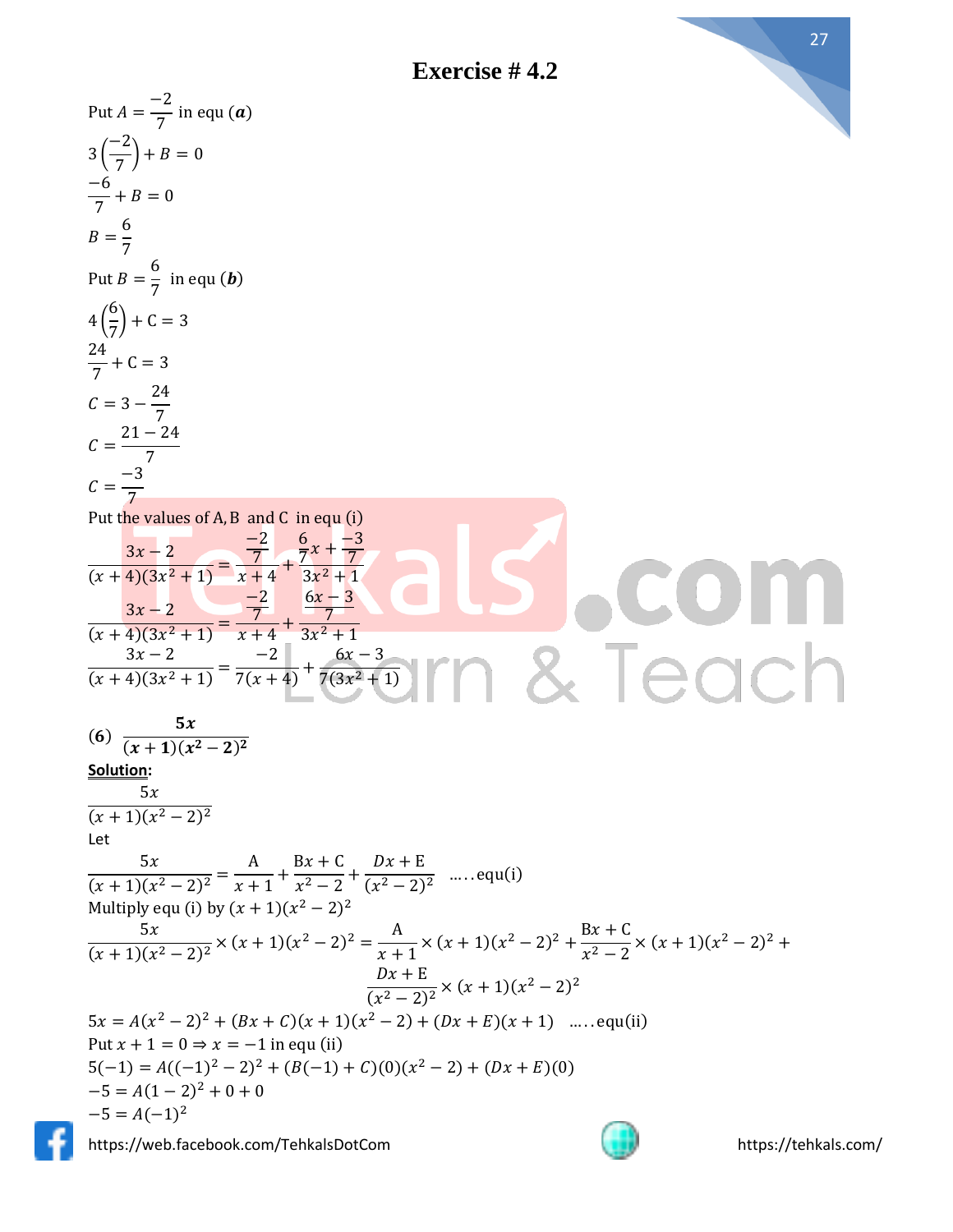$-5 = A(1)$  $-5 = A$  $A = -5$ equ (ii)  $\Rightarrow$  $5x = A(x^2 - 2)^2 + (Bx + C)(x + 1)(x^2 - 2) + (Dx + E)(x + 1)$  $5x = A(x^4 - 4x^2 + 4) + (Bx + C)(x^3 - 2x + x^2 - 2) + Dx^2 + Dx + Ex + E$  $5x = Ax<sup>4</sup> - 4Ax<sup>2</sup> + 4A + Bx<sup>4</sup> - 2Bx<sup>2</sup> + Bx<sup>3</sup> - 2Bx + Cx<sup>3</sup> - 2Cx + Cx<sup>2</sup> - 2C + Dx<sup>2</sup> + Dx + Ex + E$  $5x = Ax^{4} + Bx^{4} + Bx^{3} + Cx^{3} - 4Ax^{2} - 2Bx^{2} + Cx^{2} + Dx^{2} - 2Bx - 2Cx + Dx + Ex + 4A - 2C + E$  $5x = (A + B)x^{4} + (B + C)x^{3} + (-4A - 2B + C + D)x^{2} + (-2B - 2C + D + E)x + (4A - 2C + E)$ Compare the coefficients of  $x^4$ ,  $x^3$ ,  $x^2$ , x and constant we get  $A + B = 0$  ..... equ(a)  $B + C = 0$  ..... equ(b)  $-4A - 2B + C + D = 0$  ..... equ(c)  $-2B - 2C + D + E = 5$  .... equ(*d*)  $4A - 2C + E = 0$  ..... equ(e) Put  $A = -5$  in equ  $(a)$  $-5 + B = 0$  $R = 5$ Put  $B = 5$  in equ  $(b)$  $5 + C = 0$  $C = -5$ Put the values of  $A, B$  and  $C$  in equ $(c)$  $-4(-5) - 2(5) + (-5) + D = 0$  $20 - 10 - 5 + D = 0$ arn & Teach  $10 - 5 + D = 0$  $5 + D = 0$  $D = -5$ Put the values of  $A$  and  $C$  in equ  $(e)$  $4(-5) - 2(-5) + E = 0$  $-20 + 10 + E = 0$  $-10 + E = 0$  $E = 10$ Put the values of  $A, B, C, D$  and  $E$  in equ (i)  $5x$ −5  $5x + (-5)$  $-5x + 10$  $\frac{1}{(x+1)(x^2-2)^2}$  =  $\frac{1}{x+1}$ +  $\frac{x^2-2}{x^2-2}$  +  $(x^2 - 2)^2$  $5x$ −5  $5x - 5$  $-5x + 10$  $\frac{1}{(x+1)(x^2-2)^2}$  =  $\frac{1}{x+1}$ +  $\frac{2}{x^2-2}$  +  $(x^2 - 2)^2$  $5x^2 - 4x + 8$  $(7)$  $(x^2+1)^2(x-2)$ **Solution:**  $5x^2 - 4x + 8$  $(x^2+1)^2(x-2)$ Let



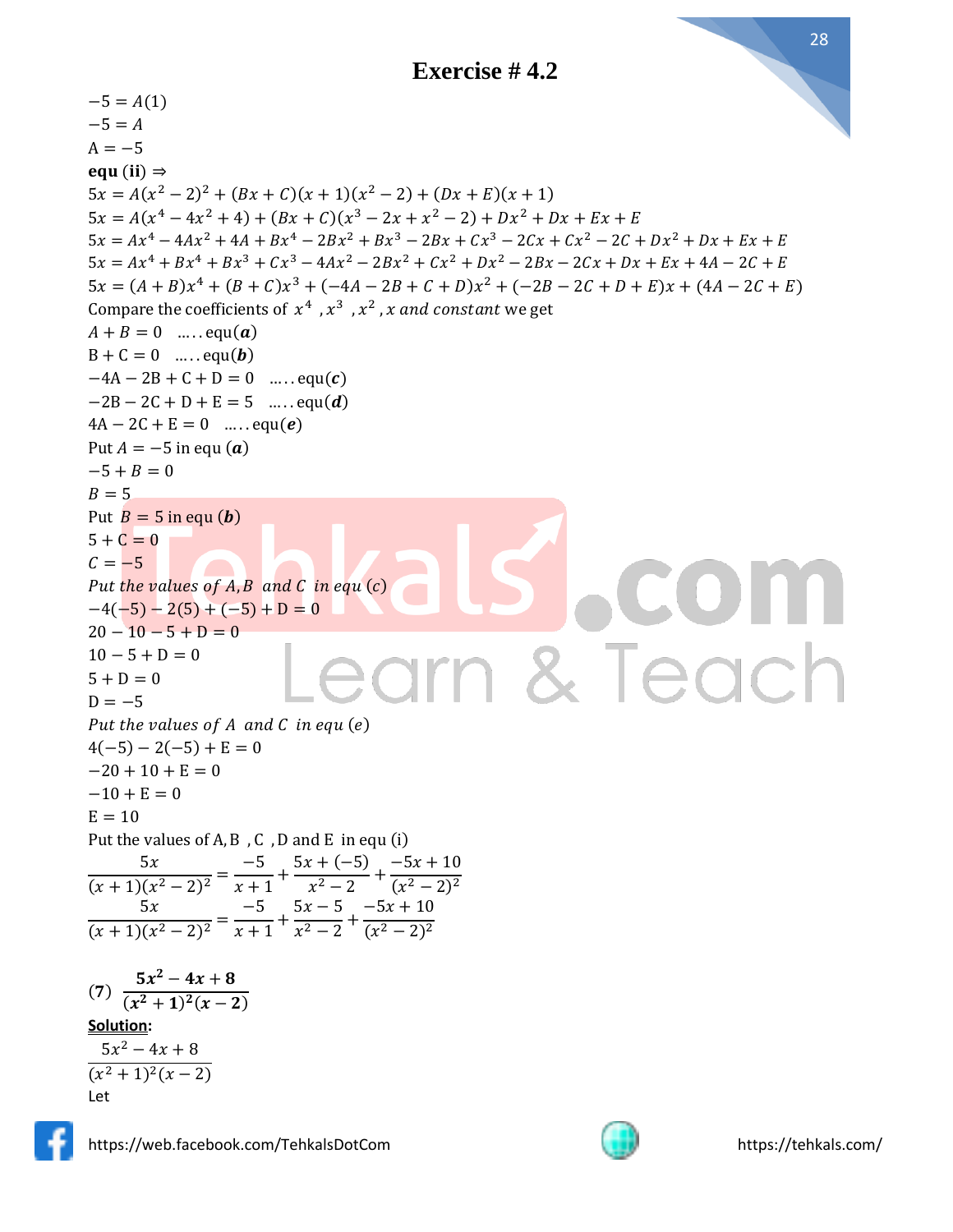**Exercise # 4.2**

$$
\frac{5x^2 - 4x + 8}{(x^2 + 1)^2(x - 2)} = \frac{4x + B}{x^2 + 1} + \frac{Cx + D}{(x^2 + 1)^2} + \frac{E}{x - 2} \quad ....\text{equ}(i)
$$
\n
$$
\frac{5x^2 - 4x + 8}{(x^2 + 1)^2(x - 2)} \times (x^2 + 1)^2(x - 2) = \frac{4x + B}{x^2 + 1} \times (x^2 + 1)^2(x - 2) + \frac{Cx + D}{(x^2 + 1)^2} \times (x^2 + 1)^2(x - 2) + \frac{E}{x - 2} \times (x^2 + 1)^2(x - 2) + \frac{E}{x - 2} \times (x^2 + 1)^2(x - 2) + \frac{E}{(x^2 + 1)^2} \times ....\text{equ}(ii)
$$
\n
$$
= 2x^2 - 4x + 8 = (Ax + B)(x^2 + 1)(x - 2) + (Cx + D)(x - 2) + E(x^2 + 1)^2 \quad ....\text{equ}(ii)
$$
\n
$$
= 5x^2 - 4(2) + 8 = (A(2) + B)(x^2 + 1)(0) + (C(2) + D)(0) + E((2)^2 + 1)^2
$$
\n
$$
= 5(6)^2
$$
\n
$$
= 6(25)
$$
\n
$$
\frac{20}{25} = E
$$
\n
$$
= \frac{4}{5}
$$
\n
$$
= \frac{4}{5}
$$
\n
$$
= \frac{4}{5}
$$
\n
$$
= \frac{4}{5}
$$
\n
$$
= 5
$$
\n
$$
= \frac{4}{5}
$$
\n
$$
= 5
$$
\n
$$
= \frac{4}{5}
$$
\n
$$
= 5
$$
\n
$$
= \frac{4}{5}
$$
\n
$$
= 5
$$
\n
$$
= \frac{4}{5}
$$
\n
$$
= 5
$$
\n
$$
= 5
$$
\n
$$
= 5
$$
\n
$$
= 5
$$
\n
$$
= 5
$$
\n
$$
= 5
$$
\n
$$
= 5
$$
\n

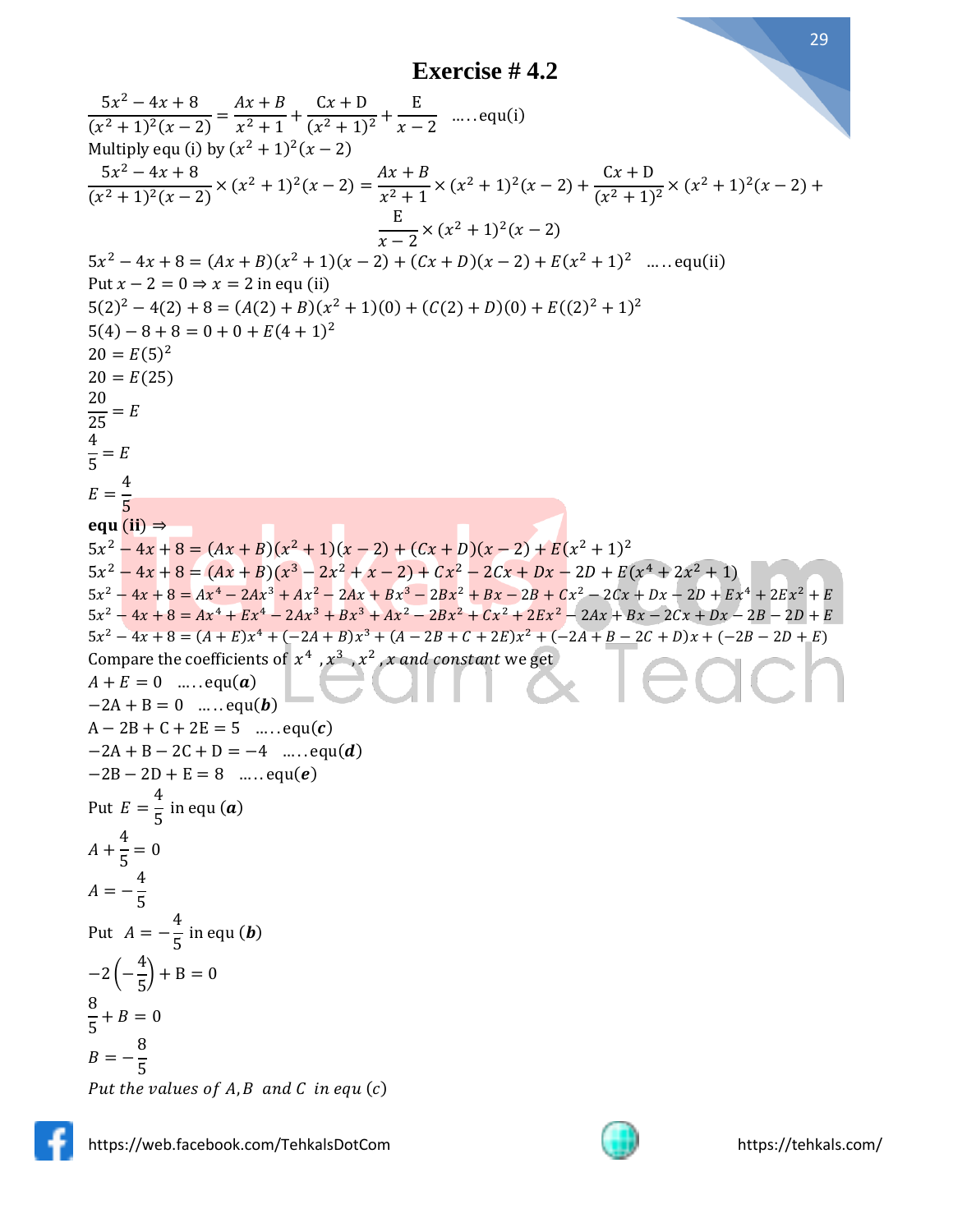**Exercise # 4.2**

$$
-\frac{4}{5} - 2(-\frac{8}{5}) + C + 2(\frac{4}{5}) = 5
$$
\n
$$
-\frac{4}{5} + \frac{16}{5} + C + \frac{8}{5} = 5
$$
\n
$$
-\frac{4}{5} + \frac{16}{5} + \frac{8}{5} + C = 5
$$
\n
$$
-\frac{4 + 16 + 8}{5} + C = 5
$$
\n
$$
\frac{20}{5} + C = 5
$$
\n
$$
C = 5 - 4
$$
\n
$$
C = 1
$$
\nPut the values of A, B and E in equ (d)\n
$$
-2(-\frac{4}{5}) + (-\frac{8}{5}) - 2(1) + D = -4
$$
\n
$$
\frac{8}{5} - \frac{8}{5} - 2 + D = -4
$$
\n
$$
D = -2 + D = -4
$$
\n
$$
D = -2 + 2
$$
\nPut the values of A, B, C, D and E in equ (i)\n
$$
\frac{5x^2 - 4x + 8}{(x^2 + 1)^2(x - 2)} = \frac{-4x + 8}{x^2 + 1} + \frac{1x + (-2)}{(x^2 + 1)^2} + \frac{4}{x - 2}
$$
\n
$$
\frac{5x^2 - 4x + 8}{(x^2 + 1)^2(x - 2)} = \frac{-4x - 8}{x^2 + 1} + \frac{x - 2}{(x^2 + 1)^2} + \frac{4}{x - 2}
$$
\n
$$
\frac{5x^2 - 4x + 8}{(x^2 + 1)^2(x - 2)} = \frac{-4x - 8}{5(x^2 + 1)} + \frac{x - 2}{(x^2 + 1)^2} + \frac{4}{5(x - 2)}
$$
\n
$$
\frac{5x^2 - 4x + 8}{(x^2 + 1)^2(x - 2)} = \frac{-4x - 8}{5(x^2 + 1)} + \frac{x - 2}{(x^2 + 1)^2} + \frac{4}{5(x - 2)}
$$
\n
$$
\frac{5x^2 - 4x + 8}{(x^2 + 4)^2} = \frac{-4x + 8}{(x^2 + 4)^2}
$$
\n
$$
\frac{4x - 5}{(x^2 + 4)^2} = \frac{4
$$

https://web.facebook.com/TehkalsDotCom https://tehkals.com/

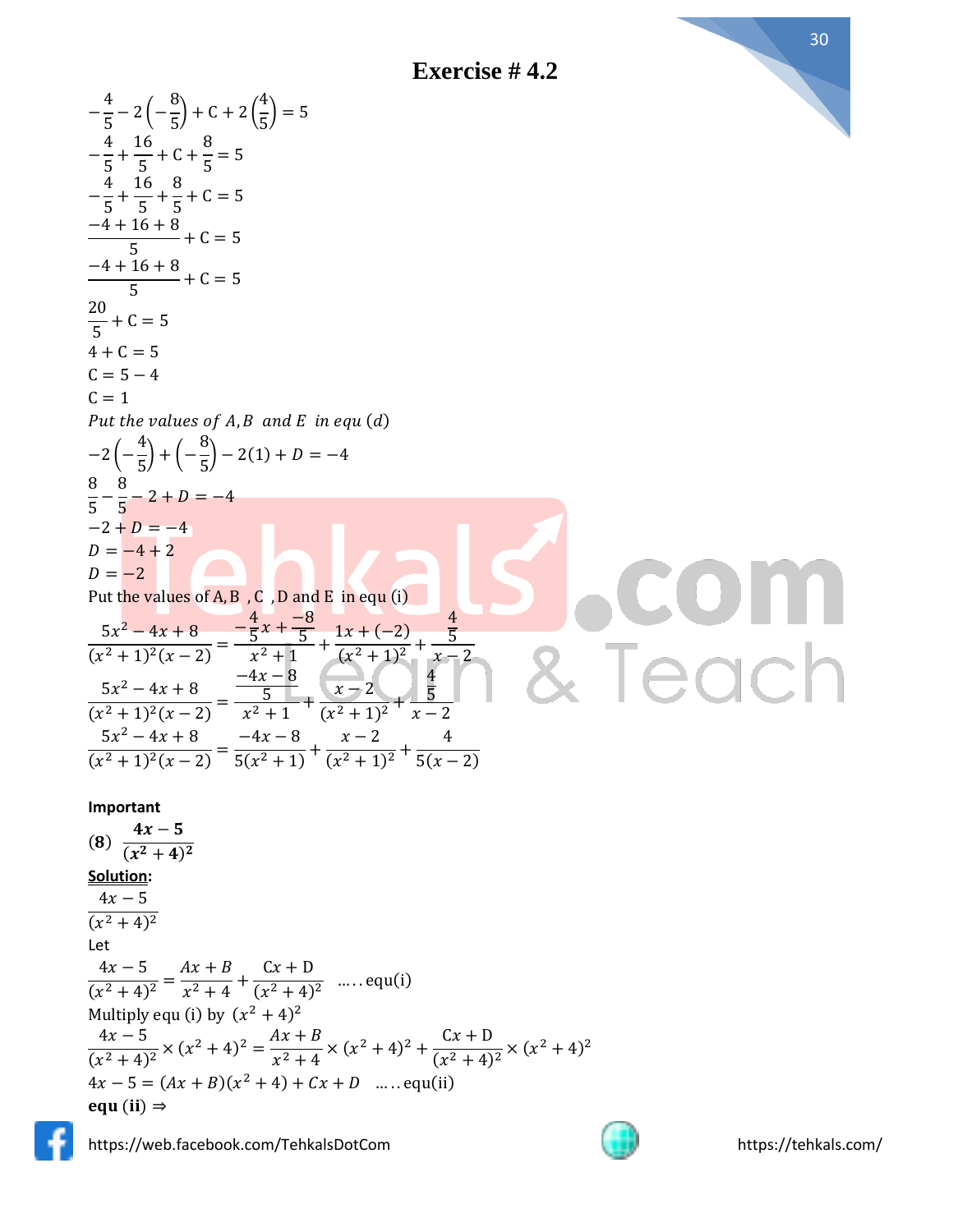

 $4x - 5 = Ax^3 + 4Ax + Bx^2 + 4B + Cx + D$  $4x - 5 = Ax^3 + Bx^2 + 4Ax + Cx + 4B + D$  $4x - 5 = Ax^3 + Bx^2 + (4A + C)x + (4B + D)$ Compare the coefficients of  $x^3$ ,  $x^2$ , x and constant we get  $A = 0$  ..... equ(a)  $B = 0$  ..... equ(**b**)  $4A + C = 4$  ..... equ(c)  $4B + D = -5$  ..... equ(*d*) Put  $A = 0$  in equ  $(c)$  $4(0) + C = 4$  $C = 4$ Put  $B = 0$  in equ  $(d)$  $4(0) + D = -5$  $D = -5$ Put the values of A, B , C and D in equ (i)  $4x - 5$  $(0)x + 0$  $4x + (-5)$  $\frac{1}{(x^2+4)^2}$  =  $\frac{2}{x^2+4}$  +  $(x^2+4)^2$  $4x - 5$  $4x - 5$  $\frac{1}{(x^2+4)^2} = 0 +$  $(x^2+4)^2$  $4x - 5$  $4x - 5$  $\frac{1}{(x^2+4)^2}$  =  $(x^2+4)^2$  $8x^2$  $(9)$ & Teach  $(x^2+1)(1-x^4)$ **Solution:**  $8x^2$ 2  $8x$  $\frac{1}{(x^2+1)(1-x^4)} =$  $(x^2+1)(1+x^2)(1-x^2)$  $8x^2$  $8x^2$  $\frac{1}{(x^2+1)(1-x^4)} =$  $(x^2+1)^2(1+x)(1-x)$ Let  $8x^2$  $Ax + B$  $Cx + D$ E F  $\frac{1}{(x^2+1)^2(1+x)(1-x)} =$  $\frac{1}{x^2+1}$  +  $\frac{(x^2+1)^2}{(x^2+1)^2}$  $\frac{-}{1+x}$ +  $\frac{1}{1-x}$  ..... equ(i) Multiply equ (i) by  $(x^2 + 1)^2(1 + x)(1 - x)$  $8x^2$  $Ax + B$  $\frac{6x}{(x^2+1)^2(1+x)(1-x)} \times (x^2+1)^2(1+x)(1-x) =$  $\frac{2}{x^2+1}$  ×  $(x^2+1)^2(1+x)(1-x)$  +  $Cx + D$  $\frac{(x+2)}{(x^2+1)^2}$   $\times$   $(x^2+1)^2(1+x)(1-x)$  + E  $\frac{1}{1+x}$  ×  $(x^2 + 1)^2(1+x)(1-x)$  + F  $\frac{1}{1-x} \times (x^2+1)^2(1+x)(1-x)$  $8x^2 = (Ax + B)(x^2 + 1)(1 + x)(1 - x) + (Cx + D)(1 + x)(1 - x) + E(x^2 + 1)^2(1 - x) + F(x^2 + 1)^2(1 + x)$ Put  $1 + x = 0 \Rightarrow x = -1$  in above equation  $8(-1)^2 = (Ax + B)(x^2 + 1)(0)(1 - x) + (Cx + D)(0)(1 - x) + E((-1)^2 + 1)^2(1 - (-1)) + F(x^2 + 1)^2(0)$ https://web.facebook.com/TehkalsDotCom https://tehkals.com/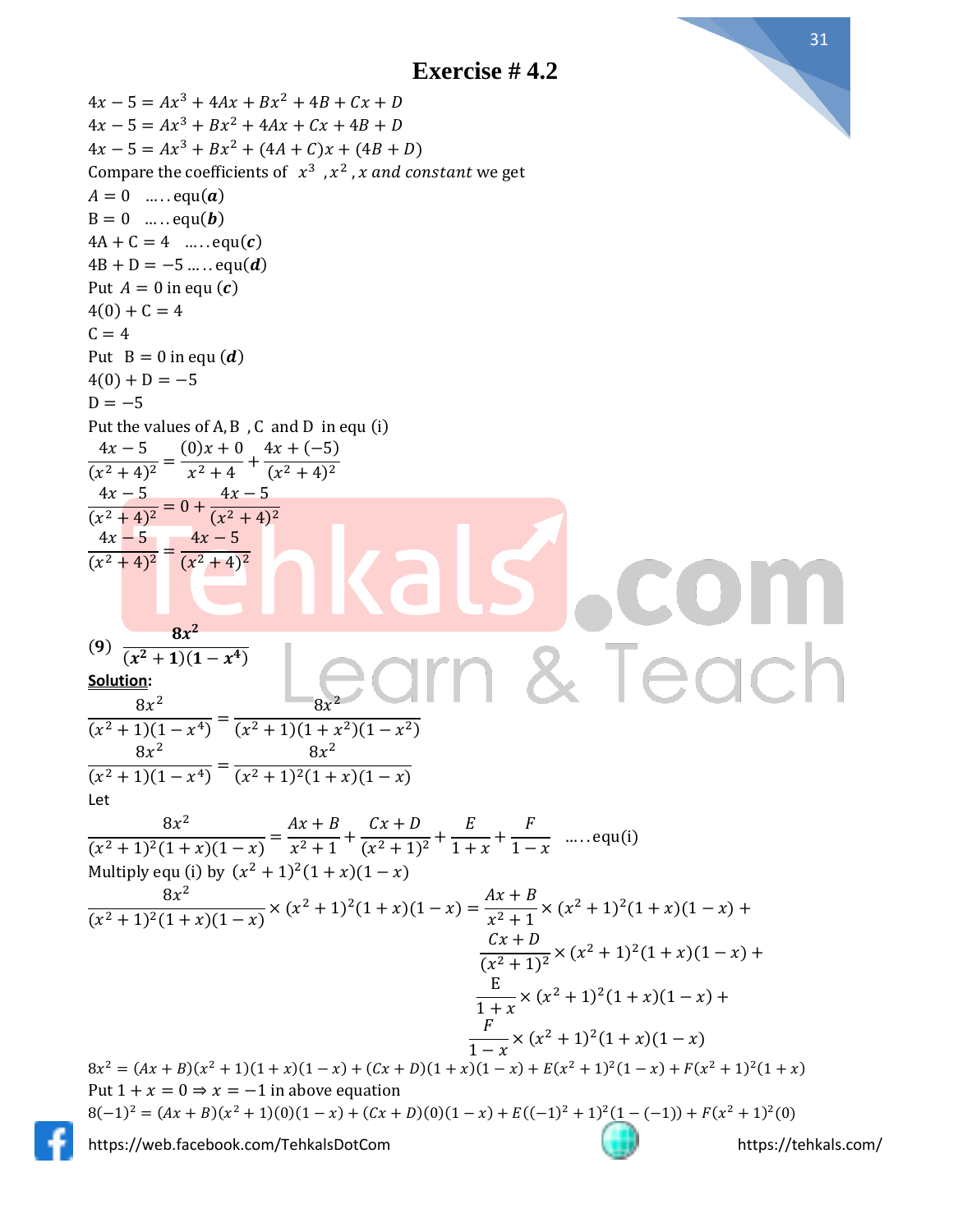

https://web.facebook.com/TehkalsDotCom https://tehkals.com/  $8(1) = 0 + 0 + E(1 + 1)^{2}(1 + 1) + 0$  $8 = E(2)^{2}(2)$  $8 = E(4)(2)$  $8 = E(8)$ 8  $\overline{8}$  $= E$  $1 = E$  $E = 1$ Put  $1 - x = 0 \Rightarrow -x = -1 \Rightarrow x = 1$  in equ (ii)  $8(1)^2 = (Ax + B)(x^2 + 1)(1 + x)(0) + (Cx + D)(1 + x)(0) + +E(x^2 + 1)^2(0) + F((1)^2 + 1)^2(1 + 1)$  $8(1) = 0 + 0 + 0 + F(1 + 1)^{2}(1 + 1)$  $8 = F(2)^2(2)$  $8 = F(4)(2)$  $8 = F(8)$ 8  $\overline{8}$  $=$   $\overline{F}$  $1 = F$  $F = 1$ equ (ii)  $\Rightarrow$  $8x^2 = (Ax + B)(x^2 + 1)(1 + x)(1 - x) + (Cx + D)(1 + x)(1 - x) + E(x^2 + 1)^2(1 - x) + F(x^2 + 1)^2(1 + x)$  $8x^2 = (Ax + B)(x^2 + 1)(1 - x^2) + (Cx + D)(1 - x^2) + E(x^4 + 2x^2 + 1)(1 - x) + F(x^4 + 2x^2 + 1)(1 + x)$  $8x^2 = (Ax + B)(1 - x^4) + Cx - Cx^3 + D - Dx^2 + E(x^4 - x^5 + 2x^2 - 2x^3 + 1 - x) + F(x^4 + x^5 + 2x^2 + 2x^3 + 1 + x)$  $8x^2 = Ax - Ax^5 + B - Bx^4 + Cx - Cx^3 + D - Dx^2 + Ex^4 - Ex^5 + 2Ex^2 - 2Ex^3 + E - Ex + Fx^4 + Fx^5 + 2Fx^2 + 2Fx^3 + F + Fx^4$  $8x^2 = -Ax^5 - Ex^5 + Fx^5 - Bx^4 + Ex^4 + Fx^4 - Cx^3 - 2Ex^3 + 2Fx^3 - Dx^2 + 2Ex^2 + 2Fx^2 + Ax + Cx - Ex + Fx + B + D + E + F$  $8x^2 = (-A - E + F)x^5 + (-B + E + F)x^4 + (-C - 2E + 2F)x^3 + (-D + 2E + 2F)x^2 + (A + C - E + F)x + (B + D + E + F)$ Compare the coefficients of  $x^5$  ,  $x^4$  ,  $x^3$  ,  $x^2$  , x and constant we get  $-A - E + F = 0$  .....equ(*a*)  $-B + E + F = 0$  ..... equ(**b**)  $-C - 2E + 2F = 0$  ..... equ(c)  $-D + 2E + 2F = 8$  ..... equ(*d*)  $A + C - E + F = 0$  ..... equ(e)  $B + D + E + F = 0$  ..... equ(f) Put the values of  $E$  and  $F$  in equ  $(a)$  $-A-1+1=0$  $-A = 0$  $A = 0$ Put the values of  $E$  and  $F$  in equ  $(b)$  $-B + 1 + 1 = 0$  $-B + 2 = 0$  $-B = -2$  $B = 2$ Put the values of  $E$  and  $F$  in equ  $(c)$  $-C - 2(1) + 2(1) = 0$  $-C - 2 + 2 = 0$  $-C = 0$  $C = 0$ 

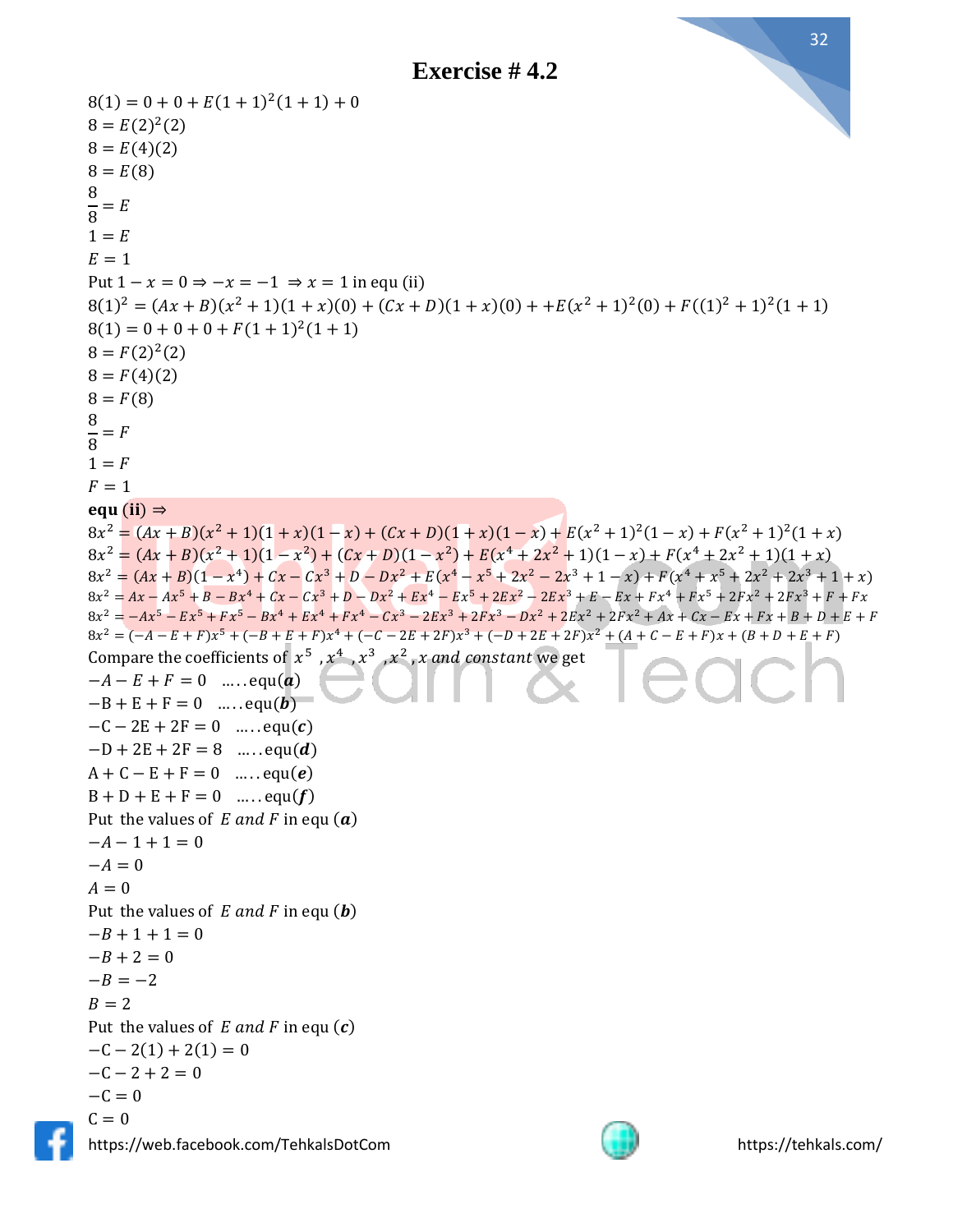

33

https://web.facebook.com/TehkalsDotCom https://tehkals.com/ Put the values of  $E$  and  $F$  in equ  $(d)$  $-D + 2(1) + 2(1) = 8$  $-D+2+2=8$  $-D+4=8$  $-D = 8 - 4$  $-D = 4$  $D = -4$ Put the values of  $A$ ,  $B$ ,  $C$ ,  $D$ ,  $E$  and  $F$  in equ (i)  $8x^2$  $\frac{1}{(x^2+1)^2(1+x)(1-x)} =$  $0x + 2$  $\frac{x^2+1}{x^2+1}$  $0x + (-4)$  $\frac{(x^2+1)^2}{(x^2+1)^2}$ 1  $\frac{1}{1+x}$ 1  $1 - x$  $8x^2$  $\frac{1}{(x^2+1)^2(1+x)(1-x)} =$ 2  $\frac{1}{x^2+1}$  + −4  $\frac{1}{(x^2+1)^2} +$ 1  $\frac{-1}{1+x}$ 1  $1 - x$  $8x^2$  $\frac{1}{(x^2+1)^2(1+x)(1-x)} =$ 2  $\frac{1}{x^2+1}$  – 4  $\frac{1}{(x^2+1)^2} +$ 1  $\frac{1}{1+x}$ 1  $1 - x$  $(10)$  $2x^2+4$  $(x^2+1)^2(x-1)$ **Solution:**  $2x^2 + 4$  $(x^2+1)^2(x-1)$ Let  $2x^2 + 4$  $\frac{(x^2+1)^2(x-1)}{(x^2+1)^2(x-1)}$  $Ax + B$  $\frac{1}{x^2+1}$  +  $Cx + D$  $\frac{(x^2+1)^2}{(x^2+1)^2}$ E  $\frac{1}{x-1}$  ..... equ(i) Multiply equ (i) by  $(x^2 + 1)^2(x - 1)$  $2x^2 + 4$  $\frac{2x+1}{(x^2+1)^2(x-1)} \times (x^2+1)^2(x-1) =$  $Ax + B$  $\frac{2}{x^2+1}$  ×  $(x^2+1)^2(x-1)$  +  $Cx + D$  $\frac{(x^2+1)^2}{(x^2+1)^2}$   $\times$   $(x$  $^{2}+1)$ 2  $(x - 1) +$ E  $\frac{1}{x-1}$  ×  $(x^2 + 1)^2(x - 1)$  $2x^2 + 4 = (Ax + B)(x^2 + 1)(x - 1) + (Cx + D)(x - 1) + E(x^2 + 1)^2$  ..... equ(ii) Put  $x - 1 = 0 \Rightarrow x = 1$  in equ (ii)  $2(1)^{2} + 4 = (A(1) + B)(x^{2} + 1)(0) + (C(1) + D)(0) + E((1)^{2} + 1)^{2}$  $2(1) + 4 = 0 + 0 + E(1 + 1)^2$  $2 + 4 = E(2)^2$  $6 = E(4)$ 6 4  $= E$ 3  $\frac{2}{2}$  = E  $E=$ 3 2 equ (ii)  $\Rightarrow$  $2x^2 + 4 = (Ax + B)(x^2 + 1)(x - 1) + (Cx + D)(x - 1) + E(x^2 + 1)^2$  $2x^2 + 4 = (Ax + B)(x^3 - x^2 + x - 1) + Cx^2 - Cx + Dx - D + E(x^4 + 2x^2 + 1)$  $2x^2 + 4 = Ax^4 - Ax^3 + Ax^2 - Ax + Bx^3 - Bx^2 + Bx - B + Cx^2 - Cx + Dx - D + Ex^4 + 2Ex^2 + E$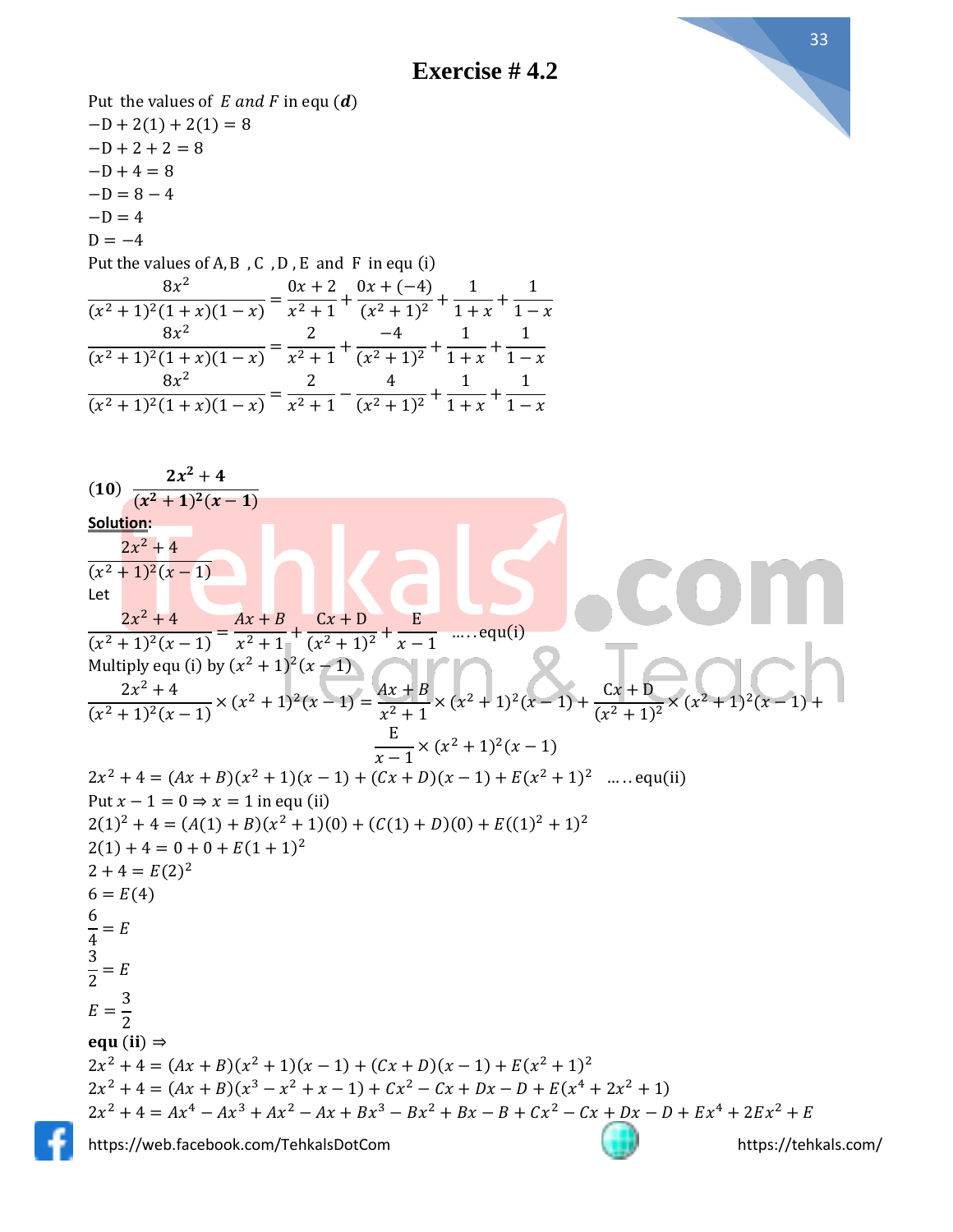```
2x^2 + 4 = Ax^4 + Ex^4 - Ax^3 + Bx^3 + Ax^2 - Bx^2 + Cx^2 + 2Ex^2 - Ax + Bx - Cx + Dx - B - D + E2x^2 + 4 = (A + E)x^4 + (-A + B)x^3 + (A - B + C + 2E)x^2 + (-A + B - C + D)x + (-B - D + E)Compare the coefficients of x^4, x^3, x^2, x and constant we get
A + E = 0 ..... equ(a)
-A + B = 0 .....equ(b)
A - B + C + 2E = 2 ..... equ(c)
-A + B - C + D = 0 ..... equ(d)
-B - D + E = 8 ..... equ(e)
           3
Put E =\frac{1}{2} in equ (a)
     3
A +\frac{1}{2} = 03
A = -2
              3
Put A = -\frac{1}{2} in equ (b)
       3
− (−
       \frac{1}{2} + B = 0
3
\frac{1}{2} + B = 03
B = -2
Put the values of A, B and E in equ (c)3
            3
                           3
−
   \frac{1}{2} – (–
            \frac{1}{2} + C + 2 (
                           \left(\frac{2}{2}\right) = 23
        3
−
   \frac{1}{2} +
        \frac{1}{2} + C + 3 = 2
                                                                                            edc
0 + C = 2 - 3C = -1Put the values of A, B and C in equ(d)-A + B - C + D = 03
                 3
− (−
       (\frac{1}{2}) + (-\frac{1}{2}) – (-1) + D = 0
3
     3
\frac{2}{2} –
     \frac{1}{2} + 1 + D = 00 + 1 + D = 01 + D = 0D = -1Put the values of A, B, C, D and E in equ (i)2x^2 + 4Ax + BCx + DE
\frac{(x^2+1)^2(x-1)}{(x^2+1)^2(x-1)}\frac{1}{x^2+1} +
                                     \frac{(x^2+1)^2}{(x^2+1)^2}x - 1-\frac{3}{2}\frac{3}{2}x + (-\frac{3}{2})3
                                      \frac{5}{2}2x^2 + 4-1x + (-1)2
\frac{1}{(x^2+1)^2(x-1)} =\frac{2}{x^2+1} +
                                              \frac{1}{(x^2+1)^2} +
                                                               x - 1-3x - 33
      2x^2 + 4-x-12
                                                         2
\frac{(x^2+1)^2(x-1)}{(x^2+1)^2(x-1)}\frac{2}{x^2+1} +
                                       \frac{x}{(x^2+1)^2} +x - 1
```
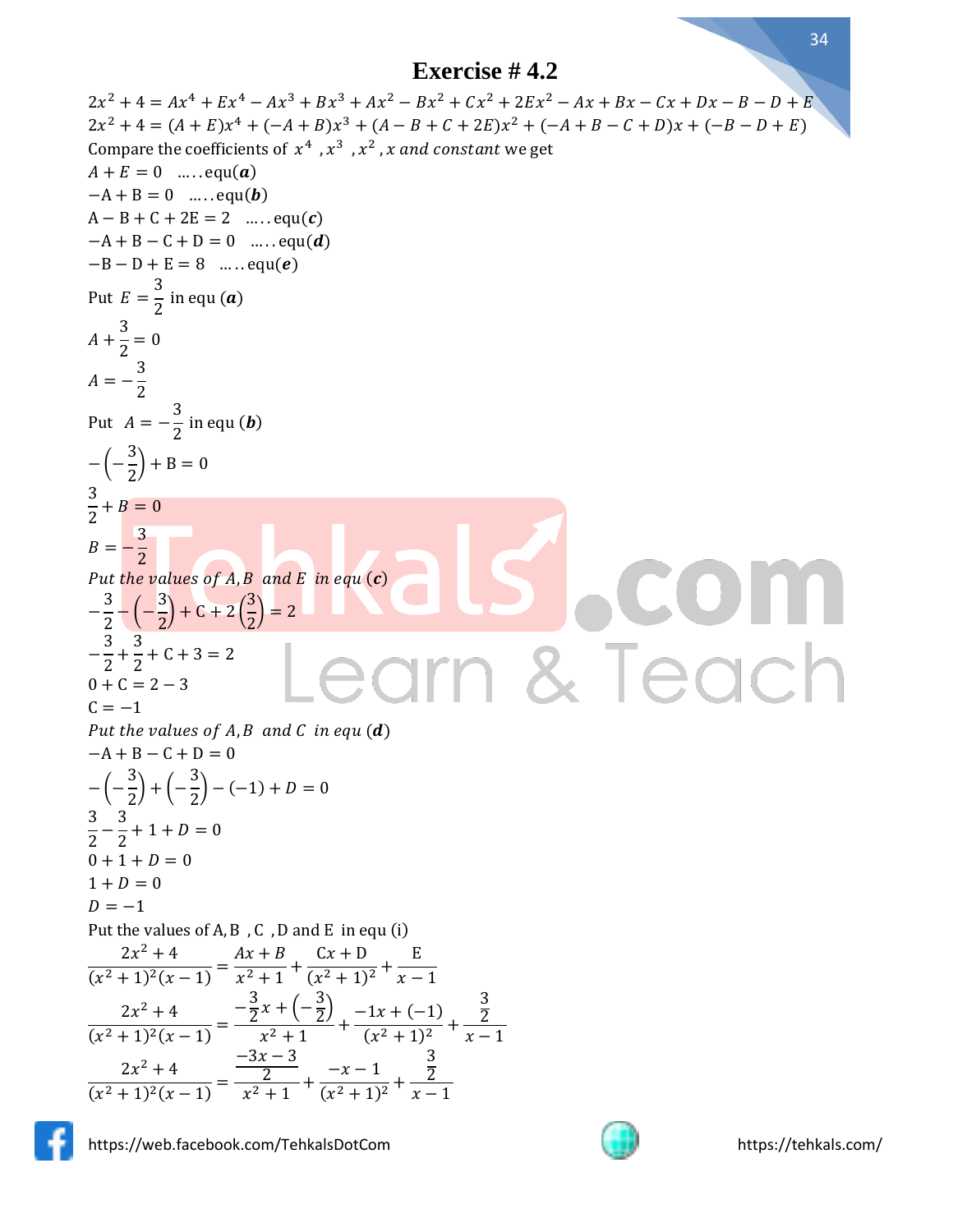**Exercise # 4.2**



| $2x^2 + 4$       | $-3x - 3$         | $-(x+1)$ 3                                                    |            |
|------------------|-------------------|---------------------------------------------------------------|------------|
| $(x^2+1)^2(x-1)$ | $\sqrt{2(x^2+1)}$ | $(x^2+1)^2$                                                   | $2(x - 1)$ |
| $2x^2 + 4$       | $-(3x+3)$         | $x + 1$                                                       | $\sim$ 3   |
| $(x^2+1)^2(x-1)$ | $2(x^2+1)$        | $\sqrt{(x^2+1)^2}$ <sup>T</sup> 2(x-1)                        |            |
| $2x^2 + 4$       | $3x+3$            | $x+1$                                                         | - 3        |
| $(x^2+1)^2(x-1)$ |                   | $\frac{1}{2(x^2+1)}$ $\frac{1}{(x^2+1)^2}$ $\frac{1}{2(x-1)}$ |            |

## ehkals, com Learn & Teach



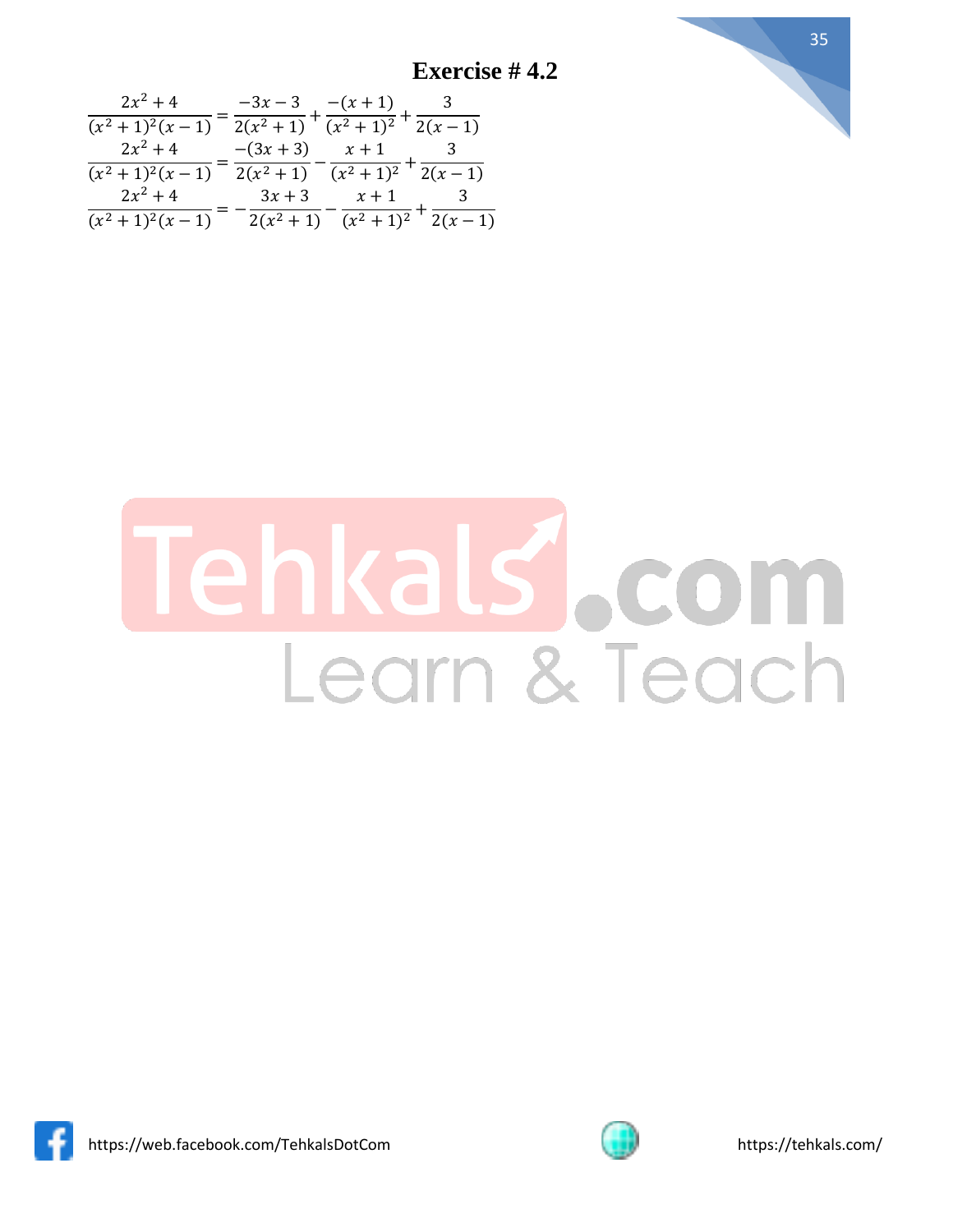**Q2: Resolve the following fractions into partial fraction.**

(1) 
$$
\frac{2x^2}{(x + 1)(x - 1)}
$$
  
\nSolution:  
\n
$$
\frac{2x^2}{(x + 1)(x - 1)}
$$
  
\nAs 
$$
\frac{2x^2}{(x + 1)(x - 1)}
$$
 is improper  
\n
$$
\frac{2x^2}{(x + 1)(x - 1)} = \frac{2x^2}{x^2 - 1}
$$
  
\nSo  
\n2

$$
x^2-1 \overline{\big)2x^2}
$$
  

$$
\underline{+2x^2+2}
$$
  

$$
2
$$

$$
\frac{2x^2}{x^2-1} = 2 + \frac{2}{x^2-1}
$$
  
\n
$$
\frac{2x^2}{x^2-1} = 2 + \frac{2}{(x+1)(x-1)}
$$
 .... equal(**A**)  
\n
$$
\frac{2}{(x+1)(x-1)} = \frac{A}{x+1} + \frac{B}{x-1}
$$
 .... equal(**i**)  
\nMultiply equ (i) by  $(x + 1)(x - 1)$   
\n
$$
\frac{2}{(x+1)(x-1)} \times (x + 1)(x-1) = \frac{A}{x+1} \times (x + 1)(x-1) + \frac{B}{x-1} \times (x + 1)(x-1)
$$
  
\nPut  $x + 1 = 0 \Rightarrow x = -1$  in equ (ii)  
\n $2 = A(x-1) + B(0)$   
\n $2 = A(-2) + 0$   
\n $2 = -2A$   
\n $\frac{2}{-2} = A$   
\n $A = -1$   
\n $A = -1$   
\nPut  $x - 1 = 0 \Rightarrow x = 1$  in equ (ii)  
\n $2 = A(0) + B(1 + 1)$   
\n $2 = 0 + B(2)$   
\n $\frac{2}{2} = 2B$   
\n $1 = B$   
\n $B = 1$ 



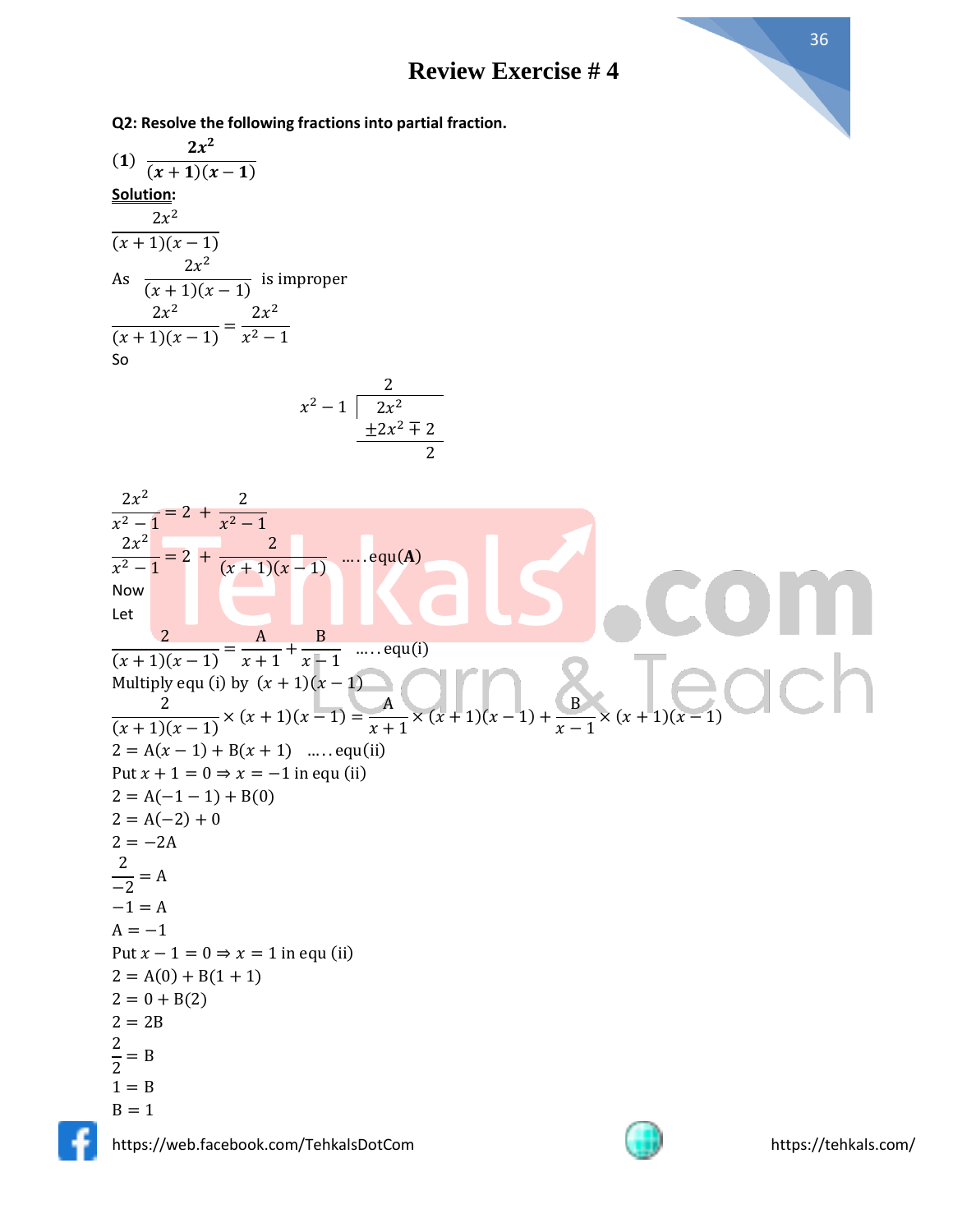



 $30 = A$  $A = 30$ 

https://web.facebook.com/TehkalsDotCom https://tehkals.com/

Put  $x - 1 = 0 \Rightarrow x = 1$  in equ (ii)  $14(1) + 2 = A(0) + B(1 - 2)$ 

 $14 + 2 = 0 + B(-1)$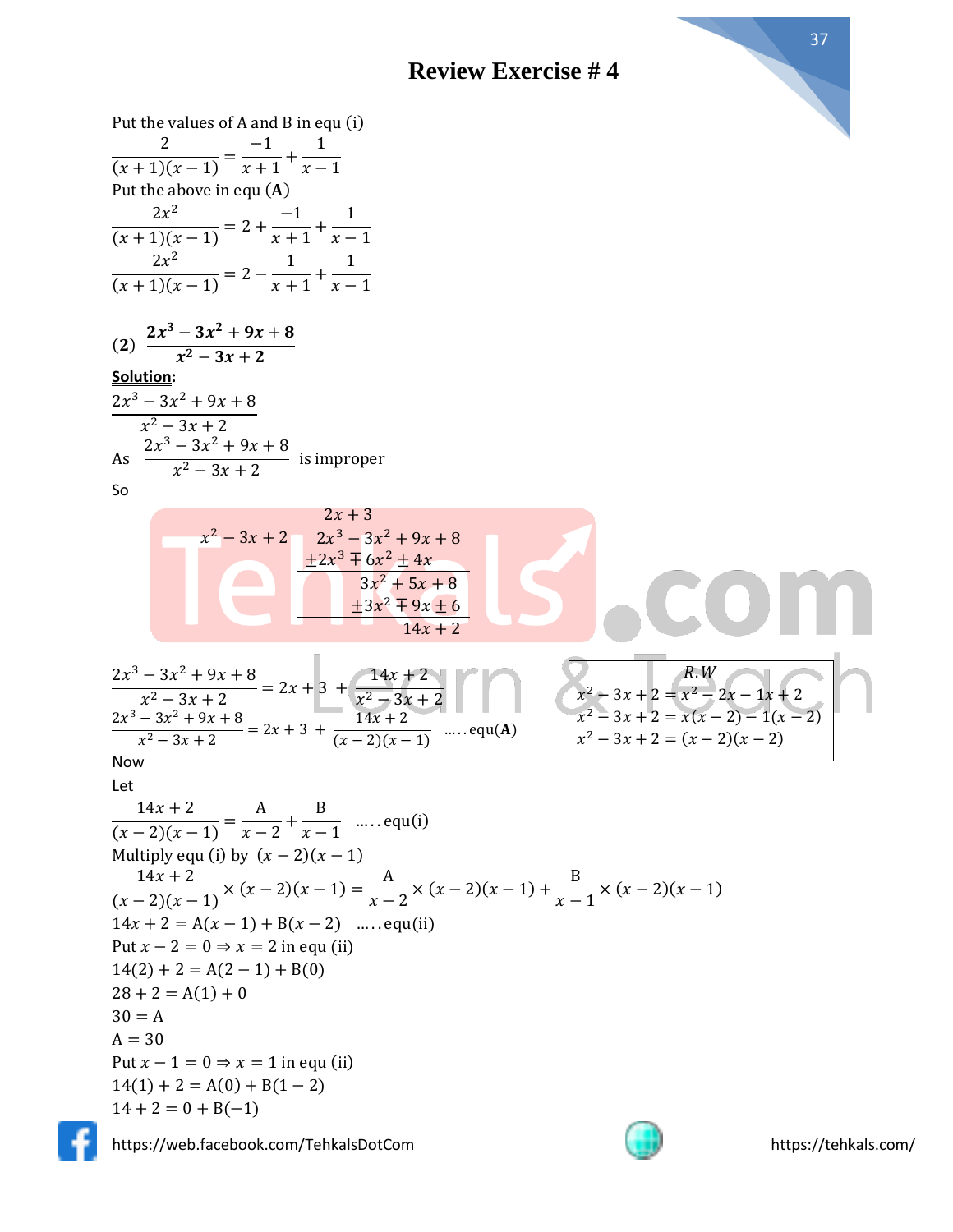

https://web.facebook.com/TehkalsDotCom https://tehkals.com/  $16 = -B$  $-16 = B$  $B = -16$ Put the values of A and B in equ (i)  $14x + 2$  $\frac{2(x-2)(x-1)}{(x-2)(x-1)}$  = 30  $\frac{1}{x-2} +$ −16  $x - 1$  $14x + 2$  $\frac{2(x-2)(x-1)}{(x-2)(x-1)}$  = 30  $\frac{1}{x-2}$ 16  $x - 1$ Put the above in equ  $(A)$  $2x^3 - 3x^2 + 9x + 8$  $\frac{2x+2x+2}{x^2-3x+2} = 2x+3+$ 30  $\frac{1}{x-2}$ 16  $x - 1$  $(3)$  $3x-1$  $x^3 - 2x^2 + x$ **Solution:**  $3x - 1$  $x^3 - 2x^2 + x$  $3x - 1$  $\frac{x^3 - 2x^2 + x}{x^3 - 2x^2 + x} =$  $3x - 1$  $x(x^2 - 2x + 1)$  $3x - 1$  $\frac{x^3 - 2x^2 + x}{x^3 - 2x^2 + x} =$  $3x - 1$  $x(x-1)^2$ Let  $3x - 1$  $\frac{1}{x(x-1)^2}$  = A  $\frac{1}{x}$  + B  $\frac{1}{x-1}$ + C  $\frac{1}{(x-1)^2}$  .... equ(i) Multiply equ (i) by  $x(x - 1)^2$  $3x - 1$  $\frac{3x-1}{x(x-1)^2} \times x(x-1)^2 = \frac{A}{x}$  $\frac{A}{x} \times x(x-1)^2 + \frac{B}{x-1}$  $\frac{B}{x-1} \times x(x-1)^2 + \frac{C}{(x-1)^2}$  $\frac{c}{(x-1)^2} \times x(x-1)^2$  $3x - 1 = A(x - 1)^2 + Bx(x - 1) + Cx$  ..... equ(ii) Put  $x = 0$  in equ (ii)  $3(0) - 1 = A(0 - 1)^2 + B(0)(0 - 1) + C(0)$  $0 - 1 = A(-1)^2 + 0 + 0$  $-1 = A(1)$  $-1 = A$  $A = -1$ Put  $x - 1 = 0 \Rightarrow x = 1$  in equ (ii)  $3(1) - 1 = A(0)^2 + B(1)(0) + C(1)$  $3 - 1 = 0 + 0 + C$  $2 = C$  $C = 2$ equ $(ii) \Rightarrow$  $3x - 1 = A(x - 1)^2 + Bx(x - 1) + Cx$  $3x - 1 = A(x^2 - 2x + 1) + Bx^2 - Bx + Cx$  $3x - 1 = Ax^2 - 2Ax + A + Bx^2 - Bx + Cx$  $3x - 1 = Ax^2 + Bx^2 - 2Ax - Bx + Cx + A$  $3x - 1 = (A + B)x^{2} + (-2A - B + C)x + A$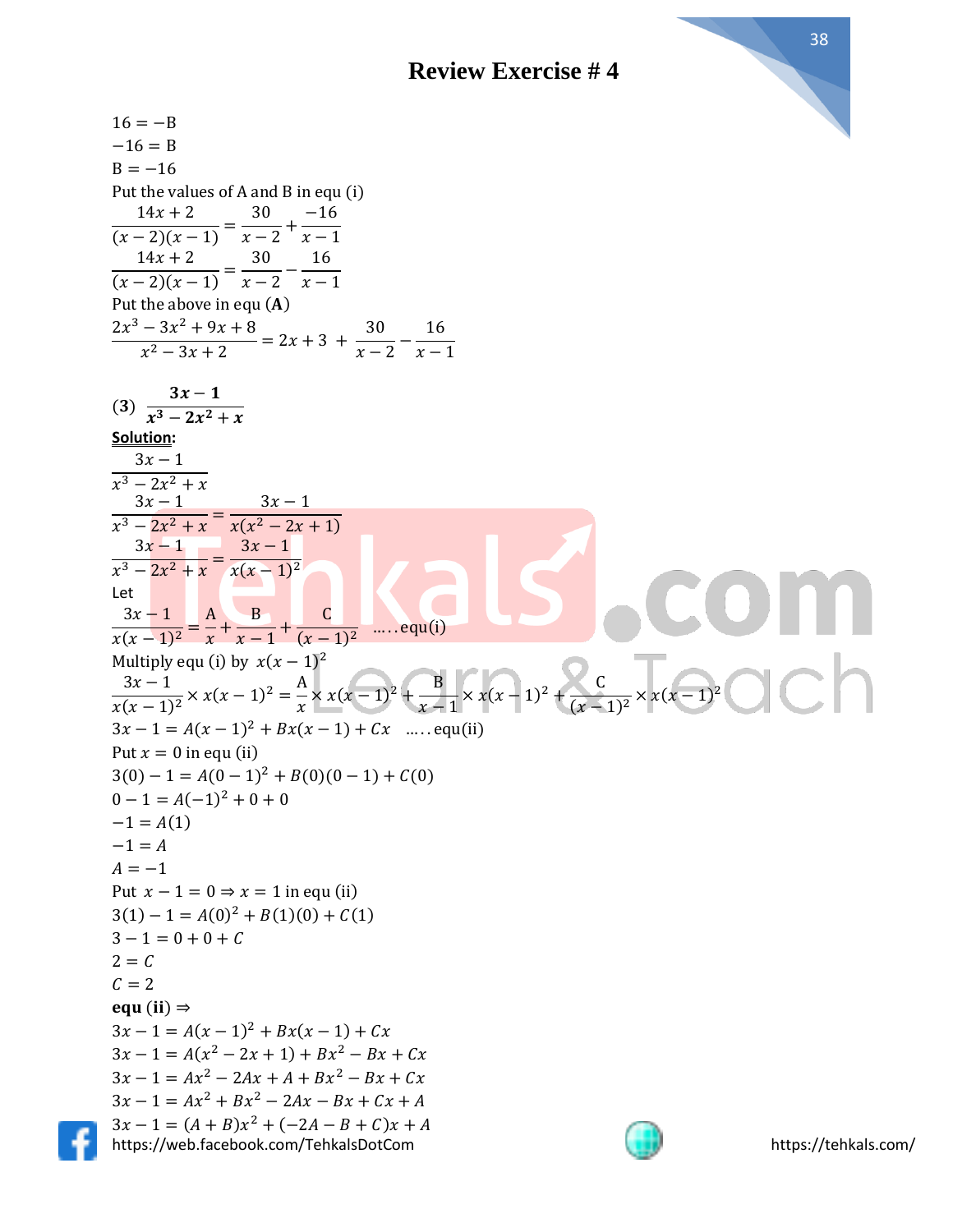By comparing the coefficients of  $x^2$ , we get  $A + B = 0$ Put  $A = -1$  $-1 + B = 0$  $B = 1$ Put the values of A, B and C in equ (i)  $3x - 1$ −1 1 2  $\frac{1}{x(x-1)^2} =$  $\frac{-}{x}$  +  $\frac{-}{x-1}$ +  $(x-1)^2$ **Important**  $x+1$  $(x - 1)^2$ **Solution:**  $x + 1$  $(x-1)^2$  $x + 1$ A B  $\frac{(x-1)^2}{(x-1)^2}$  $\frac{1}{x-1} +$  $\frac{1}{(x-1)^2}$  ..... equ(i) Multiply equ (i) by  $(x - 1)^2$  $\frac{x+1}{(x-1)^2} \times (x-1)^2 = \frac{A}{x-1}$  $x + 1$  $\frac{A}{x-1} \times (x-1)^2 + \frac{B}{(x-1)^2}$  $\frac{b}{(x-1)^2} \times (x-1)^2$  $x + 1 = A(x - 1) + B$  .... equ(ii) Put  $x - 1 = 0 \Rightarrow x = 1$  in equ (ii)  $1 + 1 = A(0) + B$ earn & Teach  $2 = B$  $B = 2$ equ (ii)  $\Rightarrow$  $x + 1 = A(x - 1) + B$  $x + 1 = Ax - A + B$  $x + 1 = Ax - A + B$ 

 $x + 1 = Ax + (-A + B)$ By comparing the coefficients of  $x$ , we get  $A = 1$ Put the values of A and B in equ (i)  $x + 1$  $\frac{(x-1)^2}{(x-1)^2}$ 1  $\frac{1}{x-1}$ + 2  $(x-1)^2$ 

 $(5)$  $2x^2$  $x^4-4$ **Solution:**  $2x^2$  $\frac{1}{x^4-4}$  =  $2x^2$  $(x^2)^2 - (2)^2$ 

$$
\left[ \cdot \right]
$$

 $(4)$ 

Let

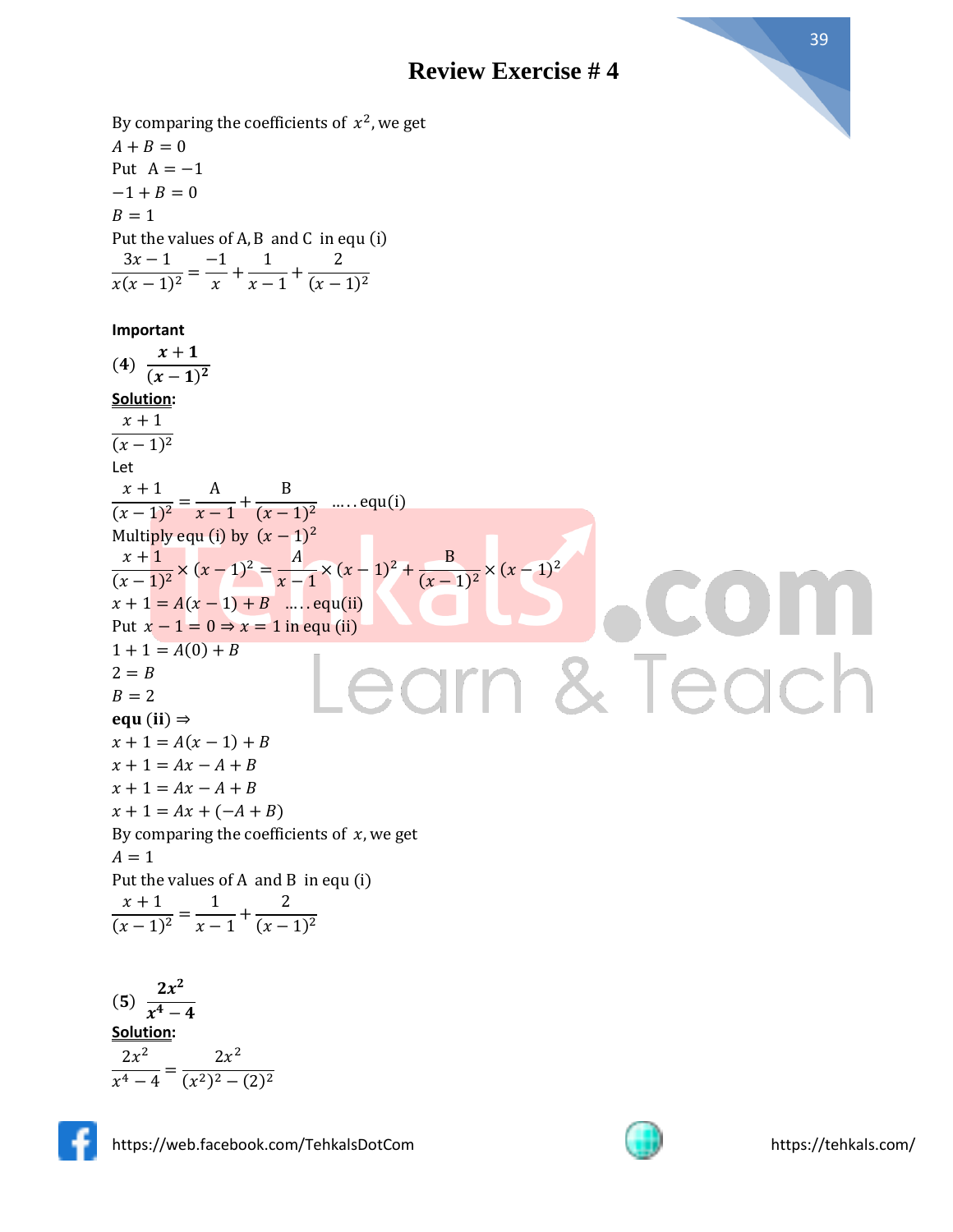$2x^2$  $2x^2$  $\frac{1}{x^4-4}$  =  $(x^2+2)(x^2-2)$ Let  $2x^2$  $Ax + B$  $Cx + D$  $\frac{2x+2}{x^2-2}$  .... equ(i)  $\frac{1}{(x^2+2)(x^2-2)} =$  $\frac{1}{x^2+2}$  + Multiply equ (i) by  $(x^2 + 2)(x^2 - 2)$  $2x^2$  $\frac{2x^2}{(x^2+2)(x^2-2)} \times (x^2+2)(x^2-2) = \frac{Ax+B}{x^2+2}$  $\frac{Ax+B}{x^2+2}$  ×  $(x^2+2)(x^2-2)+\frac{Cx+D}{x^2-2}$  $\frac{6x+1}{x^2-2} \times (x^2+2)(x^2-2)$  $2x^2 = (Ax + B)(x^2 - 2) + (Cx + D)(x^2 + 2)$  .... equ(ii) equ $(ii) \Rightarrow$  $2x^2 = Ax^3 - 2Ax + Bx^2 - 2B + Cx^3 + 2Cx + Dx^2 + 2D$  $2x^2 = Ax^3 + Cx^3 + Bx^2 + Dx^2 - 2Ax + 2Cx - 2B + 2D$  $2x^2 = (A + C)x^3 + (B + D)x^2 + (-2A + 2C)x + (-2B + 2D)$ Compare the coefficients of  $x^3$ ,  $x^2$ , x and constant we get  $A + C = 0$  ..... equ(a)  $B + D = 2$  ..... equ(b)  $-2A + 2C = 0$  .....equ(*c*)  $-2B + 2D = 0$  ..... equ(*d*) equ $(c) \Rightarrow$  $-2(A - C) = 0$  $A - C = 0$  $A = C$  ....  $equ(e)$ Put  $A = C$  in equ (a)  $C + C = 0$ earn & Teach  $2C = 0$ 0  $\mathcal{C}=$ 2  $C = 0$ Now Put  $C = 0$  in equ  $(e)$  $A = 0$ equ $(d) \Rightarrow$  $-2(B - D) = 0$  $B - D = 0$  $B = D$  ..... equ(f) Put  $B = D$  in equ  $(b)$  $D + D = 2$  $2D = 2$ 2  $D=$ 2  $D = 1$ Now Put  $D = 1$  in equ  $(f)$  $B = 1$ Put the values of A, B , C and D in equ (i)



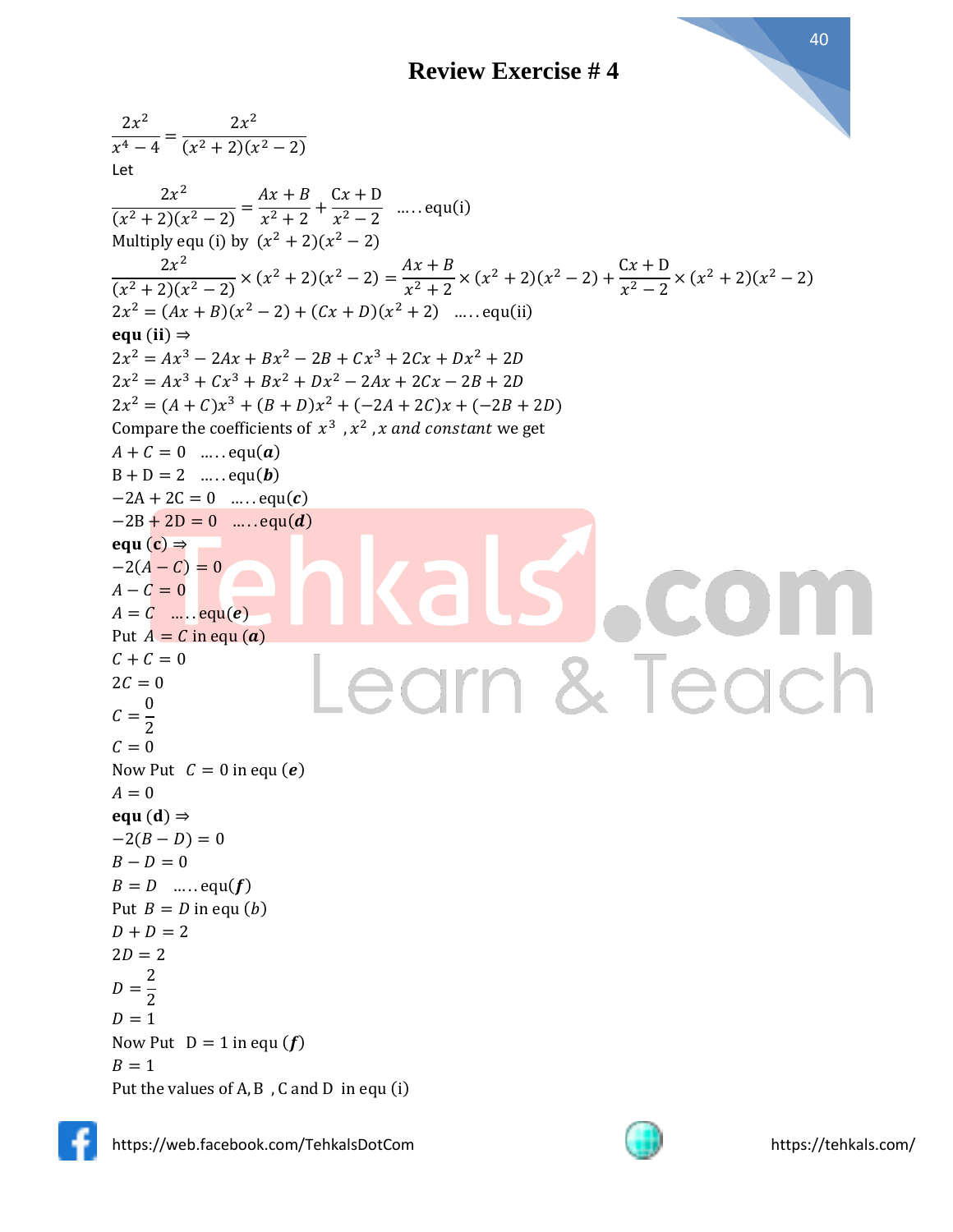https://web.facebook.com/TehkalsDotCom https://tehkals.com/  $2x^2$  $\frac{1}{(x^2+2)(x^2-2)} =$  $0x + 1$  $\frac{x^2+2}{x^2+2}$  +  $0x + 1$  $x^2 - 2$  $2x^2$  $\frac{1}{(x^2+2)(x^2-2)} =$ 1  $\frac{1}{x^2+2}$  + 1  $x^2 - 2$  $(6)$  $3x^2 + 3x + 2$  $x^4-1$ **Solution:**  $3x^2 + 3x + 2$  $\frac{x^4-1}{x^4-1}$  =  $3x^2 + 3x + 2$  $(x^2)^2 - (1)^2$  $3x^2 + 3x + 2$  $\frac{x^4-1}{x^4-1}$  =  $3x^2 + 3x + 2$  $(x^2-1)(x^2+1)$  $3x^2 + 3x + 2$  $\frac{x^4-1}{x^4-1}$  =  $3x^2 + 3x + 2$  $(x + 1)(x - 1)(x<sup>2</sup> + 1)$ Let  $3x^2 + 3x + 2$  $\frac{(x+1)(x-1)(x^2+1)}{(x+1)(x-1)(x^2+1)} =$  $\overline{A}$  $\frac{1}{x+1}$ +  $\boldsymbol{B}$  $\frac{-}{x-1}$ +  $Cx + D$  $\frac{2\pi}{x^2+1}$  ..... equ(i) Multiply equ (i) by  $(x + 1)(x - 1)(x^2 + 1)$  $3x^2 + 3x + 2$  $\frac{3x^2+3x+2}{(x+1)(x-1)(x^2+1)} \times (x+1)(x-1)(x^2+1) = \frac{A}{x+1}$  $\frac{x}{x+1}$  × (x + 1)(x – 1)(x<sup>2</sup> + 1) +  $\boldsymbol{B}$  $\frac{B}{(x+1)} \times (x+1)(x-1)(x^2+1) + \frac{Cx+D}{x^2+1}$  $\frac{2x+1}{x^2+1}$  ×  $(x + 1)(x - 1)(x^2 + 1)$  $3x^2 + 3x + 2 = A(x-1)(x^2 + 1) + B(x+1)(x^2 + 1) + (Cx + D)(x+1)(x-1)$  ...... equ(ii) Put  $x + 1 = 0 \Rightarrow x = -1$  in equ (ii)  $3(-1)^{2} + 3(-1) + 2 = A(-1 - 1)((-1)^{2} + 1) + B(0)(x^{2} + 1) + (Cx + D)(0)(x - 1)$  $3(1) - 3 + 2 = A(-2)(1 + 1) + 0 + 0$  $3 - 3 + 2 = A(-2)(2)$  $2 = -4A$ 2  $\frac{-}{-4} = A$ 1  $\frac{-}{-2} = A$ − 1  $\frac{1}{2} = A$  $A = -$ 1 2 Put  $x - 1 = 0 \Rightarrow x = 1$  in equ (ii)  $3(1)^{2} + 3(1) + 2 = A(0)(x^{2} + 1) + B(1 + 1)((1)^{2} + 1) + (Cx + D)(x + 1)(0)$  $3(1) + 3 + 2 = 0 + B(2)(1 + 1) + 0$  $3 + 3 + 2 = B(2)(2)$  $8 = 4B$ 8  $\frac{1}{4}$  = B  $2 = B$  $B = 2$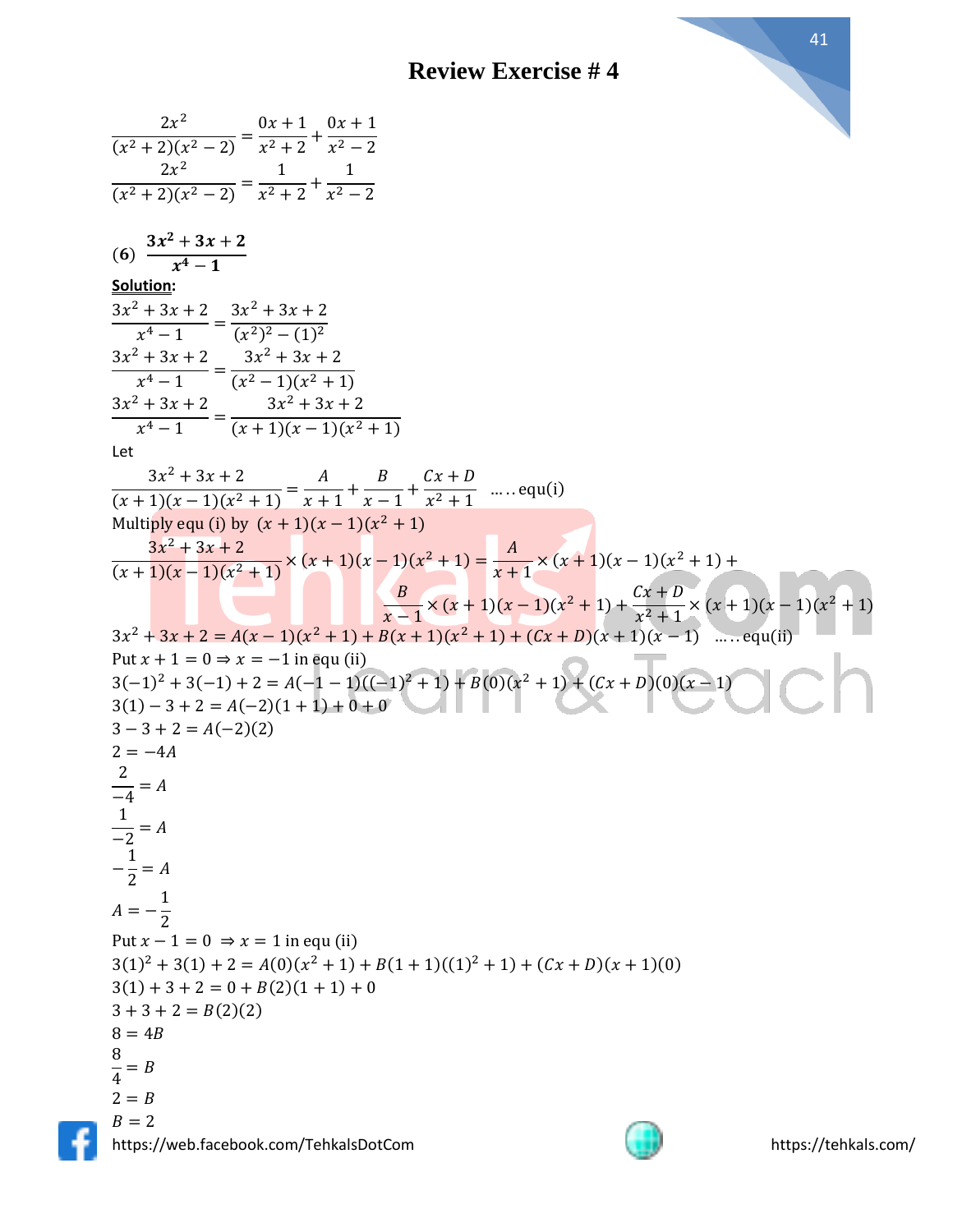equ (ii)  $\Rightarrow$  $3x^{2} + 3x + 2 = A(x - 1)(x^{2} + 1) + B(x + 1)(x^{2} + 1) + (Cx + D)(x + 1)(x - 1)$  $3x^{2} + 3x + 2 = A(x^{3} + x - x^{2} - 1) + B(x^{3} + x + x^{2} + 1) + (Cx + D)(x^{2} - 1)$  $3x^2 + 3x + 2 = Ax^3 + Ax - Ax^2 - A + Bx^3 + Bx + Bx^2 + B + Cx^3 - Cx + Dx^2 - D$  $3x^2 + 3x + 2 = Ax^3 + Bx^3 + Cx^3 - Ax^2 + Bx^2 + Dx^2 + Ax + Bx - Cx - A + B - D$  $3x^{2} + 3x + 2 = (A + B + C)x^{3} + (-A + B + D)x^{2} + (A + B - C)x + (-A + B - D)$ Compare the coefficients of  $x^3$ ,  $x^2$ , x and constant we get  $A + B + C = 0$  ..... equ(a)  $-A + B + D = 3$  ..... equ(**b**)  $A + B - C = 3$  ..... equ(c)  $-A + B - D$  … . . . equ(d) Put the values of  $A$  and  $B$  in equ  $(a)$ 1 −  $\frac{1}{2}$  + 2 + C = 0  $-1 + 4$  $\frac{1}{2} + C = 0$ 3  $\frac{1}{2} + C = 0$ 3  $C = -$ 2 Put the values of  $\vec{A}$  and  $\vec{B}$  in equ  $(\vec{b})$ 1 − (−  $\left(\frac{1}{2}\right)$  + 2 + D = 3 1  $\frac{1}{2} + 2 - 3 + D = 0$ & Teacl  $1 + 4 - 6$  $\frac{1}{2} + D = 0$  $1 + 4 - 6$  $\frac{1}{2} + D = 0$ −1  $\frac{1}{2} + D = 0$ 1  $D=$ 2 Put the values of  $\mathsf{A}, \mathsf{B}$  ,  $\mathsf{C}\,$  and  $\mathsf{D}\,$  in equ (i)  $-\frac{1}{2}$  $-\frac{3}{2}$  $\frac{3}{2}x + \frac{1}{2}$  $3x^2 + 3x + 2$ 2 2 2  $\frac{(x+1)(x-1)(x^2+1)}{(x+1)(x-1)(x^2+1)} =$  $\frac{2}{x+1}$ +  $\frac{-}{x-1}$ +  $x^2 + 1$  $-3x + 1$  $3x^2 + 3x + 2$ −1 2 2  $\frac{(x+1)(x-1)(x^2+1)}{(x+1)(x-1)(x^2+1)} =$  $\frac{1}{2(x+1)} +$  $\frac{-}{x-1}$ +  $x^2 + 1$  $3x^2 + 3x + 2$ −1 2  $-3x + 1$  $\frac{(x+1)(x-1)(x^2+1)}{(x+1)(x-1)(x^2+1)} =$  $\frac{1}{2(x+1)} +$  $\frac{-}{x-1}$ +  $2(x^2 + 1)$  $x^3 + 3x^2 + 1$  $(7)$  $(x^2+1)^2$ **Solution:**

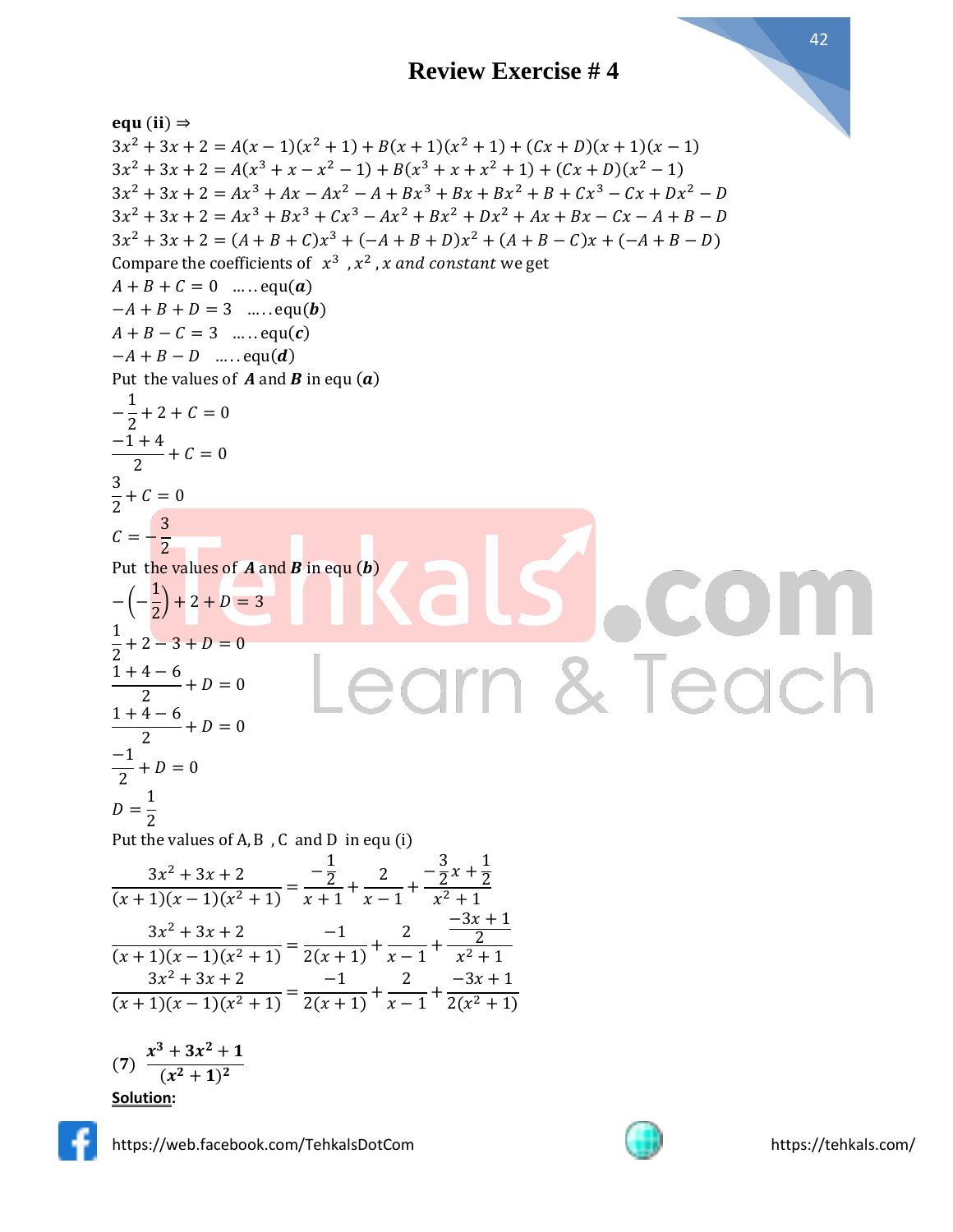

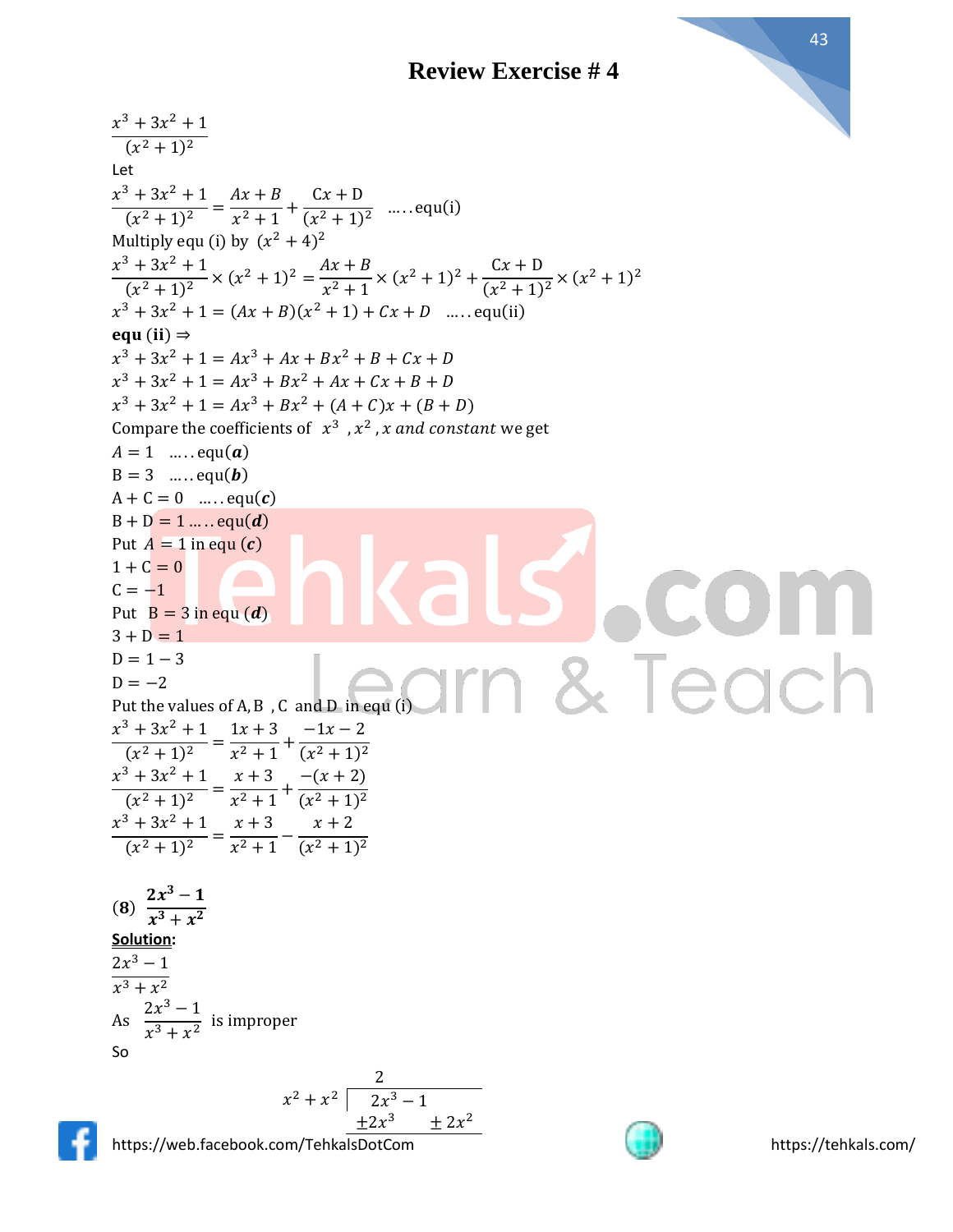$-2x^2-1$ 

| $\frac{2x^3-1}{x^3+x^2} = 2 + \frac{-2x^2-1}{x^3+x^2}$                                                                                       |
|----------------------------------------------------------------------------------------------------------------------------------------------|
|                                                                                                                                              |
| $\frac{2x^3 - 1}{x^3 + x^2} = 2 + \frac{-(2x^2 + 1)}{x^2(x + 1)}$                                                                            |
|                                                                                                                                              |
| $\frac{2x^3-1}{x^3+x^2} = 2 - \frac{2x^2+1}{x^2(x+1)}$ equ(A)                                                                                |
| Now                                                                                                                                          |
|                                                                                                                                              |
| Let                                                                                                                                          |
| $\frac{-2x^2-1}{x^2(x+1)} = \frac{A}{x} + \frac{B}{x^2} + \frac{C}{x+1}$ equ(i)                                                              |
|                                                                                                                                              |
| Multiply equ (i) by $x^2(x^2 + 5)$                                                                                                           |
| $\frac{-2x^2 - 1}{x^2(x+1)} \times x^2(x+1) = \frac{A}{x} \times x^2(x+1) + \frac{B}{x^2} \times x^2(x+1) + \frac{C}{x+1} \times x^2(x^2+1)$ |
| $-2x^2 - 1 = Ax(x + 1) + B(x + 1) + Cx^2$ equ(ii)                                                                                            |
| Put $x = 0$ in equ (ii)                                                                                                                      |
| $-2(0)^{2} - 1 = A(0)(0 + 1) + B(0 + 1) + C(0)^{2}$                                                                                          |
| $0-1=0+B(1)+0$                                                                                                                               |
| $-1 = B$                                                                                                                                     |
| $B=-1$                                                                                                                                       |
| equ $(ii) \Rightarrow$                                                                                                                       |
| $-2x^2 - 1 = Ax(x + 1) + B(x + 1) + Cx^2$                                                                                                    |
| $-2x^2 - 1 = Ax^2 + Ax + Bx + B + Cx^2$                                                                                                      |
| Teach<br>$-2x^2 - 1 = Ax^2 + Cx^2 + Ax + Bx + B$                                                                                             |
| $-2x^2 - 1 = (A + C)x^2 + (A + B)x + B$                                                                                                      |
| By comparing the coefficients of $x^3$ , $x^2$ , x and constant we get                                                                       |
| $A + C = -2$ equ( <b>a</b> )                                                                                                                 |
| $A + B = 0$ equ( <b>b</b> )                                                                                                                  |
| $B = -1$ equ(c)                                                                                                                              |
| Put $B = -1$ in equ ( <b>b</b> )                                                                                                             |
| $A + (-1) = 0$                                                                                                                               |
| $A - 1 = 0$                                                                                                                                  |
| $A=1$                                                                                                                                        |
| Put $A = 1$ in equ $(a)$                                                                                                                     |
| $1 + C = -2$                                                                                                                                 |
| $C = -2 - 1$                                                                                                                                 |
| $C = -3$                                                                                                                                     |
| Put the values of A, B and C in equ (i)                                                                                                      |
|                                                                                                                                              |
| $\frac{-2x^2-1}{x^2(x+1)} = \frac{1}{x} + \frac{-1}{x^2} + \frac{-3}{x+1}$                                                                   |
|                                                                                                                                              |
| $\frac{-2x^2-1}{x^2(x+1)} = \frac{1}{x} - \frac{1}{x^2} - \frac{3}{x+1}$                                                                     |
|                                                                                                                                              |



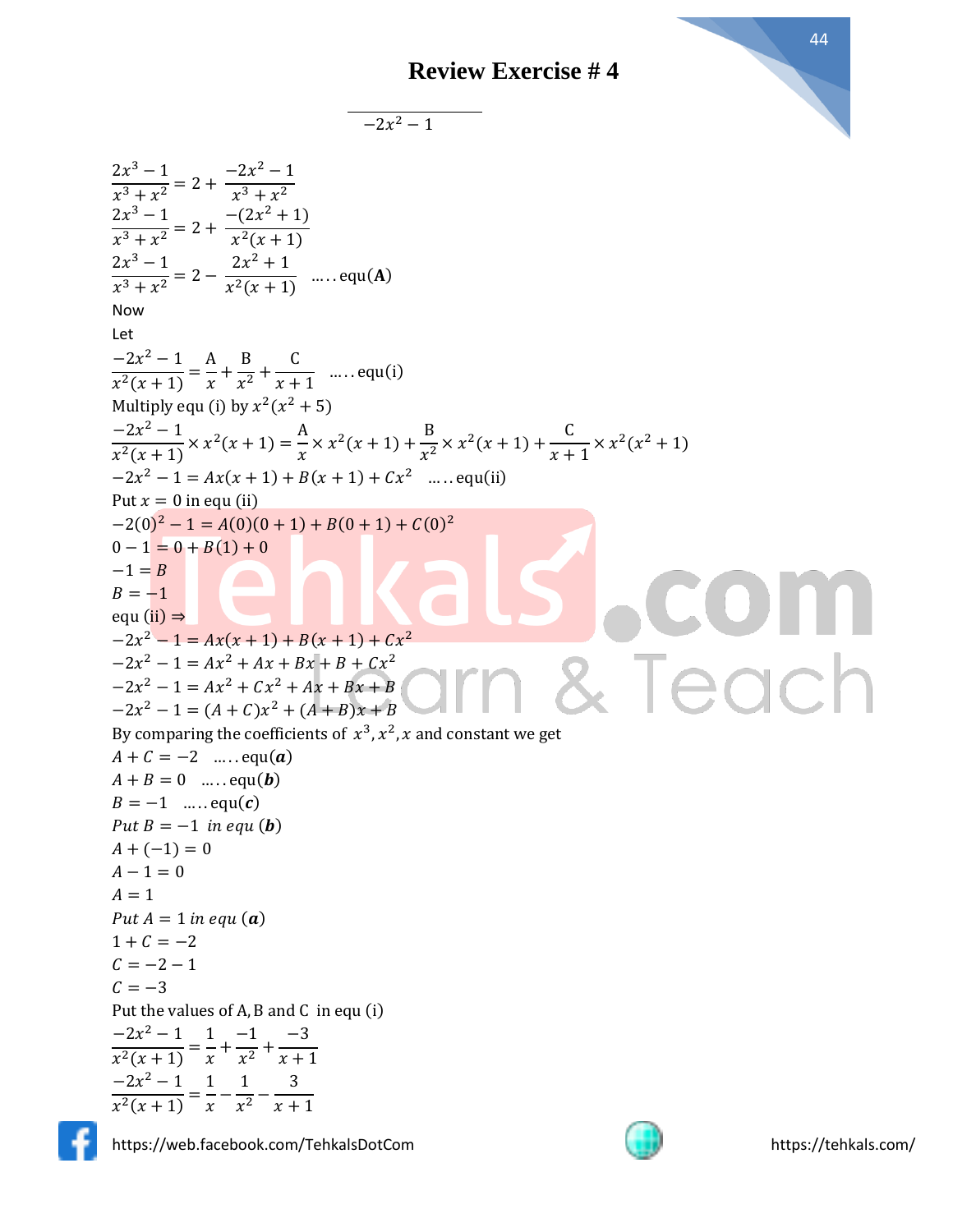

Solution:  
\n
$$
\frac{4x^2 + 3x + 14}{x^3 - 8} = \frac{4x^2 + 3x + 14}{x^3 - 2}
$$
\n
$$
\frac{4x^2 + 3x + 14}{x^3 - 8} = \frac{4x^2 + 3x + 14}{(x - 2)(x^2 + 2x + 4)}
$$
\nLet  
\n
$$
\frac{4x^2 + 3x + 14}{(x - 2)(x^2 + 2x + 4)} = \frac{A}{x - 2} + \frac{Bx + C}{x^2 + 2x + 4}
$$
\n
$$
\frac{4x^2 + 3x + 14}{(x - 2)(x^2 + 2x + 4)} = \frac{A}{x - 2} + \frac{Bx + C}{x^2 + 2x + 4}
$$
\n
$$
\frac{4x^2 + 3x + 14}{(x - 2)(x^2 + 2x + 4)} \times (x - 2)(x^2 + 2x + 4)
$$
\n
$$
= \frac{A}{x - 2} \times (x - 2)(x^2 + 2x + 4) + \frac{Bx + C}{x^2 + 2x + 4} \times (x - 2)(x^2 + 2x + 4)
$$
\n
$$
= \frac{A}{x - 2} \times (x - 2)(x^2 + 2x + 4) + (Bx + C)(x - 2) \quad \dots \quad \text{equ(i)}
$$
\nPut  $x - 2 = 0 \Rightarrow x = 2$  in equation (i)  
\n $4(2)^2 + 3(2) + 14 = A[(2)^2 + 2(2) + 4] + (Bx + C)(0)$   
\n $4(4) + 6 + 14 = A(4 + 4 + 4) + 0$   
\n $36 = 12A$   
\n $\frac{36}{12} = A$ 

https://web.facebook.com/TehkalsDotCom https://tehkals.com/

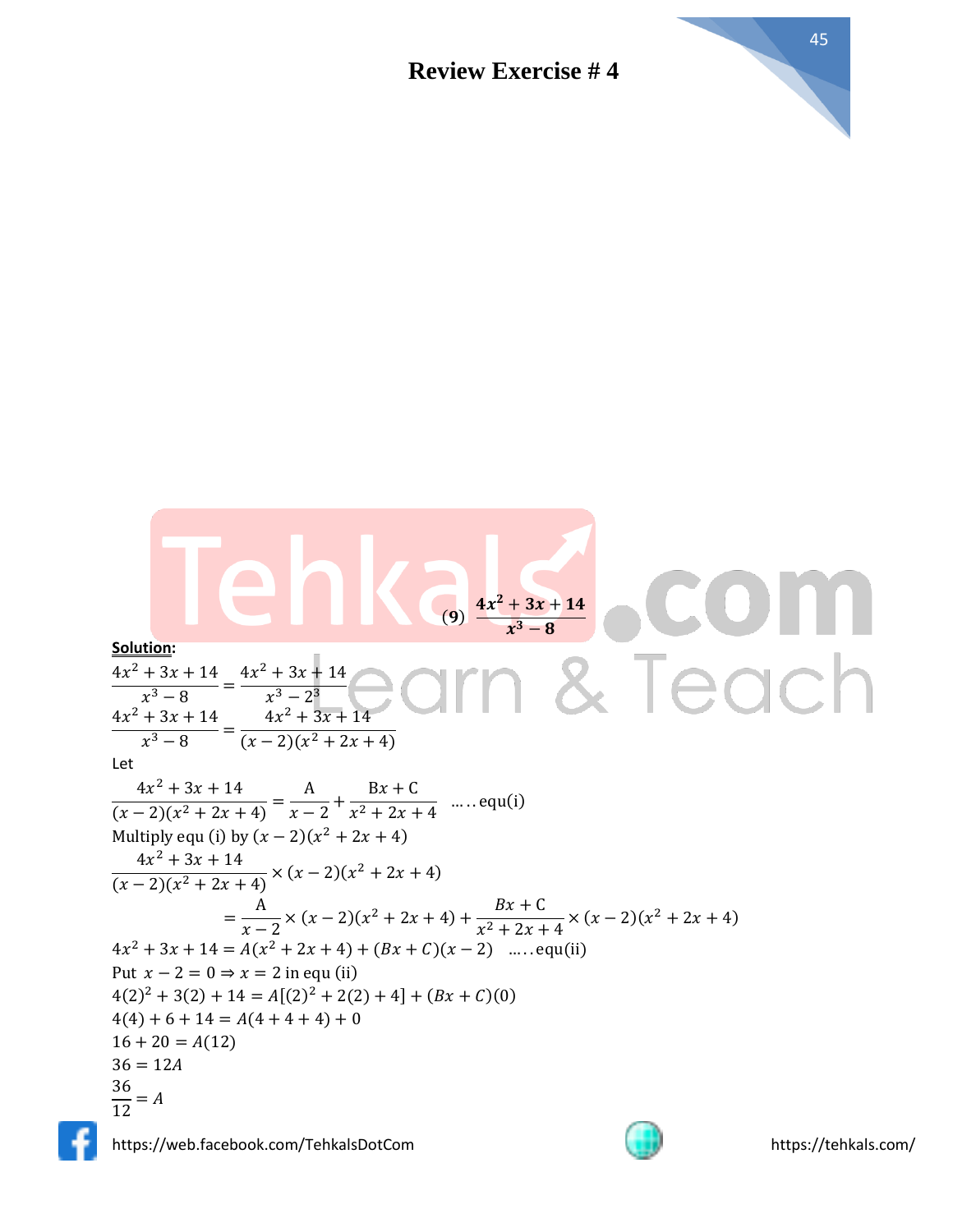

 $3 = A$  $A = 3$ equ (ii)  $\Rightarrow$  $4x^2 + 3x + 14 = A(x^2 + 2x + 4) + (Bx + C)(x - 2)$  $4x^2 + 3x + 14 = Ax^2 + 2Ax + 4A + Bx^2 - 2Bx + Cx - 2C$  $4x^2 + 3x + 14 = Ax^2 + Bx^2 + 2Ax - 2Bx + Cx + 4A - 2C$  $4x^2 + 3x + 14 = (A + B)x^2 + (2A - 2B + C)x + (4A - 2C)$ Compare the coefficients of  $x^2$ , x and constant we get  $A + B = 4$  ..... equ(a)  $2A - 2B + C = 3$  ..... equ(**b**)  $4A - 2C = 14$  ..... equ(c) Put  $A = 3$  in equ  $(a)$  $3 + B = 4$  $B = 4 - 3$  $B = 1$ Put  $A = 3$  in equ  $(c)$  $4(3) - 2C = 14$  $12 - 2C = 14$  $-2C = 14 - 12$  $-2C = 2$ 2  $\mathcal{C}=$ −2  $C = -1$ Put the values of A, B and C in equ (i) Teach  $4x^2 + 3x + 14$  $1x + (-1)$ 3  $\frac{(x-2)(x^2+2x+4)}{(x-2)(x^2+2x+4)}$  $\frac{1}{x-2}$  +  $x^2 + 2x + 4$  $4x^2 + 3x + 14$ 3  $x - 1$  $\frac{(x-2)(x^2+2x+4)}{(x-2)(x^2+2x+4)}$  $\frac{1}{x-2}$  +  $x^2 + 2x + 4$ 

Q3: Resolve the following fraction into partial fraction  $x^4 + 3x^2 + x + 1$  $(x + 1)(x<sup>2</sup> + 1)<sup>2</sup>$ 

#### **Solution:**

https://web.facebook.com/TehkalsDotCom https://tehkals.com/  $x^4 + 3x^2 + x + 1$  $(x + 1)(x<sup>2</sup> + 1)<sup>2</sup>$ Let  $x^4 + 3x^2 + x + 1$  $\frac{(x+1)(x^2+1)^2}{(x+1)(x^2+1)^2} =$ A  $\frac{1}{x+1}$ +  $Bx + C$  $\frac{2}{x^2+1}$  +  $Dx + E$  $\frac{2x+2}{(x^2+1)^2}$  ..... equ(i) Multiply equ (i) by  $(x + 1)(x^2 + 1)^2$  $x^4 + 3x^2 + x + 1$  $\frac{x+3x+x+1}{(x+1)(x^2+1)^2} \times (x+1)(x^2+1)^2$ = A  $\frac{A}{x+1}$  × (x + 1)(x<sup>2</sup> + 1)<sup>2</sup> +  $\frac{Bx + C}{x^2 + 1}$  $\frac{Bx+C}{x^2+1} \times (x+1)(x^2+1)^2 + \frac{Dx+E}{(x^2+1)}$  $\frac{bx+1}{(x^2+1)^2} \times (x+1)(x^2+1)^2$  $x^4 + 3x^2 + x + 1 = A(x^2 + 1)^2 + (Bx + C)(x + 1)(x^2 + 1) + (Dx + E)(x + 1)$  ...... equ(ii) Put  $x + 1 = 0 \Rightarrow x = -1$  in equ (ii)

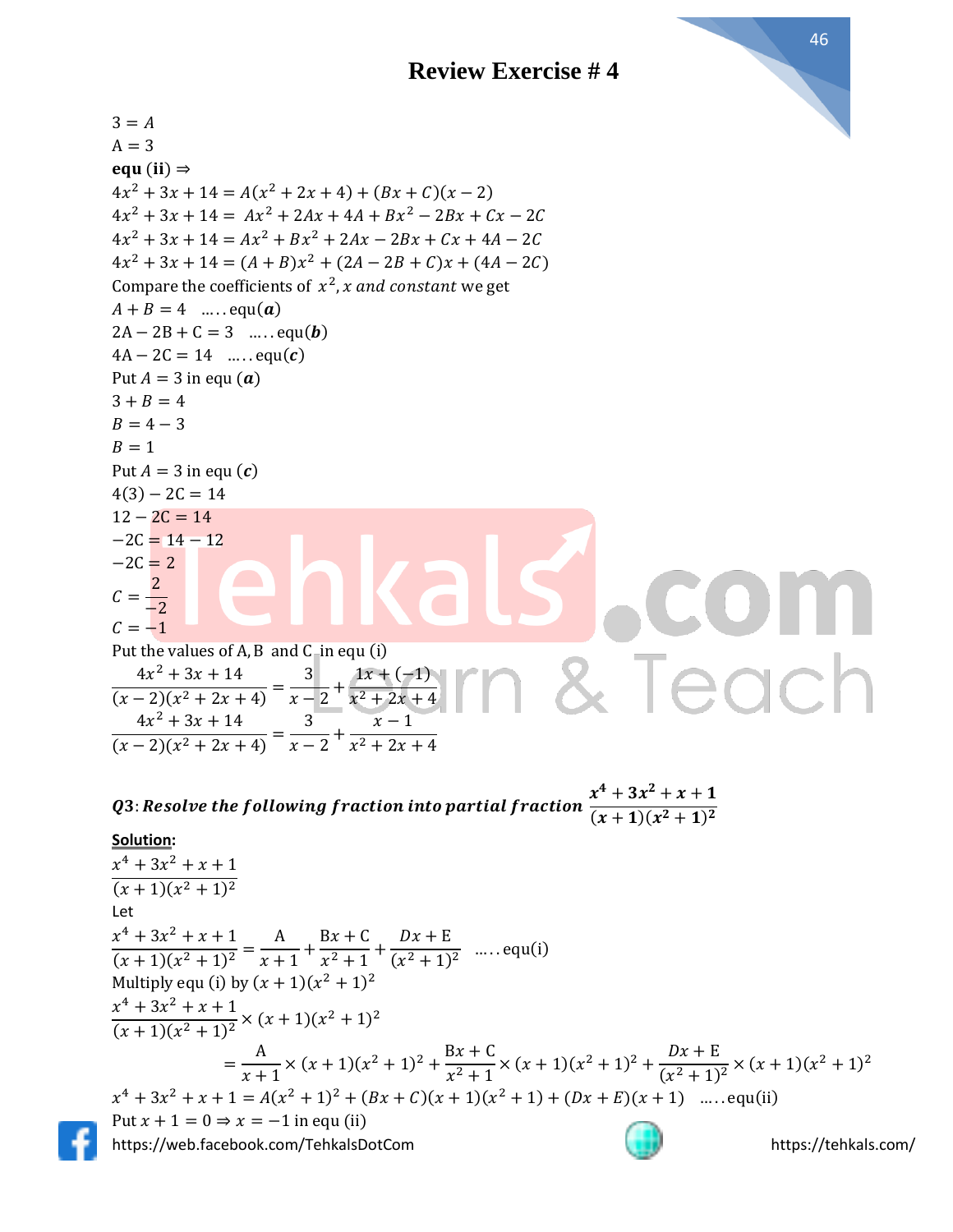```
(-1)^4 + 3(-1)^2 + (-1) + 1 = A((-1)^2 + 1)^2 + (Bx + C)(0)(x^2 + 1) + (Dx + E)(0)1 + 3(1) - 1 + 1 = A(1 + 1)^{2} + 0 + 01 + 3 = A(2)^24 = A(4)4
\frac{1}{4} = A1 = AA = 1equ (ii) \Rightarrowx^4 + 3x^2 + x + 1 = A(x^2 + 1)^2 + (Bx + C)(x + 1)(x^2 + 1) + (Dx + E)(x + 1)x^4 + 3x^2 + x + 1 = A(x^4 + 2x^2 + 1) + (Bx + C)(x^3 + x + x^2 + 1) + Dx^2 + Dx + Ex + Ex^4 + 3x^2 + x + 1 = Ax^4 + 2Ax^2 + A + Bx^4 + Bx^2 + Bx^3 + Bx + Cx^3 + Cx + Cx^2 + C + Dx^2 + Dx + Ex + Ex^4 + 3x^2 + x + 1 = Ax^4 + Bx^4 + Bx^3 + Cx^3 + 2Ax^2 + Bx^2 + Cx^2 + Dx^2 + Bx + Cx + Dx + Ex + A + C + Ex^4 + 3x^2 + x + 1 = (A + B)x^4 + (B + C)x^3 + (2A + B + C + D)x^2 + (B + C + D + E)x + (A + C + E)Compare the coefficients of x^4 , x^3 , x^2 , x and constant we get
A + B = 1 ..... equ(a)
B + C = 0 ..... equ(b)
2A + B + C + D = 3 ..... equ(c)
B + C + D + E = 1 ..... equ(d)
A + C + E = 1 ..... equ(e)
Put A = 1 in equ (a)1 + B = 1B = 1 - 1B = 0& Teach
                                       arn
Put B = 0 in equ (b)0 + C = 0C = 0Put the values of A, B and C in equ(c)2(1) + 0 + 0 + D = 32 + D = 3D = 3 - 2D = 1Put the values of A and C in equ (e)1 + 0 + E = 11 + E = 1E = 1 - 1E = 0Put the values of A, B , C , D and E in equ (i)
x^4 + 3x^2 + x + 11
                            0x + 01x + 0\frac{(x+1)(x^2+1)^2}{(x+1)(x^2+1)^2} =\frac{1}{x+1}+
                            \frac{x^2+1}{x^2+1}(x^2+1)^2x^4 + 3x^2 + x + 11
                                \mathcal{X}\frac{(x+1)(x^2+1)^2}{(x+1)(x^2+1)^2} =\frac{1}{x+1}+
                            (x^2+1)^2
```